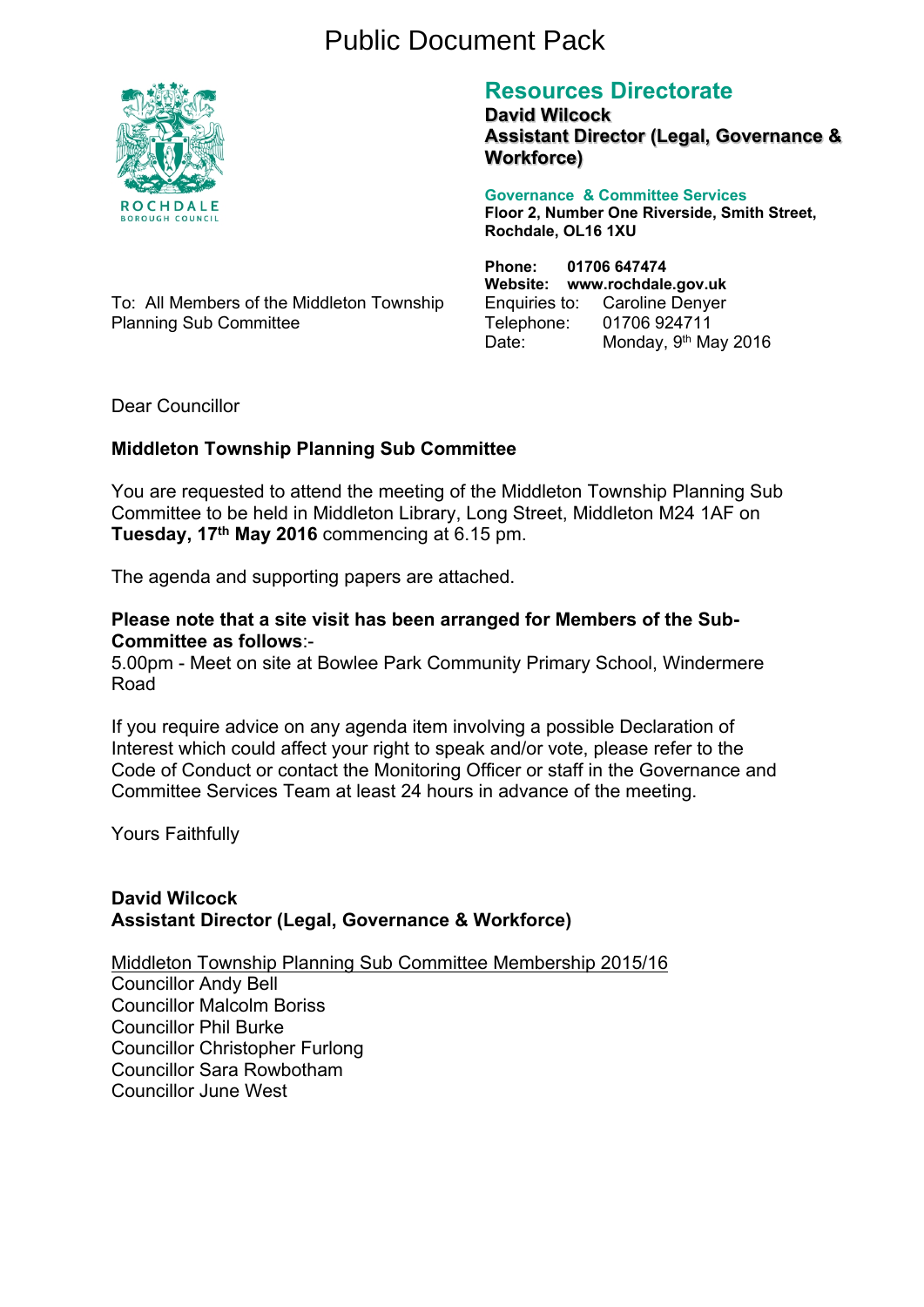# **Rochdale Borough Council**

# **MIDDLETON TOWNSHIP PLANNING SUB COMMITTEE**

# **Tuesday, 17 May 2016 at 6.15 pm**

# **Middleton Library, Long Street, Middleton M24 1AF**

# **A G E N D A**

# Apologies for Absence

1. Declarations of Interest 1 - 3

Members must indicate at this stage any items on the agenda in which they must declare an interest. Members must verbally give notice of their interest at the meeting and complete the form attached with this agenda.

Members are also advised to take advice with regard to any matter where there is potential bias or predetermination in any business to be considered at the meeting and whether they should take part in decision making at the meeting.

Members are reminded that, in accordance with the Localism Act 2011 and the Council's adopted Code of Conduct, they must declare the nature of any discloseable pecuniary interest; personal interest and/or prejudicial interest required of them and, in the case of any discloseable pecuniary interest or prejudicial interest, withdraw from the meeting during consideration of the item, unless permitted otherwise within the Code of Conduct.

2. Minutes 4 - 6

To consider the minutes of the meetings of the Middleton Township Planning Sub-Committee held on 25<sup>th</sup> February and 23<sup>rd</sup> March 2016.

3. Submitted Planning Applications 7 - 41

4. Planning Appeals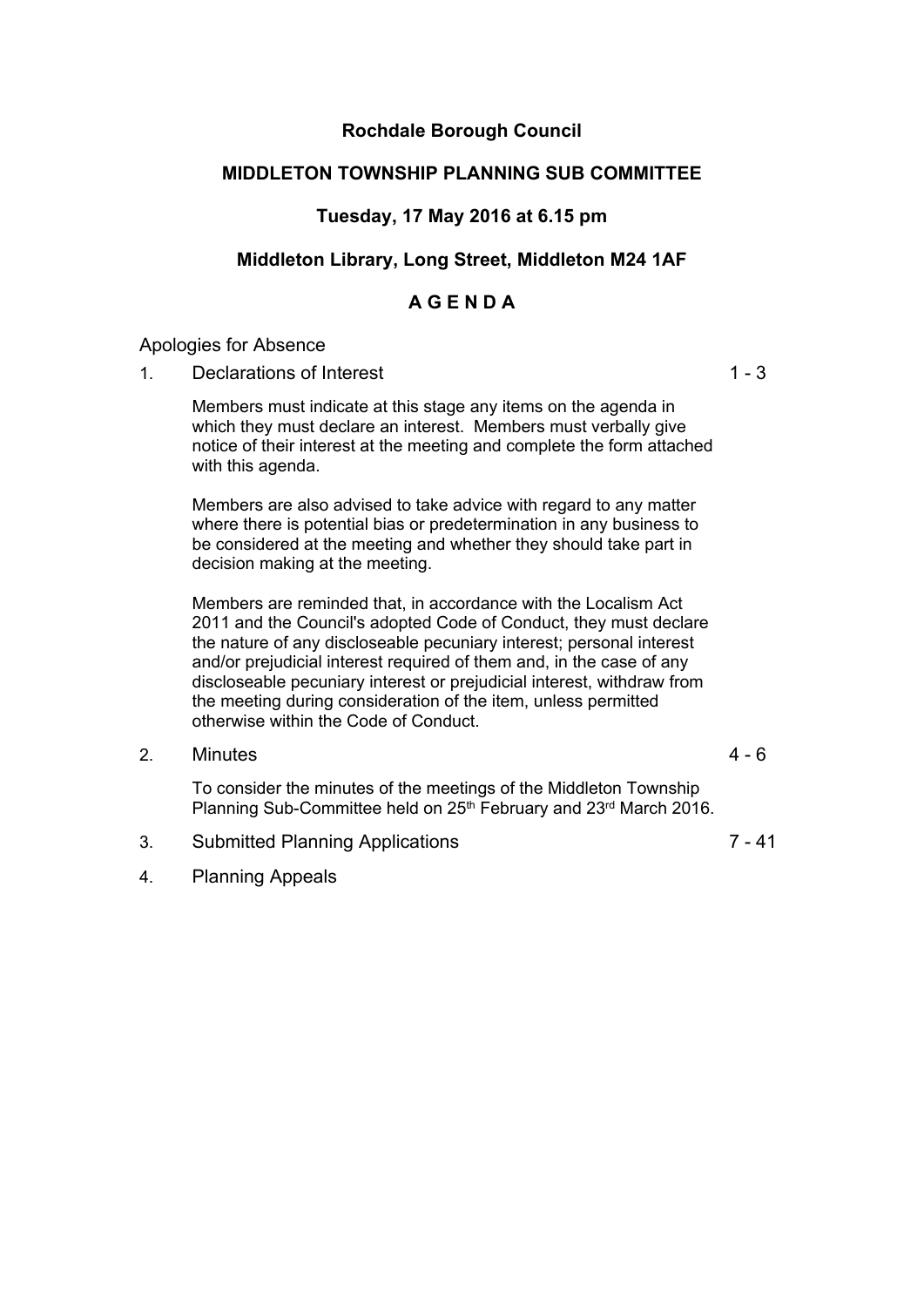- i) Notification has been received from the Planning Inspectorate that the following appeals have been lodged;
- 15/01223/FUL Thornberries, Kirkway, Middleton Erection of Marquee (retrospective) (South Middleton) – Delegated Decision
- 15/01366/FUL Land adjacent to 8 Peach Bank, Middleton Two one bedroom apartments with associated car parking (North Middleton) – Delegated Decision
- ii) Notification has been received from the Planning Inspectorate that the following appeals have been dismissed;
- None
- ii) Notification has been received from the Planning Inspectorate that the following appeals have been allowed;
- None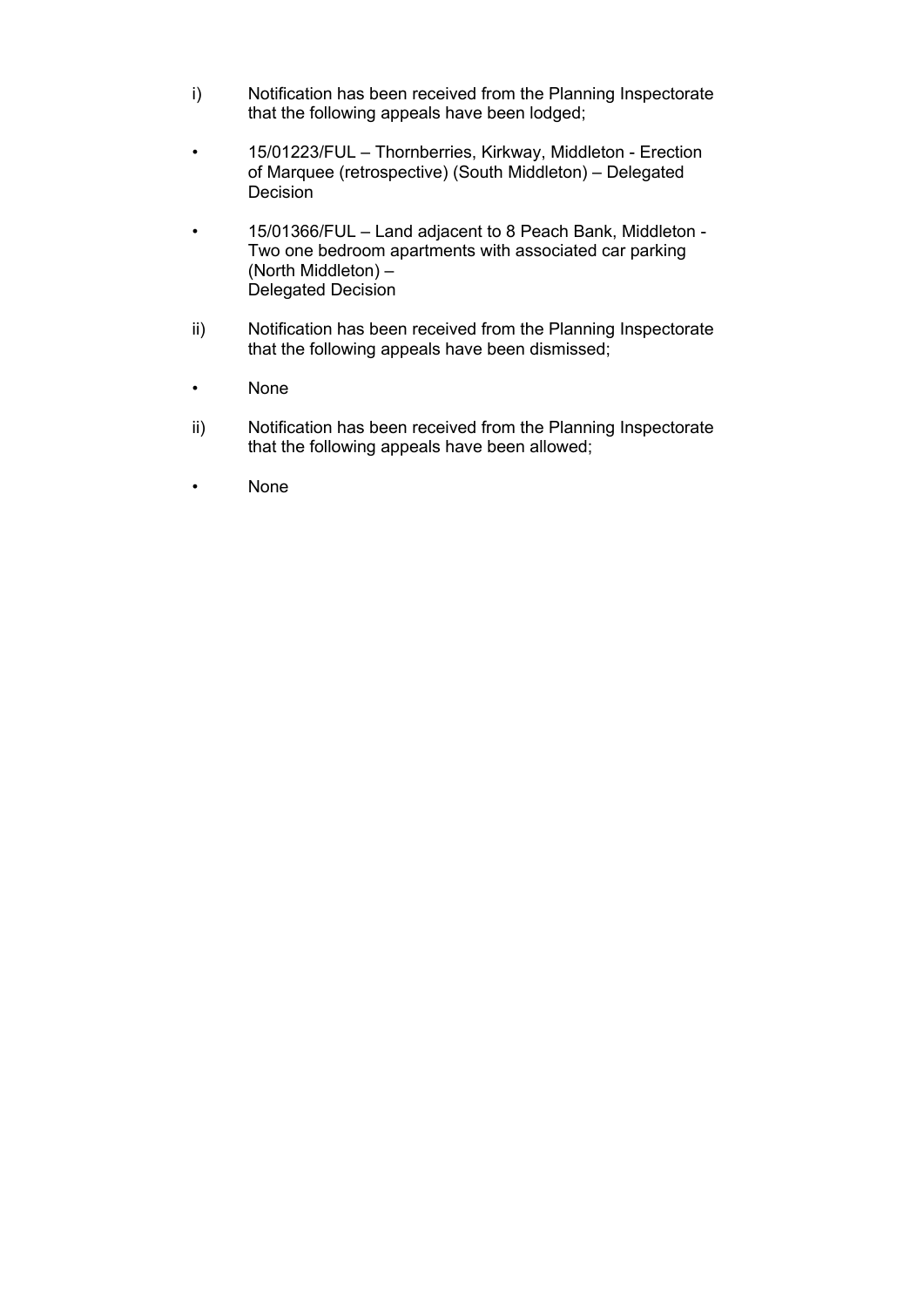# $\mathrm{A}$ genda Item 1 $\mathrm{P}$ agenda Item 1 $\mathrm{P}$ agenda Item 1 $\mathrm{P}$ agenda Item 1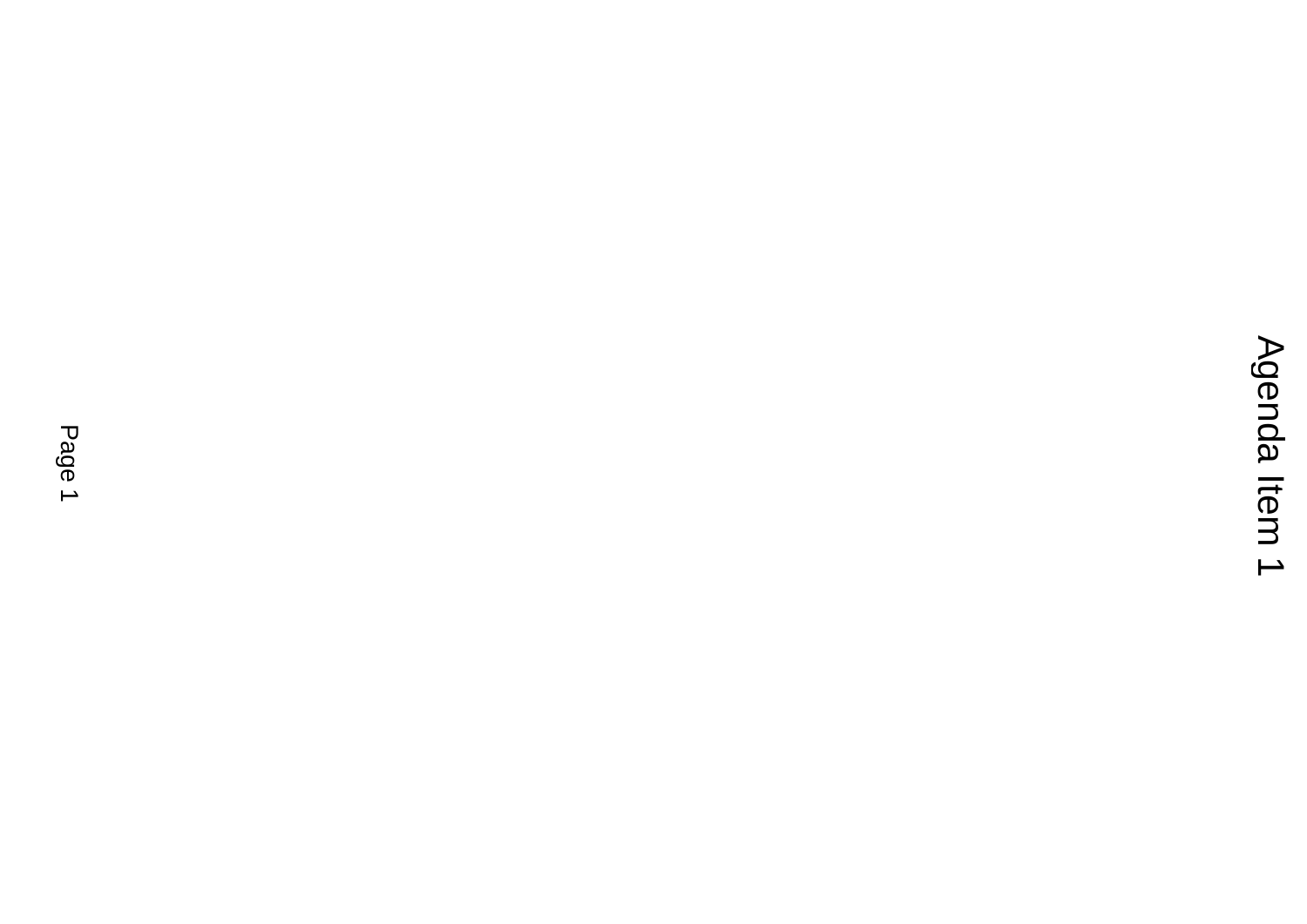#### **DECLARATION OF INTERESTS**

# IN ACCORDANCE WITH THE CODE OF CONDUCT ADOPTED BY THE COUNCIL ON 25TH JULY 2012, MEMBERS ARE REQUIRED TO DECLARE DISCLOSABLE **PECUNIARY INTERESTS, PERSONAL INTERESTS AND PREJUDICIAL INTERESTS (LISTED ON THEIR REGISTER OF INTERESTS).**

#### MEMBERS SHOULD REFER TO THE CODE OF CONDUCT AND/OR THE MONITORING OFFICER AND/OR THEIR DECLARATION FOR FURTHER GUIDANCE

| <b>MEETING AND DATE</b><br><br>Agenda item | Indicate either<br>• Discloseable Pecuniary Interest OR<br><b>Personal Interest OR</b><br>$\bullet$<br>• Personal and Prejudicial interest | <b>Nature of Interest</b> |
|--------------------------------------------|--------------------------------------------------------------------------------------------------------------------------------------------|---------------------------|
|                                            |                                                                                                                                            |                           |
|                                            |                                                                                                                                            |                           |
|                                            |                                                                                                                                            |                           |
|                                            |                                                                                                                                            |                           |
|                                            |                                                                                                                                            |                           |
|                                            |                                                                                                                                            |                           |
|                                            |                                                                                                                                            |                           |
|                                            |                                                                                                                                            |                           |
|                                            |                                                                                                                                            |                           |
|                                            |                                                                                                                                            |                           |
|                                            |                                                                                                                                            |                           |

**Signed………………………………………………………………………………………… Please print name…………………………………………………………………………………………..**

IF A MEMBER HAS A DISCLOSEABLE PECUNIARY INTEREST THAT HAS NOT BEEN INCLUDED ON THEIR REGISTER SUBMISSION, THEY ARE REQUIRED BY LAW TO UPDATE THEIR REGISTER ENTRY WITHIN 28 DAYS. FAILURE TO PROVIDE PROPER NOTIFICATION IS A CRIMINAL OFFENCE.

THIS FORM, INCLUDING 'NIL' ENTRIES, MUST BE GIVEN TO THE GOVERNANCE AND COMMITTEE OFFICER NO LATER THAN AT THE END OF THE MEETING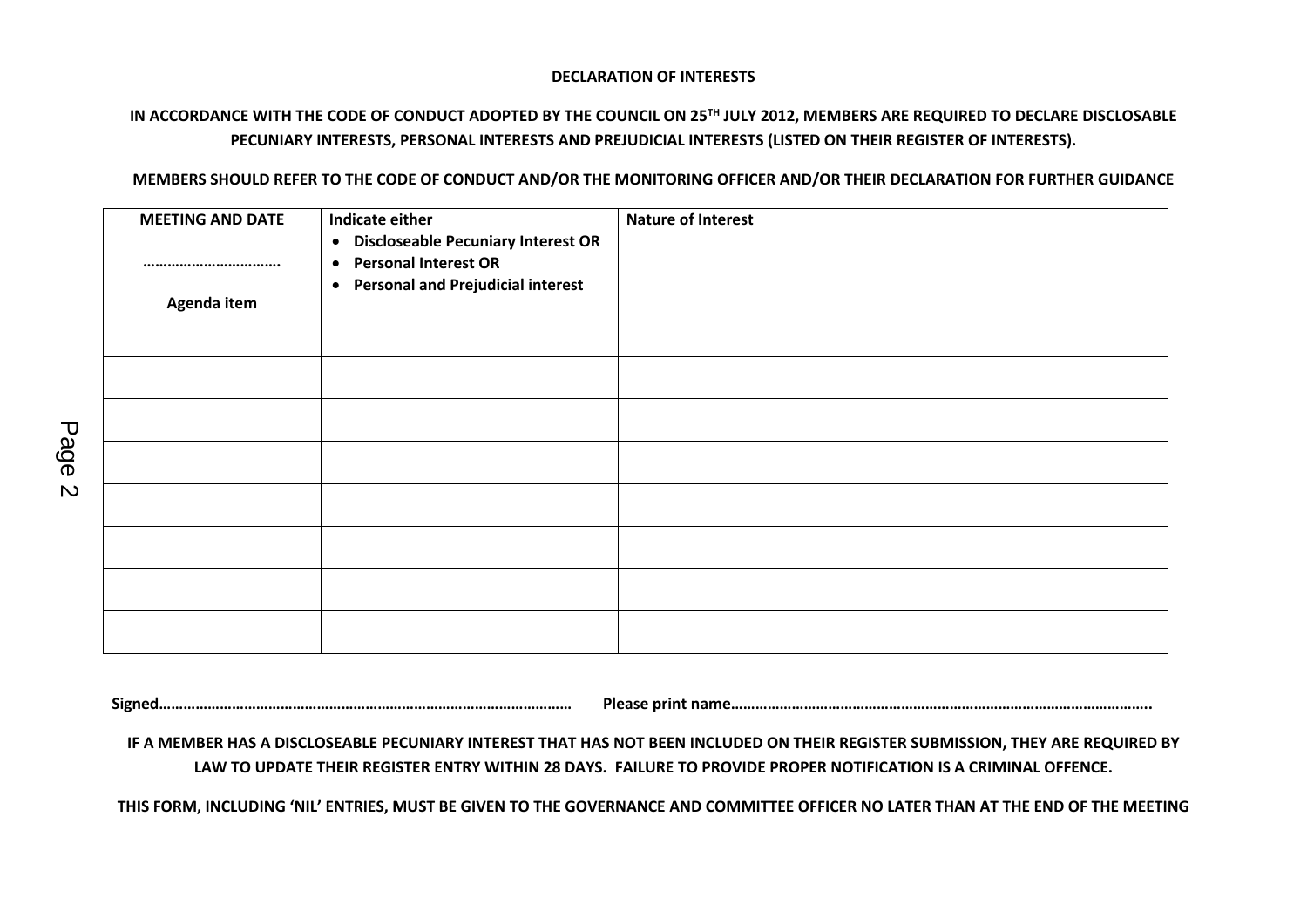#### **Summary of discloseable pecuniary interests, personal interests and prejudicial interests.**

#### **Disclosable pecuniary interests**

A 'disclosable pecuniary interest' is an interest of yourself, or of your partner if you are aware of your partner's interest, within the descriptions set out in the table below. "Partner" means a spouse or civil partner, or a person with whom you are living as husband or wife, or a person with whom you are living as if you are civil partners.

| <b>Subject</b>             | <b>Description</b>                                                                                                                    |
|----------------------------|---------------------------------------------------------------------------------------------------------------------------------------|
| Employment, office,        | Any employment, office, trade, profession or vocation carried on for profit                                                           |
| trade, profession or       | or gain                                                                                                                               |
| vocation                   |                                                                                                                                       |
| Sponsorship                | Any payment or provision of any other financial benefit (other than from the                                                          |
|                            | Council) made or provided within the 12 month period prior to notification                                                            |
|                            | of the interest in respect of any expenses incurred by you in carrying out                                                            |
|                            | duties as a member, or towards your election expenses.                                                                                |
| Contracts                  | Any contract made between you or your partner (or a body in which you or<br>your partner has a beneficial interest) and the Council - |
|                            | (a) under which goods or services are to be provided or works are to be<br>executed: and                                              |
|                            | (b) which has not been fully discharged.                                                                                              |
| Land                       | Any beneficial interest in land which is within the area of the Rochdale                                                              |
|                            | Metropolitan Borough Council.                                                                                                         |
| Licences                   | Any licence (alone or jointly with others) to occupy land in the area of the                                                          |
|                            | Borough for a month or longer.                                                                                                        |
| <b>Corporate Tenancies</b> | Any tenancy where (to your knowledge) -                                                                                               |
|                            | (a) the landlord is the Council: and                                                                                                  |
|                            | (b) the tenant is a body in which you or your partner has a beneficial<br>interest.                                                   |
| <b>Securities</b>          | Any beneficial interest in securities of a body where -                                                                               |
|                            | (a) that body (to your knowledge) has a place of business or land in the<br>area of the Borough; and                                  |
|                            | $(b)$ either $-$                                                                                                                      |
|                            | (i) the total nominal value of the securities exceeds £25,000 or one                                                                  |
|                            | hundredth of the total issued share capital of that body; or                                                                          |
|                            | (ii) if the share capital of that body is of more than one class, the total                                                           |
|                            | nominal value of the shares of any one class in which you or your partner                                                             |
|                            | has a beneficial interest exceeds one hundredth of the total issued share                                                             |
|                            | capital of that class.                                                                                                                |

#### **Personal Interests**

- You have a personal interest in any business of the authority where it relates to or is likely to affect -
- (a) any body of which you are in a position of general control or management and to which you are appointed or nominated by your authority;
- (b) any body
	- (i) exercising functions of a public nature;
	- (ii) directed to charitable purposes; or
	- (iii) one of whose principal purposes includes the influence of public opinion or policy (including any political party or trade union),
- of which you are in a position of general control or management;
- (c) the interests of any person from whom you have received a gift or hospitality with an estimated value of at least £25.

#### **Prejudicial Interests**

Where you have a personal interest you also have a prejudicial interest in that business where the interest is one which a member of the public with knowledge of the relevant facts would reasonably regard as so significant that it is likely to prejudice your judgement of the public interest and where that business -

- (a) Affects your financial position or the financial position of a person or body described above; or
- (b) Relates to the determining of any approval, consent, licence, permission or registration in relation to you or any person or body described above.

**MEMBERS ARE ADVISED TO REFER TO THE FULL DESCRIPTIONS CONTAINED IN THE COUNCIL'S CODE OF CONDUCT ADOPTED ON 25TH JULY 2012.** Page 3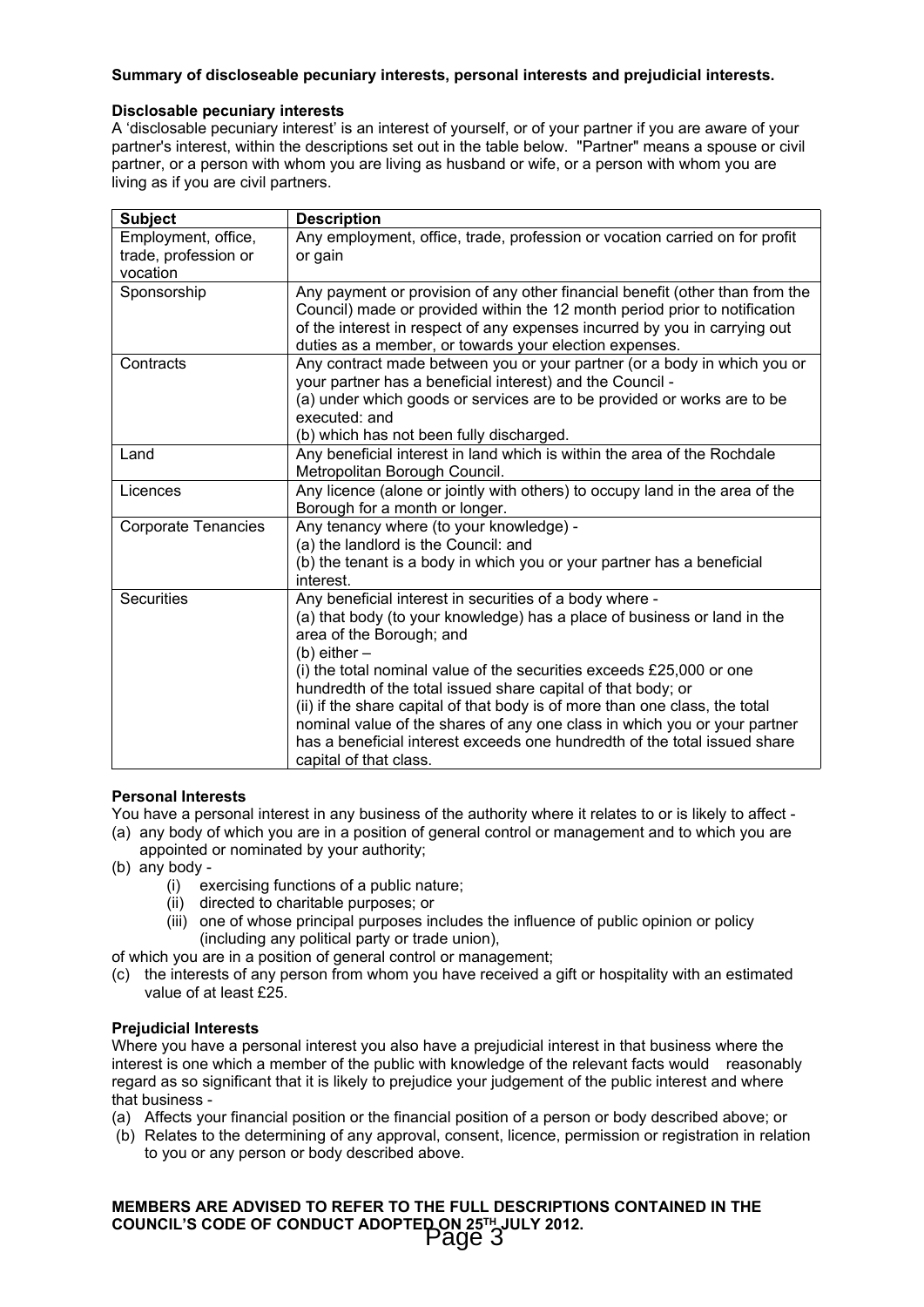# Agenda Item 2

# **MIDDLETON TOWNSHIP PLANNING SUB COMMITTEE**

## **MINUTES OF MEETING Thursday, 25th February 2016**

**PRESENT:** Councillor Pat Greenall (Chair); Councillors Bell, Boriss and West

**OFFICERS:** D Ripa and M Atkinson-Smith (Economy Directorate) and C Denyer (Resources Directorate)

**ALSO IN ATTENDANCE:** 1 member of the public

**APOLOGIES FOR ABSENCE:** Councillor Burke, Councillor Furlong and Councillor Rowbotham

## **DECLARATIONS OF INTEREST**

27 There were no declarations of interest.

## **MINUTES**

28 **DECIDED – that the minutes of the meeting of the Middleton Township Planning Sub-Committee held on 28th January 2016 be approved as a correct record.**

**OUTLINE PERMISSION FOR THE ERECTION OF 49 DWELLINGS (ALL MATTERS RESERVED) ON LAND OFF FIELDING STREET, MIDDLETON**

29 The Director of Economy reported on submitted planning application 15/00494/OUT for outline permission for the erection of 49 dwellings (all matters reserved) on land off Fielding Street, Middleton M24 6BG.

In introducing the application the Planning Officer referred to a site visit undertaken by Members of the Sub-Committee.

The Planning Officer advised that following further consultation the Council's Schools Service had now advised that the contribution towards primary education could be spent at Boarshaw Primary School and the contribution towards secondary education could be spent at Middleton Technology School. Agenda Item 2<br>
Township PLANNING sub C<br>
MINUTES OF MEETING<br>
Thursday, 25<sup>th</sup> February 2016<br>
Greenall (Chair); Councillors Be<br>
Atkinson-Smith (Economy Direc<br>
1 member of the public<br>
CE: Councillor Burke, Councillor<br>
REST<br>
m

The Sub-Committee considered the views of Mr N Cunningham, an agent for the applicant, who addressed the Sub-Committee in relation to the application.

**DECIDED – that the application for outline planning permission be approved, subject to the conditions detailed within the submitted report and conditions 1(ii) and condition 3 as updated below;**

**Condition 1(ii) - The provision and maintenance of recreational open space in accordance with the provisions of UDP policy H/6 and its associated SPD be deferred and delegated to the Head of Planning in agreement with the North Middleton Ward Councillors;**

**Condition 3 'The total number of residential units included in any application(s) for reserved matters submitted pursuant to condition 2 of this permission shall be limited to a maximum of 49 dwellings and the development shall be in accordance with the following plans:**

**Site Location Plan - Land off Fielding Street, Middleton'**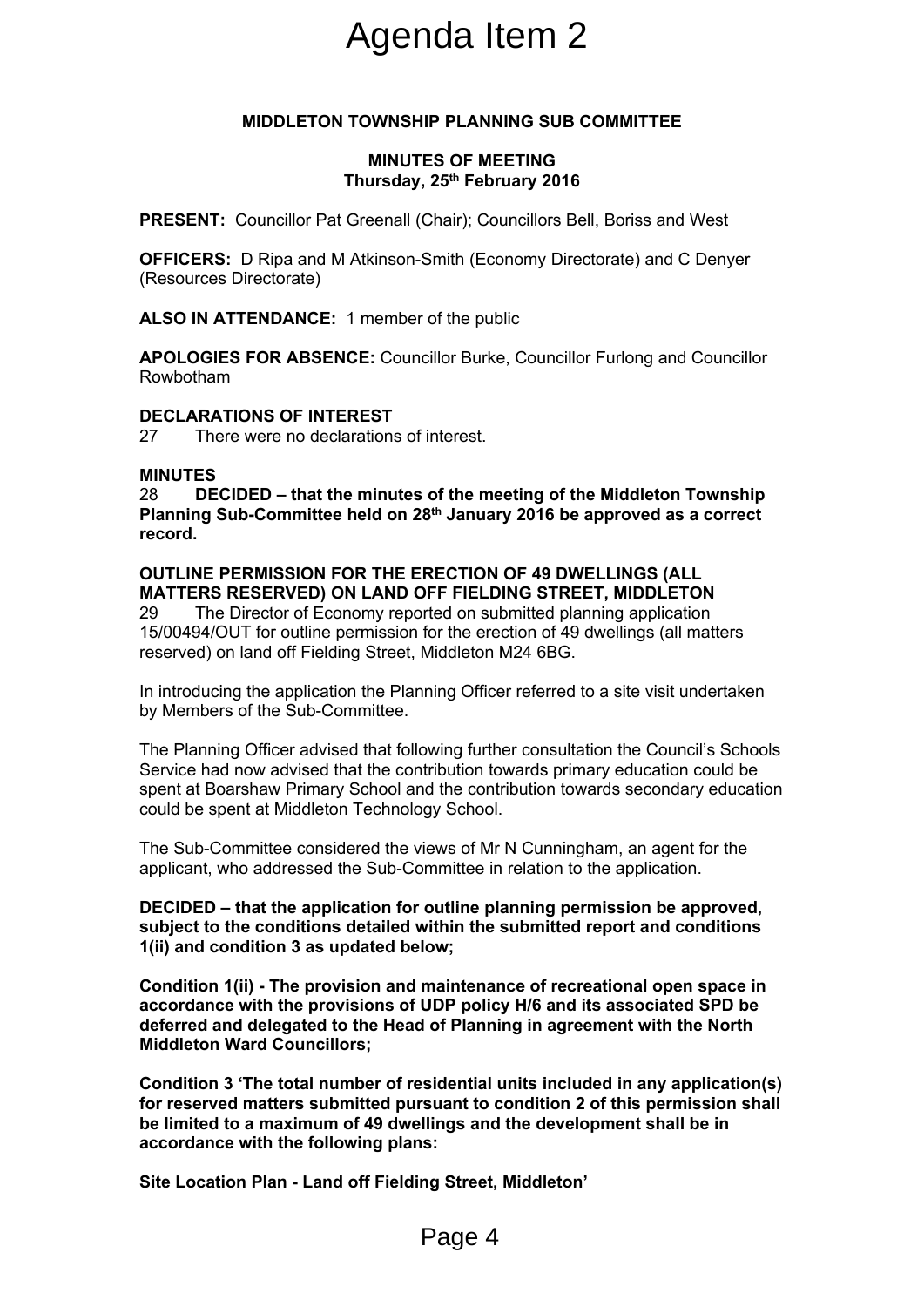# **PROPOSED FELLING OF TREES WITHIN MIDDLETON TOWN CENTRE CONSERVATION AREA- T1 AND T2 (ROBINIA TREES) AND T3 (PINE TREE) AT JUBILEE PARK, LONG STREET, MIDDLETON**

30 The Director of Economy presented a report which detailed a planning application 16/00106/WTCA for the proposed felling of trees within Middleton Town Centre Conservation Area- T1 and T2 (Robinia trees) and T3 (Pine tree) at Jubilee Park Long Street Middleton

## **DECIDED – That (1) authorisation to remove trees T1 and T2 (Robinia trees) and T3 (Pine tree) at Jubilee Park, Long Street, Middleton be approved for the reasons detailed within the submitted report; and**

# **(2) consideration be given to the replacement trees being planted in another area of Jubilee park.**

# **PLANNING APPEALS**

31 The Director of Economy reported that the following planning appeals had been submitted:

None

The Director of Economy reported that the Planning Inspectorate had dismissed the following planning appeals:

None

The Director of Economy reported that the Planning Inspectorate had allowed the following planning appeals.

None

**DECIDED – That the planning appeals be noted.**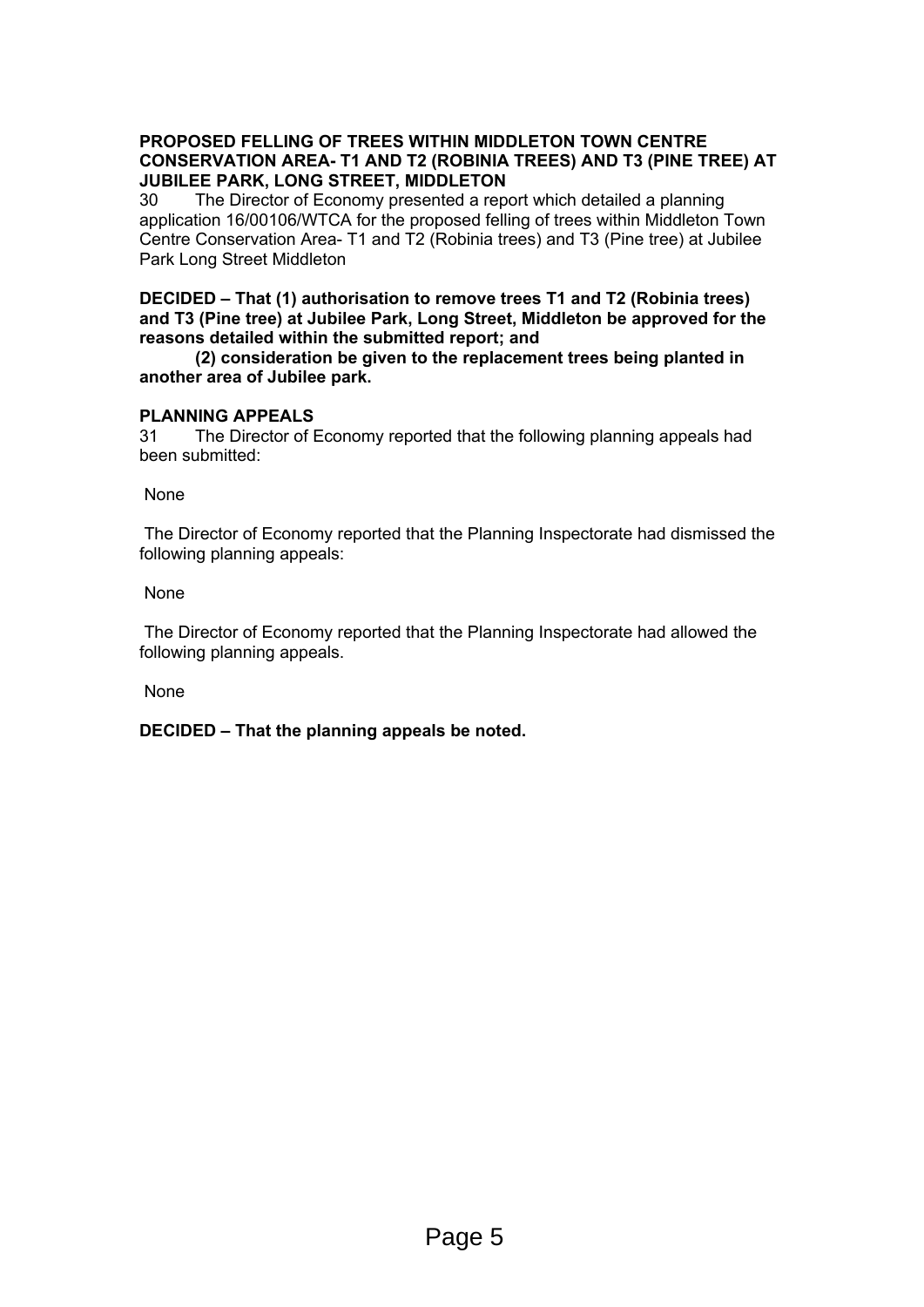# **MIDDLETON TOWNSHIP PLANNING SUB COMMITTEE**

#### **MINUTES OF MEETING 23th March 2016**

**PRESENT:** Councillor Pat Greenall (Chair); Councillors Bell, Boriss, Burke, Furlong, Rowbotham and West

**OFFICERS:** D. Ripa (Economy Directorate), J. Gillighan (Environment Directorate) and M. Garraway (Resources Directorate)

**ALSO IN ATTENDANCE:** 27 members of public.

#### **DECLARATIONS OF INTEREST**

32 There were no declarations of interest.

#### **OUTLINE APPLICATION (INCLUDING ACCESS) FOR RESIDENTIAL DEVELOPMENT OF UP TO 88 DWELLINGS WITH ASSOCIATED WORKS (RESUBMISSION OF 15/00358/OUT) ON LAND TO THE WEST OF HOLLIN LANE, MIDDLETON.**

33 The Director of Economy introduced planning application 15/01207OUT, an outline application (including access) for a residential development of up to 88 dwellings, with associated works (Resubmission of 15/00358/OUT) on land to the west of Hollin Lane, Middleton.

In introducing the application the Planning Officer advised of an amendment to page 24 of the submitted report, to remove the line within the first paragraph stating that 30 additional places from September 2017onwards would be provided at St Anne's Academy.

The Planning Officer advised of receipt of an additional objection from St. Anne's Academy, relating to the traffic survey and a lack of consultation by the developer.

The Sub-Committee considered the views of local residents who addressed the Sub-Committee objecting to the application.

**DECIDED – That the Planning and Licensing Committee be advised that this Sub-Committee is minded to support the recommendation within the submitted report that planning permission be refused.** 

# **CONSTRUCTION OF A GARAGE AT BAKER STREET, MIDDLETON, MANCHESTER**

34 The Director of Economy introduced planning application 16/00004 for the construction of a garage at Baker Street, Middleton, Manchester.

The Sub-Committee considered the views of S. Graham of Highfield Street and Mr Drisdale of Kenyon Lane who addressed the Sub-Committee objecting to the application.

The Sub-Committee considered the views of G. Meredith, the applicant, who addressed the Sub-Committee in relation to the application.

# **DECIDED – That Planning permission be approved subject to conditions as detailed within the submitted report.**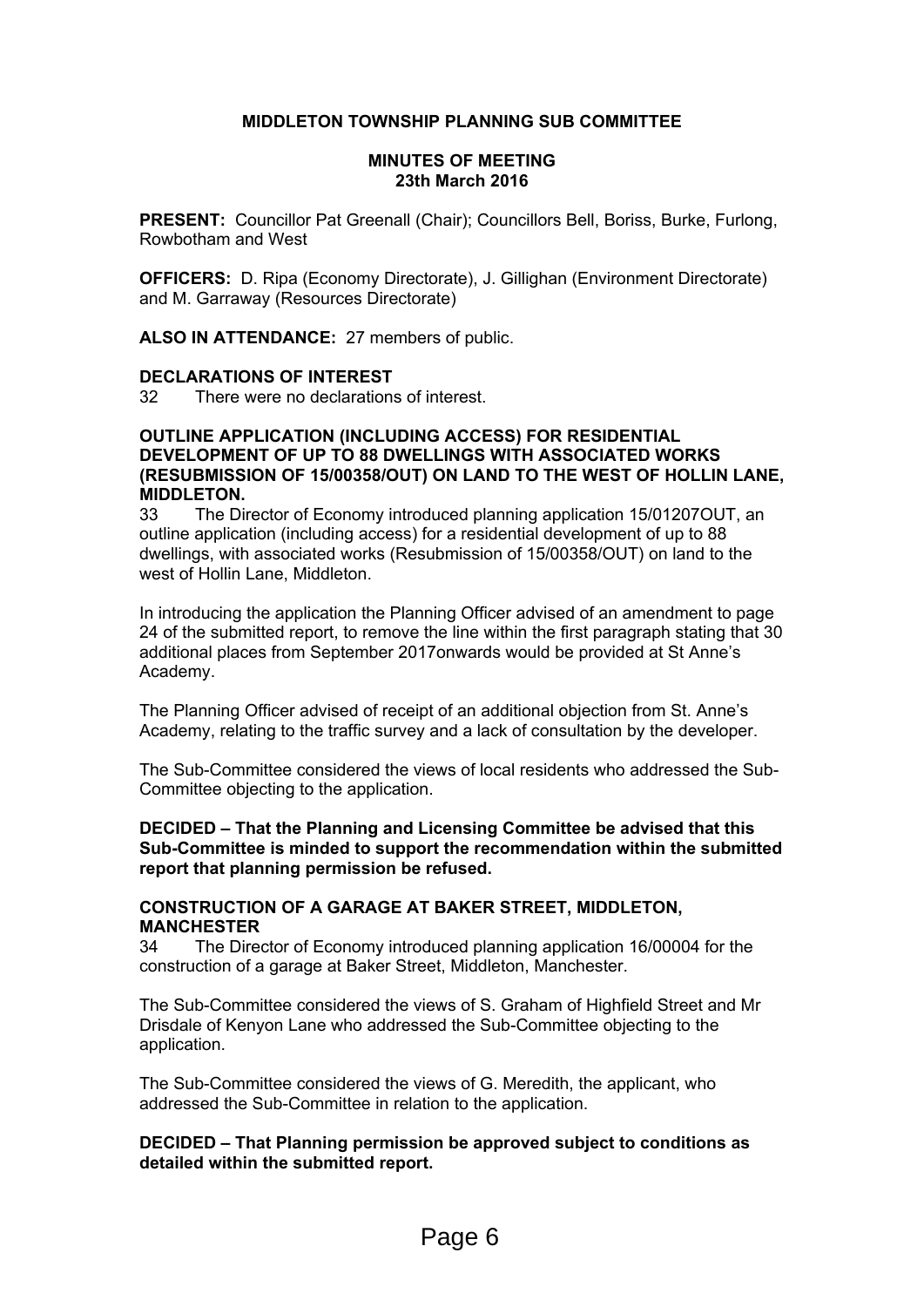# Agenda Item 3



| Subject:                       | <b>Submitted Planning Applications</b> | <b>Status:</b> | For Publication |
|--------------------------------|----------------------------------------|----------------|-----------------|
| <b>Report to:</b><br>Committee | Middleton Township Planning            | Date:          | 17 May 2016     |

**Report of:** Director of Economy and Environment

**Author:** See individual agenda reports

# **1. PURPOSE OF REPORT**

- 1.1 To provide recommendations to the Committee on planning applications or related consents submitted to the Council and requiring the consideration and/or determination of the Committee in accordance with the Council's approved Scheme of Delegation.
- 1.2 To provide information on any other planning or development related matters which may affect the work of the Committee.

# **2. RECOMMENDATIONS**

2.1 Recommendations in respect of individual planning applications are as detailed in the following papers.

# **3. STATUTORY IMPLICATIONS**

- 3.1 The submitted applications on this agenda are to be determined in accordance with the provisions of relevant legislation, including the Town and Country Planning Act 1990, Planning (Listed Buildings and Conservation Areas) Act 1990, Planning and Compensation Act 1991, Planning and Compulsory Purchase Act 2004, Planning Act 2008, Localism Act 2011 and the Town and Country Planning (Development Management Procedure) (England) Order 2015 together with any Directions and Regulations which support that legislation. Agenda Item 3<br>
H D A L E<br>
GH COUNCIL<br>
Anning Applications statu<br>
State<br>
The COUNCIL<br>
State<br>
The State State State<br>
PORT<br>
PORT<br>
PORT<br>
PORT<br>
PORT<br>
PORT<br>
PORT<br>
Read are posts and requiring or de<br>
A do the Council and requirin
- 3.2 Planning law requires that applications be determined in accordance with the development plan unless material considerations indicate otherwise. Where relevant, any such material considerations will be referred to in the report.

# **The Development Plan**

3.3 All planning applications referred to in this report have been assessed against the relevant policies and proposals of the development plan for the Borough (currently the adopted Rochdale Unitary Development Plan 2006) and any Supplementary Planning Documents or Guidance adopted by the Council.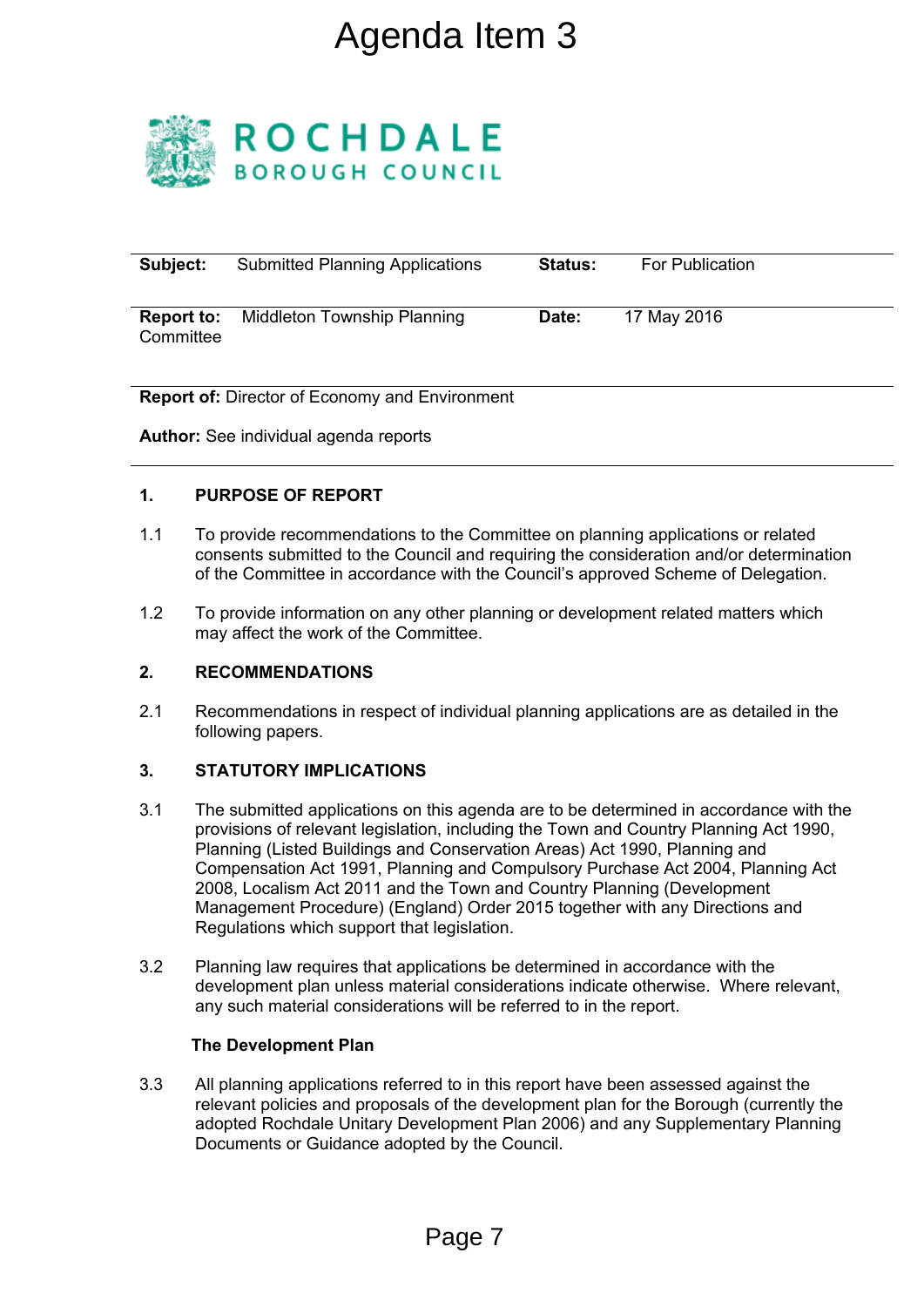# **National Planning Policy Framework (NPPF)**

3.4 In addition, in assessing the submitted planning applications, there is a requirement to have regard to relevant national policies as set out within the National Planning Policy Framework (NPPF) the policies of which are a material consideration. Where relevant, the provisions of the NPPF and any other relevant national guidance will be referred to in the report.

# **4. RISK ASSESSMENT IMPLICATIONS**

- 4.1 The Council has adopted a Code of Conduct for Members and Officers dealing with Planning Matters. Members and Officers are required to have full regard to the Code in discharging their responsibilities and duties in relation to planning matters on behalf of the Council. The Code seeks to ensure that all decision making is governed by an open and transparent process and represents a standard against which the conduct of Officers and Member sitting on the Committee will be judged.
- 4.2 A Declaration of Member Interests Register is taken prior to the commencement of the Committee meeting. Advice on whether any Member sitting on the Committee ought to declare any interest on any item on the submitted agenda should be obtained from the Head of Legal and Democratic Services or the Head of Planning.
- 4.3 The Council's Standards Committee will monitor the operation of this Code of Conduct.

# **5. EQUALITIES IMPACTS**

- 5.1 The above Acts require Local Planning Authorities to consider planning applications on their individual merits having regard to the development plan and other material planning considerations.
- 5.2 The Equality Act 2010 protects people from discrimination on the basis of certain characteristics which are known as protected characteristics. These protected characteristics are Age, Disability, Gender Reassignment, Marriage or Civil Partnership, Pregnancy and Maternity, Race, Religion or Belief, Sex (Gender), Sexual Orientation, socio-economic status and Carer.
- 5.3 In applying the Equality Act 2010, the Council is required to consider the effects of its decisions on different groups protected from discrimination, including a duty to make reasonable adjustments. In taking account of all material planning considerations, including Council policy as set out in the Unitary Development Plan and the National Planning Policy Framework, the Director (Economy and Environment) has concluded all opportunities to promote equality through the planning process have been taken, or where adjustments cannot be made, these are justified on the basis of the planning merits of the development proposal.
- 5.4 The Rochdale and District Disabled Access Working Group may comment on relevant planning applications. Where comments are received, these will be included within the reported to Committee. Consideration is given in designing access when dealing with the planning applications. Where applicable, any issues relating to these matters or other equal opportunity matters will be referred to in individual planning application reports.

# **6. Human Rights Act 1998 considerations**

6.1 The submitted applications need to be considered against the provisions of the Human Rights Act 1998. Under Article 6, the applications (and those third parties, including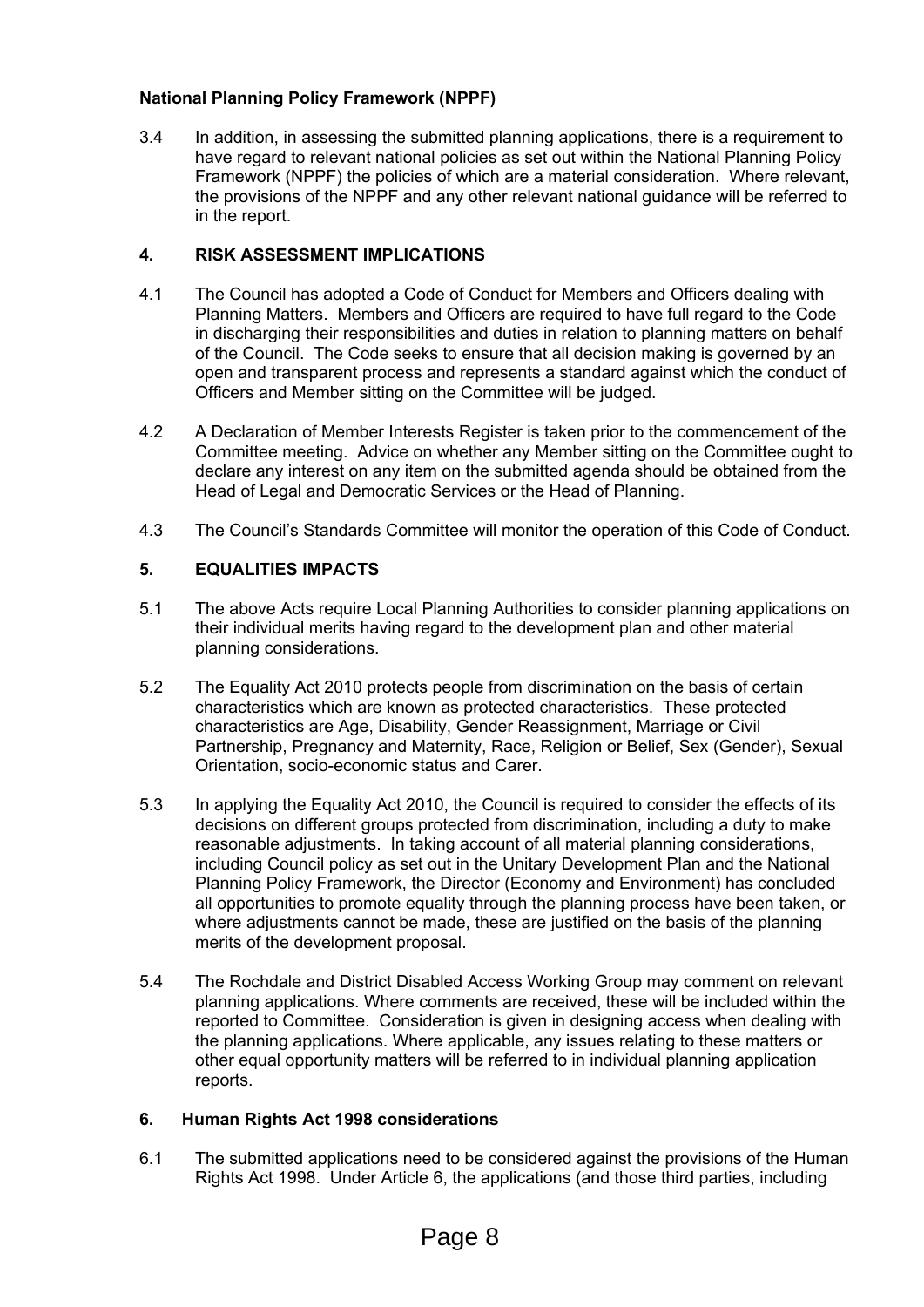local residents, who have made representations) have the right to a fair hearing and to this end the Committee must give full consideration to their comments.

6.2 Article 8 and Protocol 1 Article 1 confer(s) a right of respect or a person's home, other land and business assets. In taking account of all material considerations, including Council policy as set out in the Unitary Development Plan, the Director (Economy and Environment) has concluded that some rights conferred by these Articles on the applicant(s)/objectors/residents and other occupiers and owners of nearby land that might be affected may be interfered with but that that interference is in accordance with the law and justified by being in the public interest and on the basis of the planning merits of the development proposal. He believes that any restriction on these rights posed by approval of the application is proportionate to the wider benefits of approval and that such a decision falls within the margin of discretion afforded to the Council under the Town and Country Planning Acts.

# **Background Papers**

 The background papers relevant to the planning applications to be considered on this agenda will include:-

- 1. The Planning application file and its contents which will include:
	- i) The planning application form and supporting information, together with scaled drawings/plans and relevant statutory certificates.
	- ii) Letters of response from statutory and other consultees who may have been consulted or commented on the planning application
	- iii) Letters and documents received from interested parties.
	- iv) Notes of telephone conversations, meetings and any information received and of relevance to the submitted proposal

2. For any previous planning application referred to in the agenda report or in the application file, the planning application forms and the decision on that proposal

3. Such other papers (if any) received after the preparation of individual reports on planning applications on this agenda (to be reported verbally at the meeting).

 4. Any other guidance or procedural documents adopted by the Council and of relevance to the recommendation and/or determination of any submitted planning applications or related consents

For further information about this report, or if you wish to see any background papers please contact: Sharon Hill, Senior Business Support Officer, in Economy and Environment, Number One Riverside, Smith Street, Rochdale, OL16 1XU

Telephone (01706) 924305 or via the online planning services at: <http://www.rochdale.gov.uk/planning>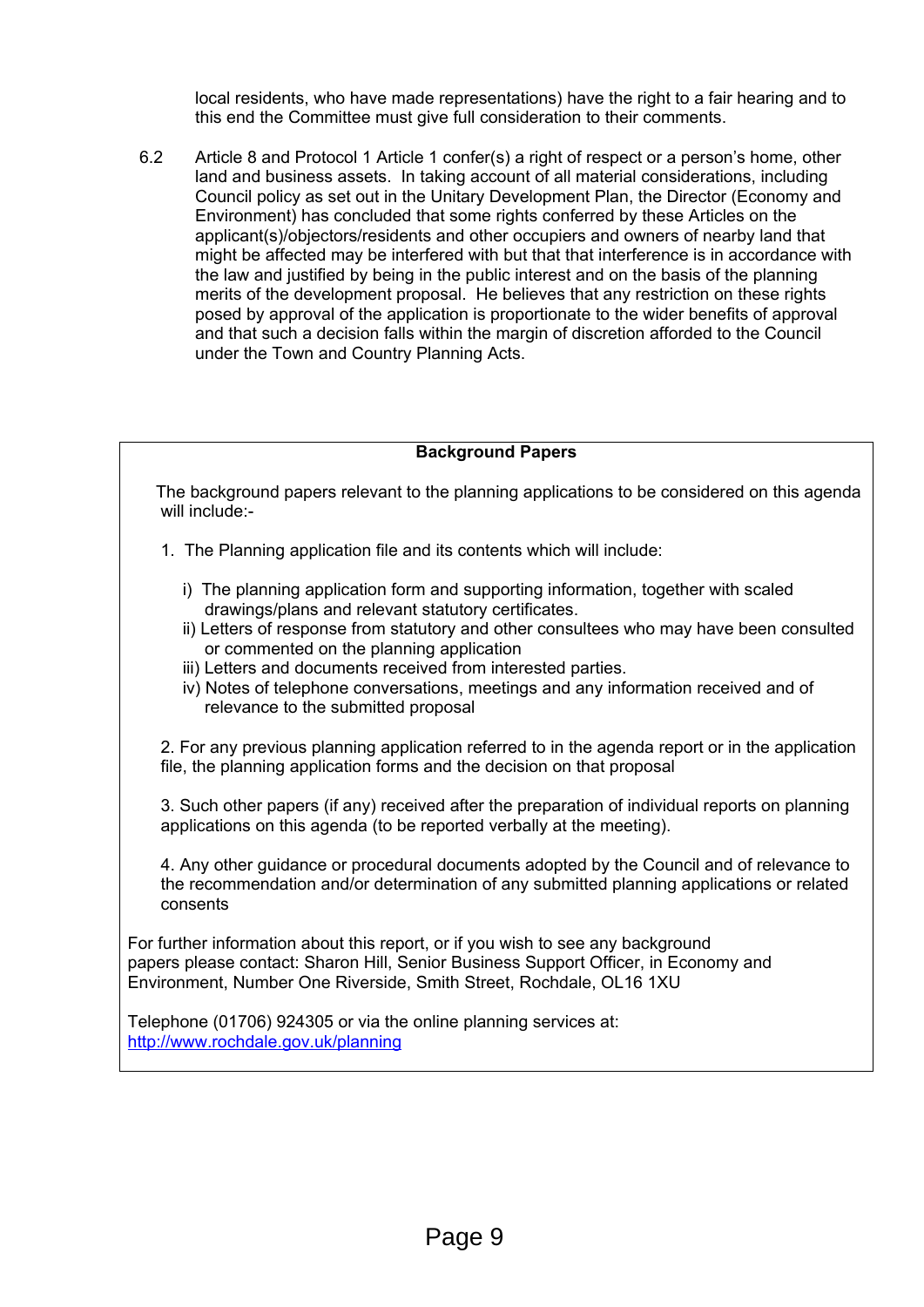# **Application Number:** 16/00126/FUL **Ward: West Middleton**

**Proposal:** Erection of two storey classroom extension to rear, single storey extension to front of existing building, formation of 1000m² hard play area and erection of a 2.4m high fence along the northern and eastern boundary and gate along the eastern school boundary. Alterations to existing car park and access including provision of additional spaces

**Site Address:** Bowlee Park Community Primary School Windermere Road Middleton M24 4LA

**Applicant:** Mr Chris Woods RBC Highways and Propery

**RECOMMENDATION:** Grant subject to conditions



**UPDATE**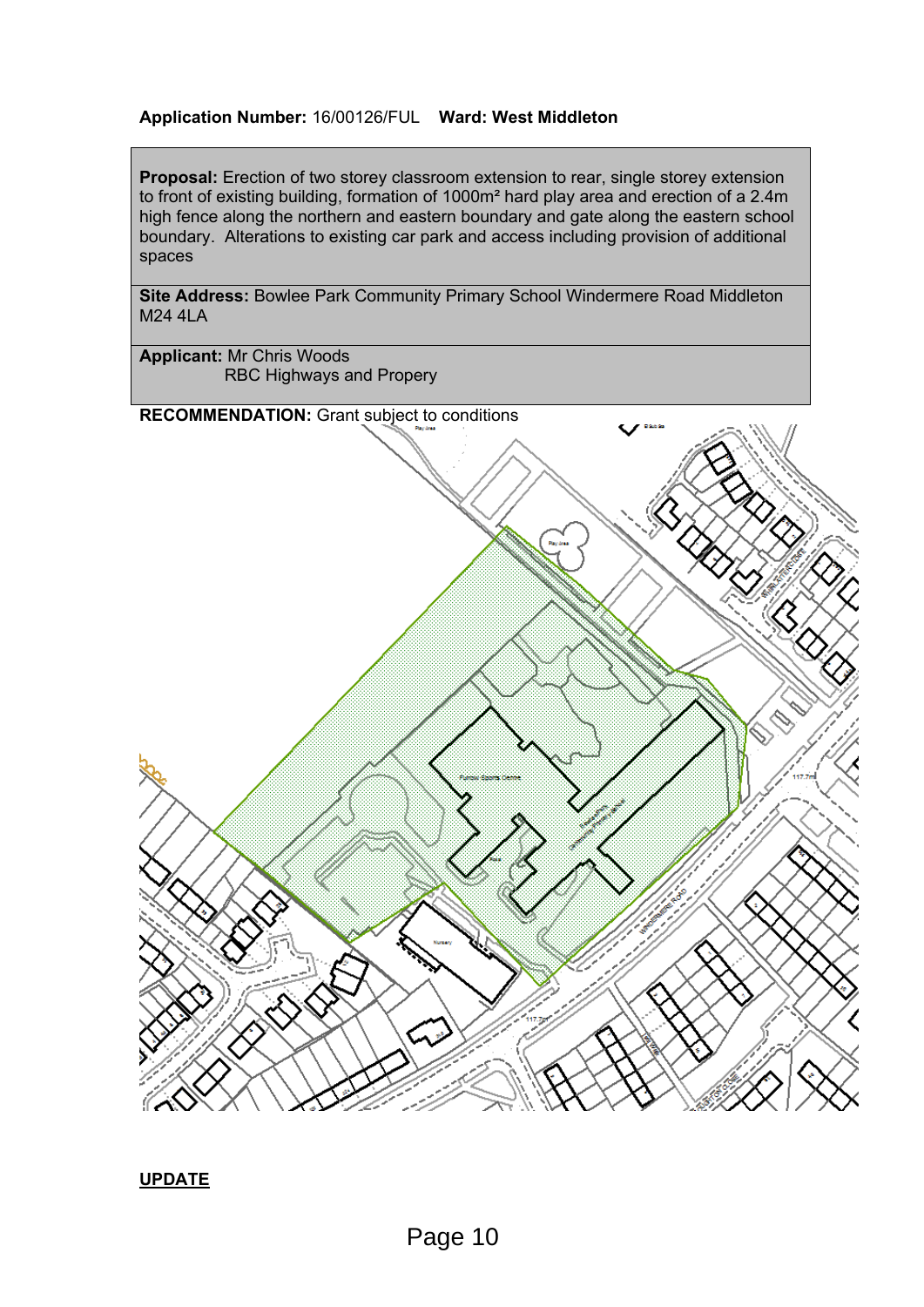The Middleton Township Planning Sub Committee considered the application at its meeting on 13<sup>th</sup> April 2016, where the Committee resolved to defer the application on the grounds that the information presented by the applicant in support of the application should be revised in advance of any decision being made.

# **SITE**

This application relates to Bowlee Park Community Primary School, accessed from Windermere Road in Middleton. The wider site which includes the school also encompasses a range of other buildings and uses including a sports centre, library and nursery. The school lies within the Defined Urban Area on the Unitary Development Plan.

Winderemere Road is primarily faced by an elongated two storey school building which was built in the early 20<sup>th</sup> Century. The appearance of the building is filtered by a number of trees which are positioned on the school boundary. The school site benefits from a large playing field area to the North West, and outdoor hardstanding play areas mainly positioned behind the school building.

The playing field areas of the school site are designated as an area of Protected Open Space (UDP Policy G/3).

The main area for parking and school drop-off lies within the school grounds towards the north west of the building. Drop-offs/pick-ups also appears to take place on Windermere Road and the surrounding streets.

The nearest residential properties face the school on the opposite side of Windermere Road. Immediately to the north east of the site is a relatively new housing estate. A number of the properties which face the school to the north east have recently been occupied.

# **PROPOSAL**

This application seeks permission for a two storey extension to the north western end of the school. The proposed extension would project 31m out from the existing north west facing elevation of the building and would be 15.8m in width. The proposal comprises a mono-pitch and flat roof design with red brick and cladding tiles above ground floor level. The proposed extension has a total height of 8.8m. The window and door proportions would largely match those within existing school buildings.

The proposal involves changing the existing 3 form entry school into a 4 form entry school which would be facilitated by the proposed extension. The extension, set over two floors, would provide the school with 8no. additional classrooms, toilets, a resource area and an ICT room. This would increase the capacity of the school to 892 pupils (including nursery). This increase would take place gradually at the start of each new school year. The existing parking on the site is 107 spaces. The proposal involves the provision of 10 additional spaces, taking the total number of spaces to 117.

A small infill extension is proposed on the front elevation of the building comprising a small, single storey extension measuring 6m x 4m with a height of 2.2m incorporating a small toilet block.

To the north east of the school grounds it is proposed to create a hard surface area covering approximately 1000m². This would include an extension to the existing playground and the provision of a new games court which would result in the partial loss of some existing car parking. The extended hard play area would extend to the north west projecting 13.6m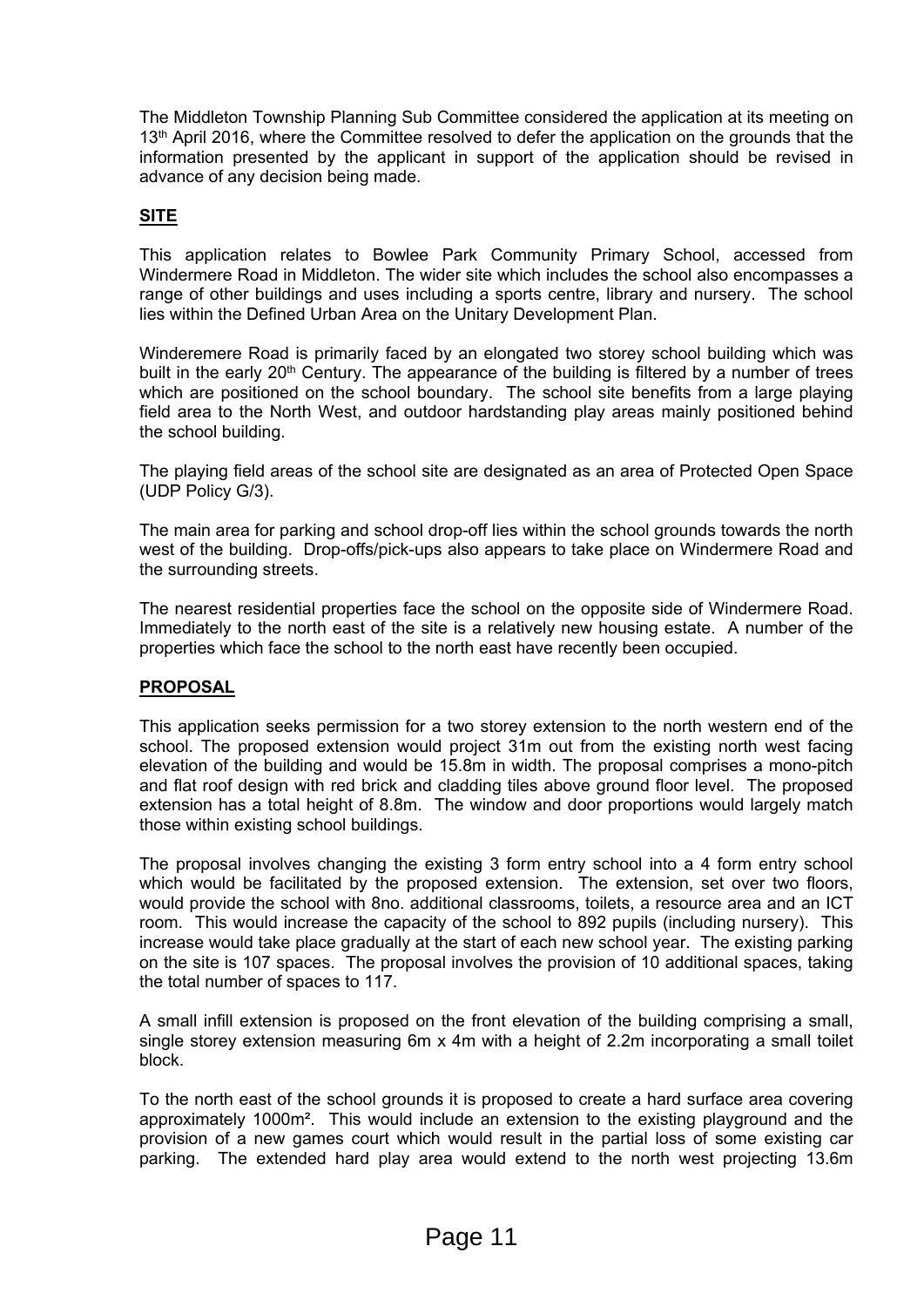beyond the existing hard play area with a width of 74m. This area also includes provision of a new habitat area.

The application includes the erection of 2.4m high fencing. Part of the fence would partially extend along the eastern boundary of the school grounds replacing some existing fencing. Along this boundary it is proposed to incorporate a double gate in order to facilitate access from the eastern boundary of the school to the new proposed extension and the school play areas. Additional fencing is also proposed along the northern boundary of the proposed hardstanding area and part of the east, west and southern boundaries of the new play area.

# *Additional Information:*

Following the previous deferral of the planning application, the applicant has provided additional information and amended the application as follows:

- Clarification on the extent of existing parking areas and number of spaces. There are 107 existing spaces. Proposal now includes internal alterations to the car park and replacement of any lost spaces with new spaces along with additional spaces. Net increase in on-site parking of 10 spaces.
- Widening of the existing access to the car park by modifying the existing kerb-line and moving the existing gate posts. Additional traffic calming proposed within the site (speed hump).
- Revised Travel Plan taking into account previous inconsistencies and inaccuracies and the additional proposed parking spaces.
- Additional justification (dealt with in the main body of this report).

# **BACKGROUND**

On  $25<sup>th</sup>$  January 2016 the proposal to enlarge Bowlee Park CPS was considered and approved by the Council's Cabinet in order to allow the Council to fulfil its statutory duty to provide sufficient school places. Confirmation of this (minute number 124) is as follows:

The Cabinet considered a report of the Director of Children's Services presenting the responses to the published proposals for the enlargement of Bowlee Park Community Primary (CP) School and which sought approval of the proposed permanent enlargement of the School from 630 places to 840 places, with effect from 1st September 2016; meaning that the Published Admission Number would increase from 90 to 120 in each successive new year group.

The recommendation for the Cabinet consideration arose from a continuing increase in the number of children born across the Borough. Data presented to the Middleton Township Committee had shown different demand pressures across the Township, and whilst provisional data indicated a decrease in the number of children born for admission to primary school in September 2018, local demographic led demand pressure in the Langley area justified consideration of a permanent enlargement of Bowlee Park Community Primary School.

Public consultation on the need for extra Reception Class places between 2016 and 2018 was undertaken between 24th June and 22nd July 2015. Cabinet had agreed at the meeting on 30<sup>th</sup> November 2015 to approve the publication statutory proposals for enlargement of the School which began on 3rd December 2015.

Alternatives considered: The assessment of demographic data and demand for school places were considered within the submitted report. The Council had a statutory duty to secure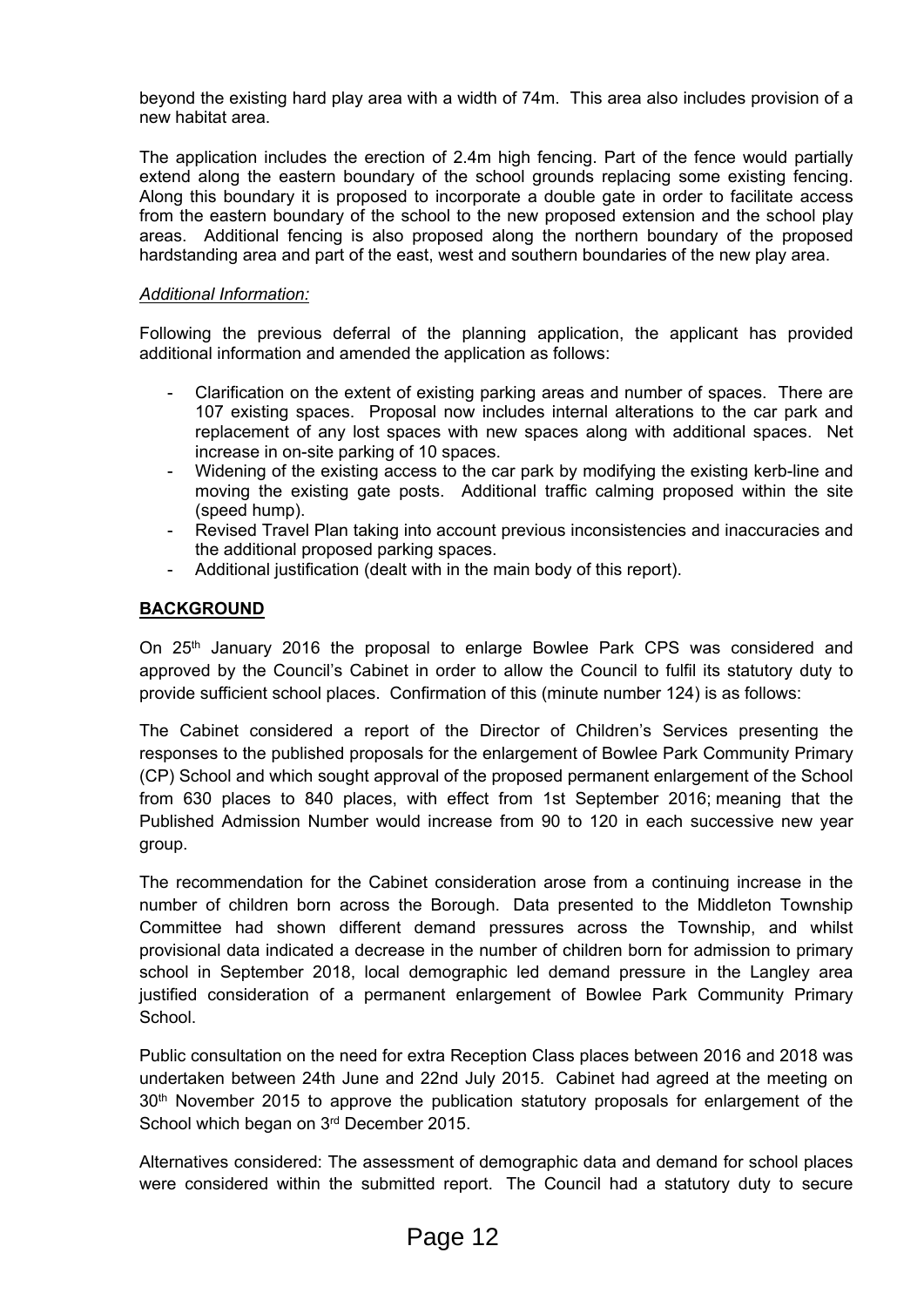school places in the area and so had no alternative other than to take action to discharge this duty. The reason for the recommendation is that additional school places are required in this part of the Borough over the next few years. Also the previous increase in places at the school together with the proposed additional accommodation means that the Local Authority would meet the threshold for the publication of statutory proposals.

DECIDED – That (1) the Statutory Proposals for the enlargement of Bowlee Park from 630 places to 840 places with effect from 1st September 2016, increasing the Published Admission Number from 90 to 120 in each successive new year group, be approved subject to planning consent for the required building work;

(2) expenditure for the implementation of the published proposals as authorised by Cabinet at the meeting held on 23rd March 2015, for invitations to tender to be issued and accepted by the Director of Children's Services and for supporting contracts and any incidental and ancillary documentation to be signed by the Head of Legal and Governance Reform in order to deliver the proposed scheme in accordance with Financial Regulations, be approved.

# **RELEVANT PLANNING POLICY**

# National Guidance

National Planning Policy Framework (NPPF)

The Department for Communities and Local Government published the NPPF on 27 March 2012. The NPPF set out the Government's planning policies for England and how these are expected to be applied.

National Planning Practice Guidance (NPPG)

The government published its NPPG on 6 March 2014. This is intended to complement the NPPF and to provide a single resource for planning guidance, whilst rationalising and streamlining the material. Almost all previous planning Circulars and advice notes have been cancelled. Specific reference will be made to the NPPG or other national advice in the Analysis section of the report, where appropriate.

Unitary Development Plan (UDP):

# **G/D/1 Defined Urban Area**

- **G/G/1 Greenspace**
- G/3 Protection of Existing Recreational Open Space
- G/8 Greenspace Corridors

# **G/CF/1 Community Facilities and Public Services**

CF/2 General Criteria for the Development of Local Community and Health Facilities

# **G/A/1 Accessibility**

- A/3 New development Access for Pedestrians and Disabled People
- A/8 New development Capacity of the Highway Network
- A/9 New development Access for General Traffic
- A/10 New development Provision of Parking

# **G/BE/1 Design Quality**

BE/2 Design Criteria for New Development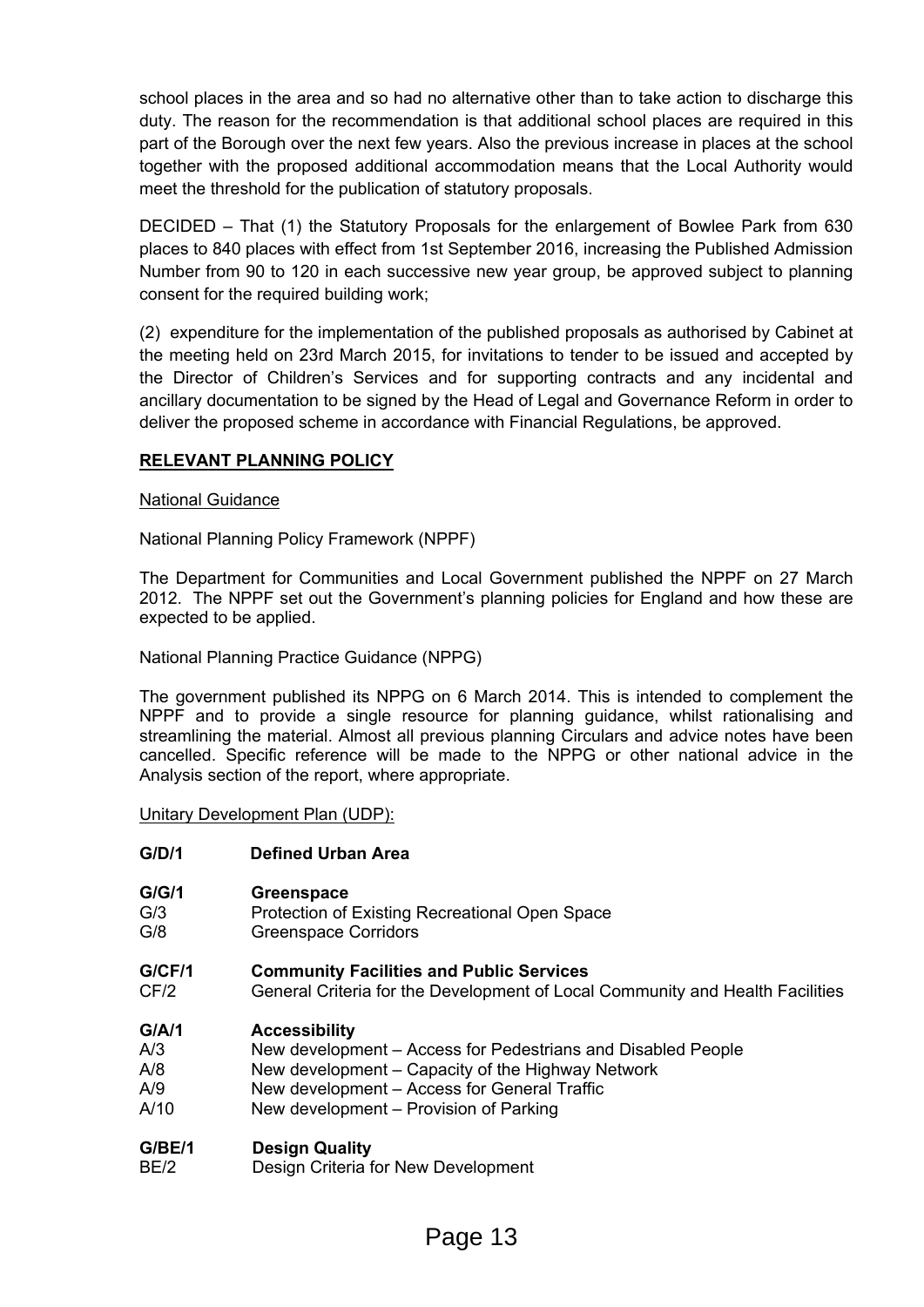- BE/8 Landscaping in New Development
- **G/EM/1 Environmental Protection and Pollution Control**
- EM/3 Noise and New Development
- EM/8 Protection of Surface and Ground Water
- R/2 Langley Physical Regeneration Area, Middleton

## **RELEVANT SITE HISTORY**

16/00375/FUL Proposed two temporary classrooms – Currently under consideration and undetermined.

10/D53574 Extension to existing covered play area to front elevation of school – Granted subject to conditions

08/D50990 Alterations to school include re-roofing, new entrance canopy, fire escape staircase, extension – Granted subject to conditions

07/D50133 Alterations to school include re-roofing, new entrance canopy, fire escape staircase, extension – Granted subject to conditions

02/D40150 Installation of security shutters to ground floor windows and doors of school – Granted subject to conditions

01/D39454 Installation of security shutters to 16 ground floor windows – Granted subject to conditions

## **CONSULTATION RESPONSES**

Highways And Engineering - Further comments based on the amended plans to be reported to the committee as an update.

Previous comments:

Surrounding every primary school in the borough there is an issue with inconsiderate parking in and around school pick up and drop off times. Neighbours to premises such as primary schools experience a great deal of inconvenience as a result of these actions.

The extension to the school is likely to exacerbate the existing situation around Bowlee Park CPS.

It is very difficult for schools to control the behaviour of parents and guardians when off school premises. The school already provides the maximum amount of parking recommended and the proposed extension to the car parking exceeds the maximum amount we can request.

In addition to the extended parking provision the applicant has commissioned a Travel Plan to mitigate against these issues and put in place resources to review and renew said travel plan to reduce the number of pupils travelling to and from school by car.

The NPPF states that local authorities can only object to planning applications if the results of a development can be deemed as severe. The results of this proposal will be typical of any primary school and the applicant is doing all within their power to mitigate against the negative impacts the extension will have upon the surrounding area.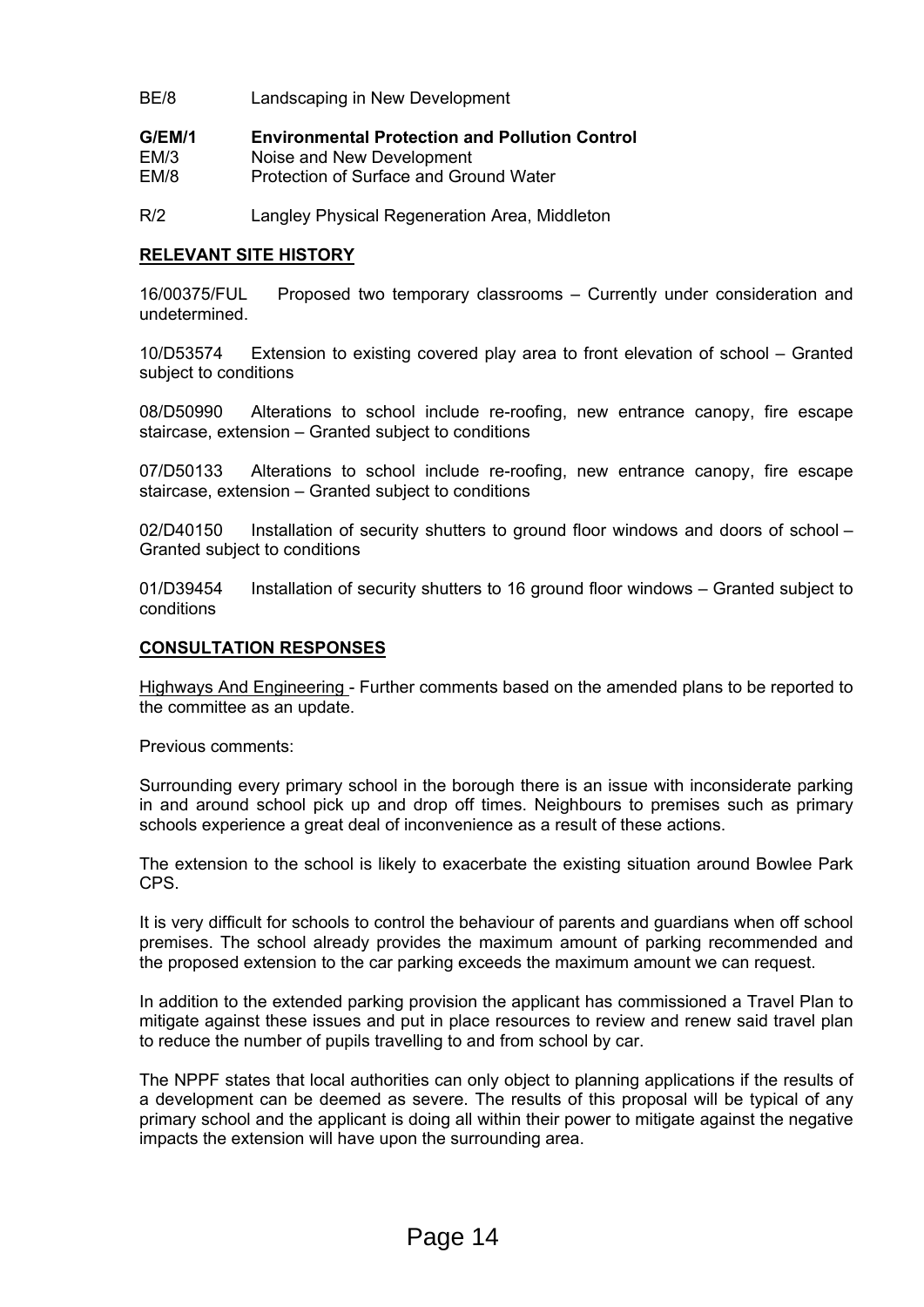Given the measures put in place by the applicant I have no objection to this development as proposed.

United Utilities - No objection subject to conditions relating to surface water drainage and sustainable drainage systems.

## Sport England -

Sport England's policy is to oppose the granting of planning permission for any development which would lead to the loss of, or prejudice the use of, all/part of a playing field, unless one or more of the five exceptions stated in its policy apply.

The proposed development results in a minor encroachment onto the playing field. However, having considered the nature of the playing field and its ability to accommodate a range of pitches, it is not considered that the development would reduce the sporting capability of the site. As such, Sport England is satisfied that the proposed development broadly meets the intention of the following Sport England Policy exception:

*E3 - The proposed development affects only land incapable of forming, or forming part of, a playing pitch, and does not result in the loss of, or inability to make use of any playing pitch (including the maintenance of adequate safety margins), a reduction in the size of the playing area of any playing pitch or the loss of any other sporting/ancillary facility on the site.*

This being the case, Sport England does not wish to raise an objection to this application.

Green Infrastructure/Arboriculture - No objection to this application.

#### **REPRESENTATIONS**

Letters of notification were sent to surrounding neighbours, and a site notice displayed. Amended plans were publicised by neighbour letter. Six letters of objection have been received detailing the following concerns:

- There is no more capacity to take the number of cars parking around the school. Parents are blocking all surrounding roads including Cardinal Mews.
- The traffic is so bad at drop of and pick-ups from the school. The parents just park in from of my new home on the pavement and if you were in a wheelchair you could not pass. So instead they walk over my new garden not happy at all It's caused confront some parents over this there's been some accident as well on Windermere Rd outside the school one child was hit by a car. We need yellow lines to stop them parking. And at the back of my house it's all privet land which belongs to my neighbor and all the school runners drop off and let them walk over there privet land this is not the right way to start a new life in my new home.
- Windermere road has insufficient width for two cars to pass side by side due to parking immediately outside the school and also for a few hundred metres before and after the main access for the school. Parents parking outside school has impacted on safety and traffic flow, Windermere road is also a main bus route. The overflow of cars then park on side roads such as Martindale Crescent, Whinlatter Close and Cardinal Mews to name a few. This then leads to conflict with local residents when cars park in front of private driveways and also trespass on private gardens. A number of local residents have already complained to the school about congestion caused by cars attending the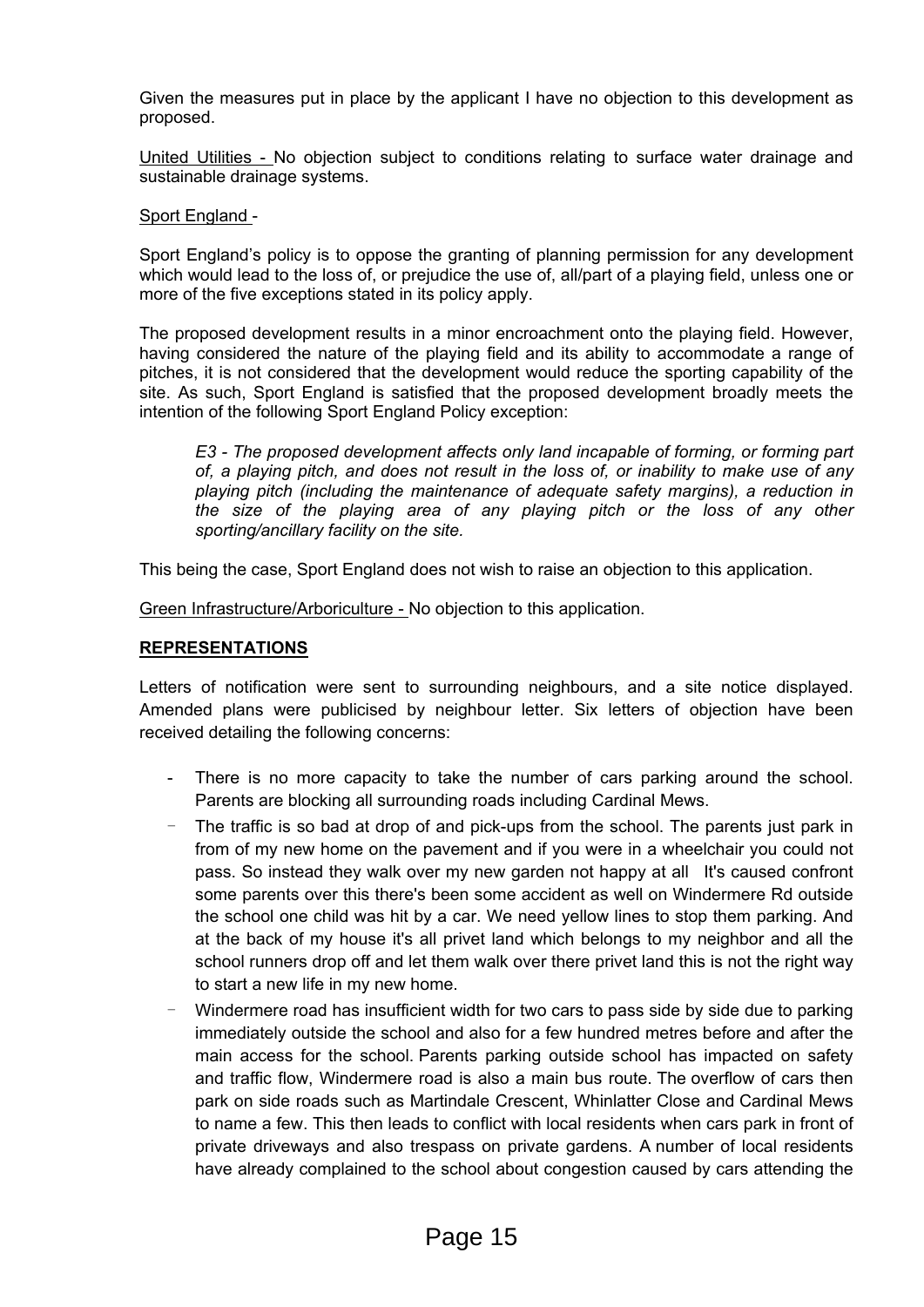school. Your own travel report produced by Mouchel has highlighted a number of risks that are real now, including cars parking on footways, gaps in barrier fencing. It also states that approx. a third of children travel to school by car and that the majority of staff travel by car.

- The parking of cars in our cul-de-sac is an issue, sometimes difficult to leave and get to our property at times. The whole parking is a constant problem around the area. Windermere Road and Martindale Crescent are a nightmare during school rush hour, there doesn't seem to be a designated drop off for the school but with the new entrance planned to be directly opposite to our property, then our cul-de-sac is going to be 'convenient' for children being dropped off and picked up, as all they would need to do is 'cut through our property'.
- When we bought the property we didn't feel we would have any issues like this, and certainly wasn't aware of any plans to expand the school and place the gates directly opposite to our home. If this was the case then we would certainly not have purchased that property due to the points mentioned. As I have said, I do believe expanding the school will be great, but I think these issues would need to be resolved before committing to the expansion
- Health and safety issues and congestion along Windermere Road prior to school start and finish times. Volume of cars on Windermere Road is a real concern.

*Officer response – The school (including the proposed extension) includes sufficient on-site parking provision to exceed the maximum required by adopted planning parking standards. In addition, the development is in the middle of a large catchment area. 92% of pupils live within 2km and the majority of pupils should be able to walk to and from the school. The proposed Travel Plan is intended to reduce the reliance on the private car and encourage more sustainable forms of travel, including walking. In addition, the Council have put resources in place to implement the Travel Plan with the school and carry out regular reviews. It is acknowledged that Windermere Road has a number of potential safety issues. In order to partly address this, and to encourage alternative means of travel, the proposal includes a new gate along the eastern boundary of the school to encourage an increase in pedestrian/cycle numbers and for pedestrians to avoid Windermere Road. This would be supported by the adoption of the proposed Travel Plan.*

The amount of children who attend the school will increase from 630 to 840 this is an increase of 33% without taking into account parents, staff, carers, visitors. Plus the number of people who use the Gym, Library and Sure Start Centre. These numbers as far as I know have not been mentioned in the supporting reports on your website. The utilisation or underutilisation of the car park for pick up and drop off is also an issue which brings me back to my concern about Windermere road.

*Officer Response – The applicant has confirmed that the number of children (including nursery) attending the school could rise to 892. The number of FTE employees would be 120. During the day, with the exception of one group, the Sports Hall is used solely by the school. The maximum parking standards are considered to apply to the different uses within the complex as follows:*

*School (existing) – 59 spaces*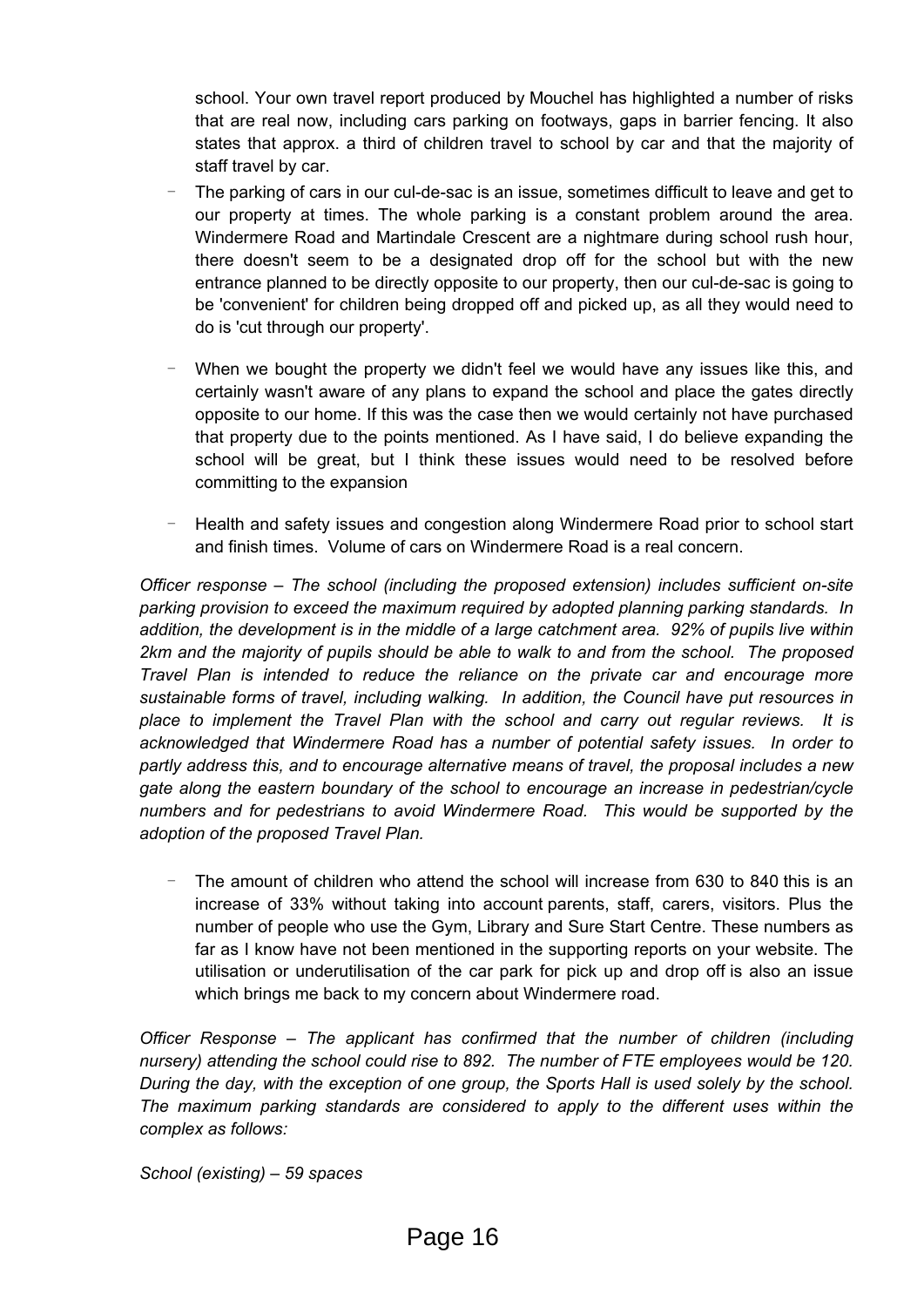*Sure Start – 10 spaces Library – 5 spaces Gym – 17 spaces*

*Total – 91 spaces*

*The parking provision on the site (107 existing spaces) exceeds the maximum parking standard policy requirements. The proposed parking provision (117 spaces), including the proposed extension, exceeds the maximum standards applicable to the proposed development (103 spaces).* 

- The concern we have is on the proposed plans, the new main gates/entrance is being positioned directly facing our newly bought property. This is a major concern to us as we already have existing issues of parents & children walking through our private property, climbing over and ducking under our fence, cutting across our drive and knocking on houses and running off. This is something that should not be allowed to happen as they have no reason to be near our property and we feel will only get worse with the proposed plans.
- One of the issues that I spoke about was congestion caused by cars on Windermere road and the surrounding roads. I also talked about Whinlatter close being used as a drop off and pick up area both for parents with cars, parents and children on foot using the close directly as a cut through for the school. I also said that by using Whinlatter close parents and children were trespassing on private land to gain access to the school, pictures were supplied showing the private land that is owned by the homeowners on Whinlatter and Fleetwith closes. This land separates Bowlee Community Park from Whinlatter close is directly opposite the school gate on the east side entrance and this route is being used by a significant number of parents and children on a daily basis. I have not seen the minutes from this meeting yet but a recommendation was recorded in the meeting regarding the erection of a fence on Whinlatter close to stop this trespass. I have read all the reports on the council website and the phrase inconsiderate parking is mentioned quite a few times and seems to be accepted as part of any school extensions. This is not acceptable to the residents it affects and the council can not condone or allow trespass on private land. Trespass is occurring simply because it is convenient and easier than using the school car park. According to your report the east gate will be used by children in year 1 to year 6, this will be 540 children plus parents dropping them off. I dispute the comment that pupils often travel on their own, in fact from what I see daily most children are accompanied by parents. The flow of foot traffic directs the children to the east gate as stated below from your report, the east gate is opposite Whinlatter close and this where parents and children are cutting through. Whilst Year  $1 - 6$  pupils are sometimes brought to school by their parents, they often travel on their own or with older siblings and friends. It is safer for them to avoid the vehicular entrance off Windermere Road and the car park and to enter the school site along the open public space to the east of the site. They will come through the existing and proposed additional gates in the east boundary direct into the school's playground which is a place of safety. *I* have read the Public Docment Pack dated 5th April 2016 and I am very disappointed to read the comments on page 47 and page 48 which dismiss the privacy and trespass issues that have been raised by residents on Whinlatter and Fleetwith closes.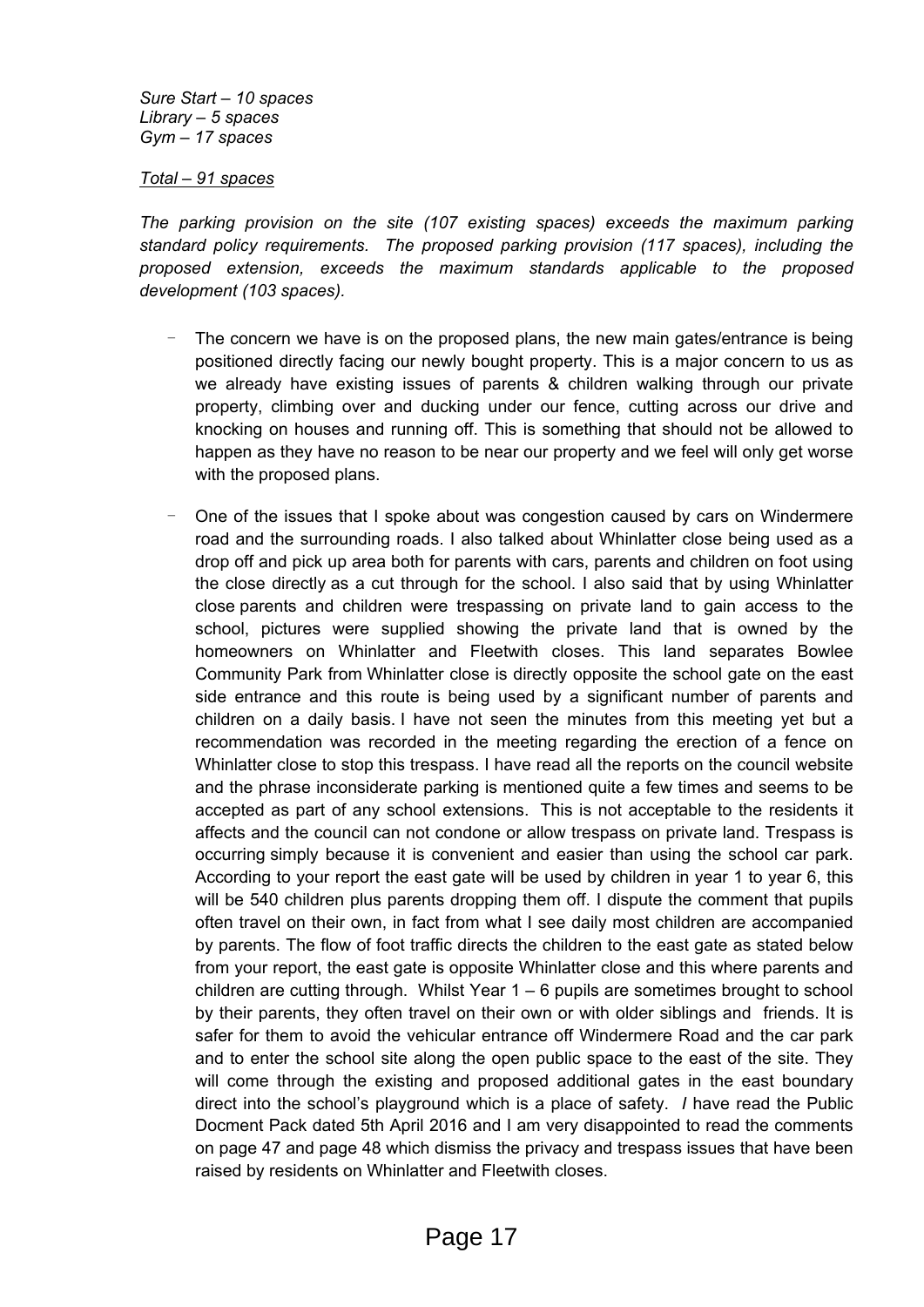*Officer Response – There are already gates on the eastern side of the school; albeit that the proposal introduces additional double gates intended to encourage pedestrian access to the school. The proposed double gates would be open between 08:30 and 09:00 and between 15:15 and 15:45. They would be closed at all other times. Whilst Year 1 – 6 pupils are sometimes brought to school by their parents, some travel on their own with older siblings and friends. It is safer for them to avoid the vehicular entrance off Windermere Road and the car* park and to enter the school site along the open public space to the east of the site. They will *come through the existing and proposed additional gates in the east boundary direct into the school's playground which is a place of safety. The distance between the proposed gates and the closest houses is 45m and there is an area of green space between the gates and the housing estate. The proposed additional gates would be positioned sufficient distance from* the nearest properties so as not to lead to a direct impact on the amenity of the occupiers of *these properties and children would be able to exit the school and disperse – there being no reason why children would need to trespass on nearby gardens.* 

-

*The proposed gates are an important part of the wider aims of the school to improve accessibility to the proposed extension and school and support the aims of the Travel Plan. It is also considered that the proximity of the new houses to the school, where an element of disturbance might be expected during certain times of the day, and the alleged actions of some children outside the school grounds (and therefore outside the direct control of the school) and the distance from the nearest properties means that impact on residential amenity is not a justifiable reason for refusal.* 

*The concerns raised regarding the potential for trespass by children on nearby gardens are acknowledged. However, there is already an access to the school along the eastern boundary and there is no feasible way of preventing access to private gardens through this application. There is no proposal for a fence adjacent to the community park open space as this would be likely to restrict use of the green space which would not be acceptable. The Council do not condone trespass, however, matters of trespass upon private land are a civil matter and not therefore for the involvement of the planning department.*

An objection has been received by Councillor Linden who raises the following concerns:

1. There is no mention at any part of the report to the Langley Library which is situated in the school site next to the Sure start building. There are no mention of staff, the times of opening or usage of residents or car users or if there is any reserved parking spaces?

*Officer response – The parking requirements have been considered in light of all the uses in the school campus including the library and Sure Start building.*

2. Both the Sure Start and Bowlee Sports Centre are mentioned but not how many staff or users there are, when they are open and if they have any car parking places reserved?

*Officer response – The parking requirements have been considered in light of all the uses in the school campus including the library and Sure Start building*

3. In relation to car parking places on site the author states there are "9 regular staff parking places at the front of the School and to disabled places and one space for the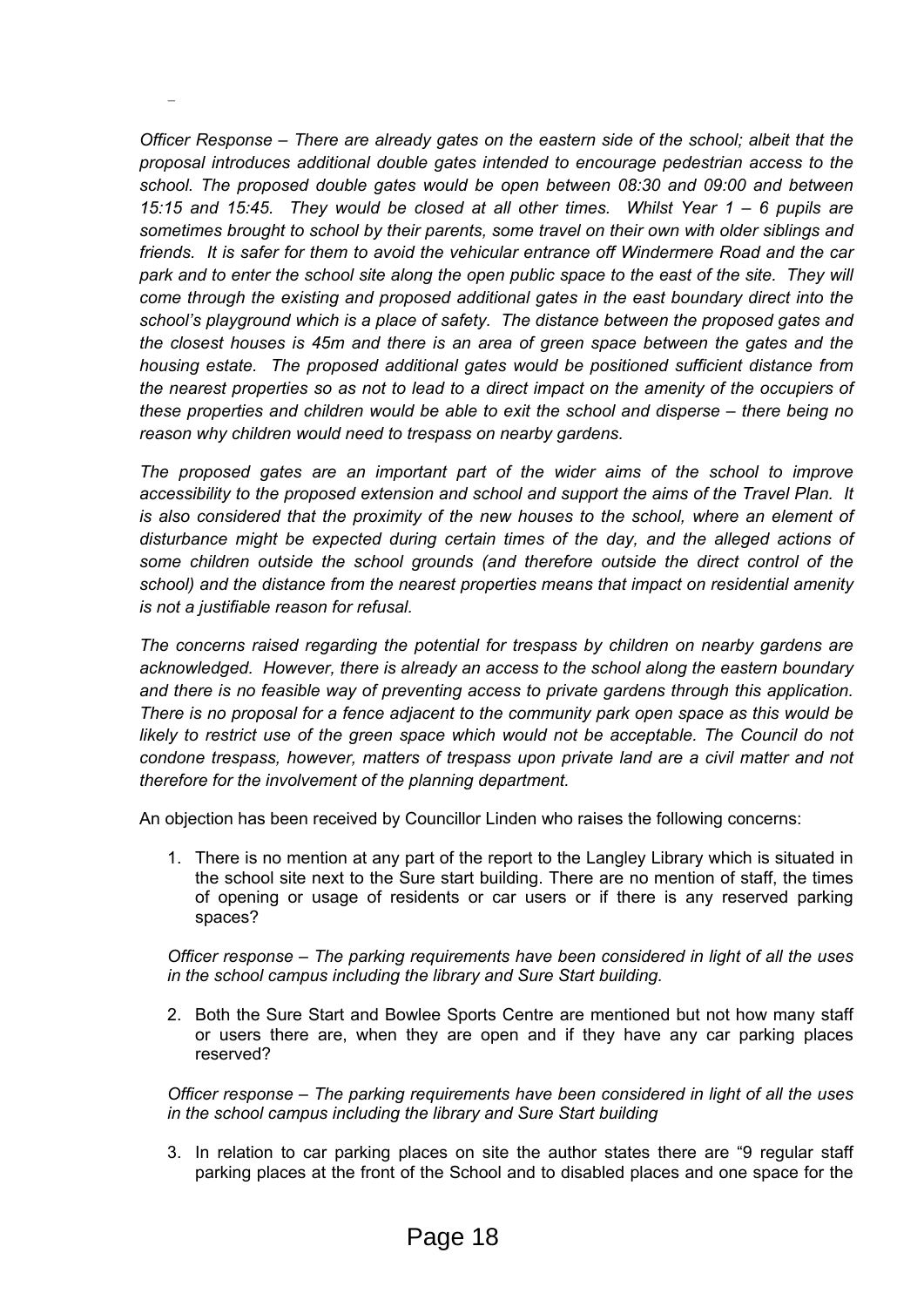school mini bus. (page 12). On top of page 13 the author states at the rear of the site "there are approximately 80 regular parking spaces". In my opinion Health & Safety of users, especially young children in any Planning application is paramount, so stating "there are approximately 80 regular spaces" is it 80 or not, this is lazy reporting and is relevant to if the planning application is feasible?

*Officer response – The amended plans have addressed this and there is additional commentary in the Highways section of this report.* 

4. In the introduction the author gives the figures incorrectly in my opinion. They state that the total capacity of pupils from Nursery to Year 6 is 630 pupils. Which in theory this is correct but gives the perception that is the total arriving in a day when full? It does not include the other 120 part time early year children and their parents or carers who arrive twice daily (60 per each morning / afternoon) and leave twice a day? That makes a possible 750 children , plus parents and carers.

*Officer response – Nursery is two half day sessions of two nursery classes of 26 children (total of 104 children taught in two sessions of 52 children), one morning session and one afternoon session. Therefore 52 nursery children arrive in the morning and leave at lunchtime and another 52 nursery children arrive at lunchtime and leave at the end of the afternoon. Total number of children including Years 1-6, nursery and reception would be 892.*

5. In May 2015 the school as a 3 form primary school and 2 form early years admission entry, still had potentially 81 full time places and 42 part time places still empty. This is 16% of the school places. (and we are having parking issues now) How is this plan going to be workable when fully full, we will have 840 full time children plus 120 part time children, which equals the possibility of 960 Children (plus parents carers ectc.) this is 333 more children when full than the May 2015 figure of 627 children, THAT IS A 53% increase.

## *Officer response – Proposed parking has been considered in light of the Council's adopted parking standards and is considered acceptable. See highways section of this report.*

6. The Travel plan does not state any increase to car parking places, which in my opinion makes the car parking facilities now (when still not full at 3 form entry ) not viable and especially not workable when a 4 form entry school? The author has given figures on page 2 for staff and support staff at the present time but gives no examples of how many more teachers and support staff there will be in the future planned 4 form school or how many new parking places will be needed? In my opinion this exclusion once again puts the plan and application at risk. Page 4 states part of the plan which will benefit the local environment will lead to a reduction in car use?

*Officer response – 10 additional parking spaces are proposed as part of this application. The Council's UDP maximum parking standards require 1.5 spaces per classroom. On the basis of the provision of 8 additional classrooms, the proposal falls short of the Council's parking standards by 2 spaces. However, the maximum requirements and overall the school campus parking provision would provide 117 parking spaces which is in excess of the parking standard requirements.* 

7. Page 5 of the report identifies obstacles that could potential (Now in NOVEMBER 2015) impact the safety and comfort of the walk, it was observed that there were instances of vehicles dropping –off or picking up pupils entirely on the foot way, actually restricting the actual footway space available. "There is no potential pedestrian acess to the site from the northeast due to the barrier created by the Bowlee Community Park."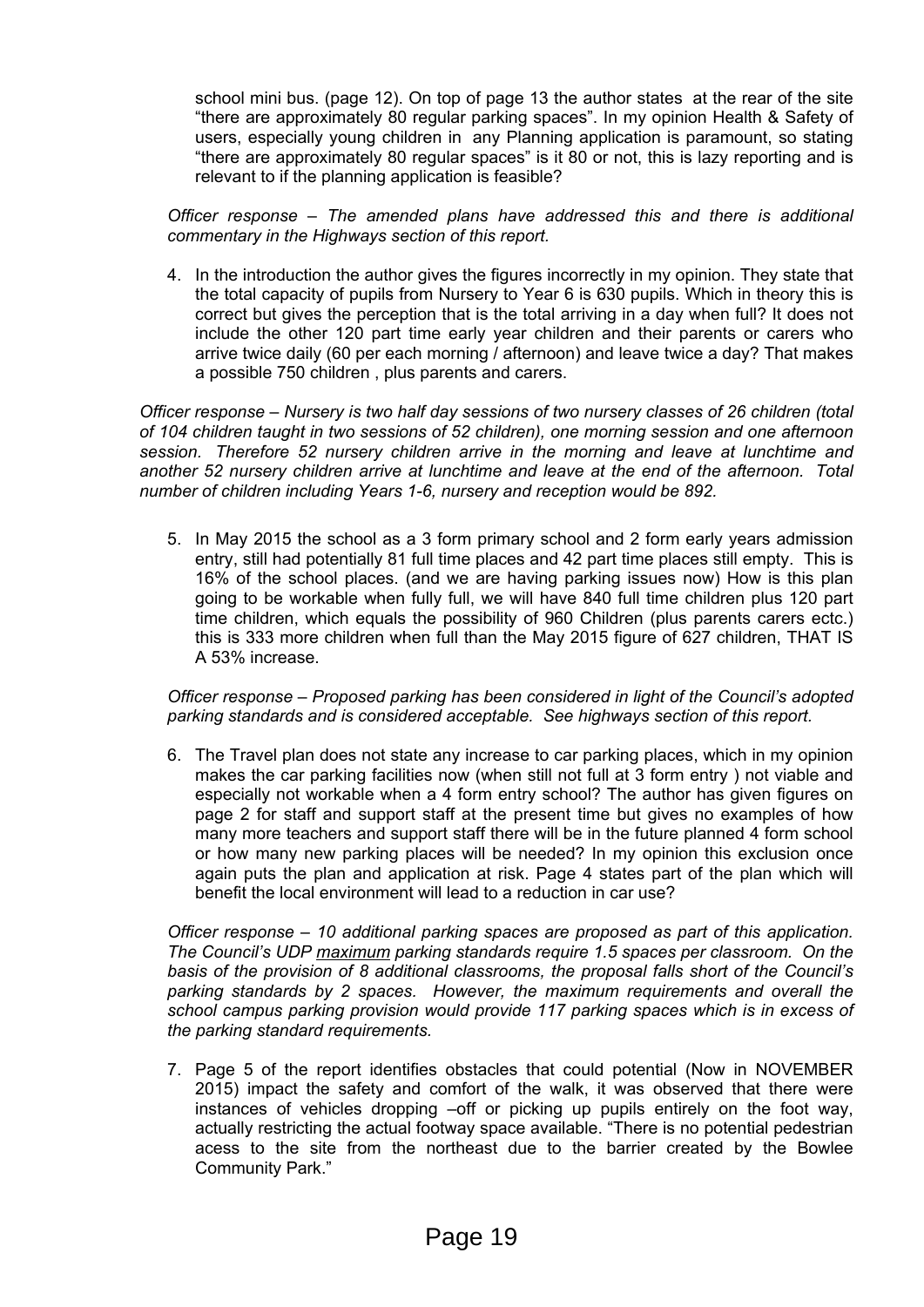*Officer response – The applicant has stated that the roads around the school are monitored for illegal parking. The issue of inconsiderate/illegal parking is not a planning issue as there are considered to be sufficient parking spaces in this case to accommodate the proposed development without conflicting with planning policy.*

8. The author has not given detailed information on where children will enter and leave the school at opening and closing time, how many exit / entrances are there to be for Year 1 to 6 pupils when full? At present all year 1 to 6 pupils use the Windermere road entrance at the Junction near Wood Street and where the School Crossing operative is placed (facing the bus stop!!).

*Officer response – The Windermere Road gates are is used by nursery and reception pupils, all other year groups 1 – 6 use the east gates.*

9. Page 7, the author also reports on barrier fences along Windermere Road, it states there are gaps between many of these fences, which means that they may not serve as a significant barrier. With Health & Safety being a priority I find it hard the professional reporter states "They may not serve as a significant barrier" they ether do or don't and he or she should be advising the committee it is or is not?

## *Officer response – This issue is considered to fall outside the remit of this planning application.*

10. Page 9. The report gives details on bus services in the local area, this is where the local knowledge or research of the author falls down badly and puts this report at need of reviewing and updating with local knowledge? It states the 163 bus route is from Norden to Manchester and vice aversa, this should have been a glaring mistake to him and people who commissioned this? The 163 has never gone or come from Norden but for as long as I can remember it starts in Manchester to North Manchester, Middleton Centre, Langley, Heywood and finally Bury and reverse on the second journey. This is a glaring mistake because the author has not picked up on the point of parental choice of schools and how this bus route puts Bowlee Park 4 form Primary school a priority School for parents in areas where there is shortage of primary school place.

*Officer response – There are two bus services which stop next to the school on Windermere Road, the 162 terminates in Norden and the 163 terminates in Bury*. The revised Travel Plan report has addressed this.

11. Till the new 4 form school is full it will have to take applications from parents in the borough and further (at present it is not even 3 form full). The bus route 163 puts parents from Heywood , parts of Middleton and North Manchester in a 15 to 20 minute delivery time by bus. This is better than the authors report on how long it could take parents 24 minutes in Middleton to walk the 2Km where 93% of pupils live. Also they do not report the number 18 bus route does the same for parents from North Manchester and parts of Middleton. This will stop future new home applicants on the estate getting the places at their nearest 4 form school , because parents with problems of demand will view Bowlee as a travel option and a popular school and fill the places available. A second reason is the possibility to then have acess to our 3 popular secondary schools, when leaving Bowlee Primary?

*Officer response – This is not considered to be directly relevant to the planning application. However, the applicant has responded by stating that school places will be allocated in accordance with the admissions policy (copy available if required). The enlargement of the school will increase the scope to meet parental preference and ensure sufficient school places*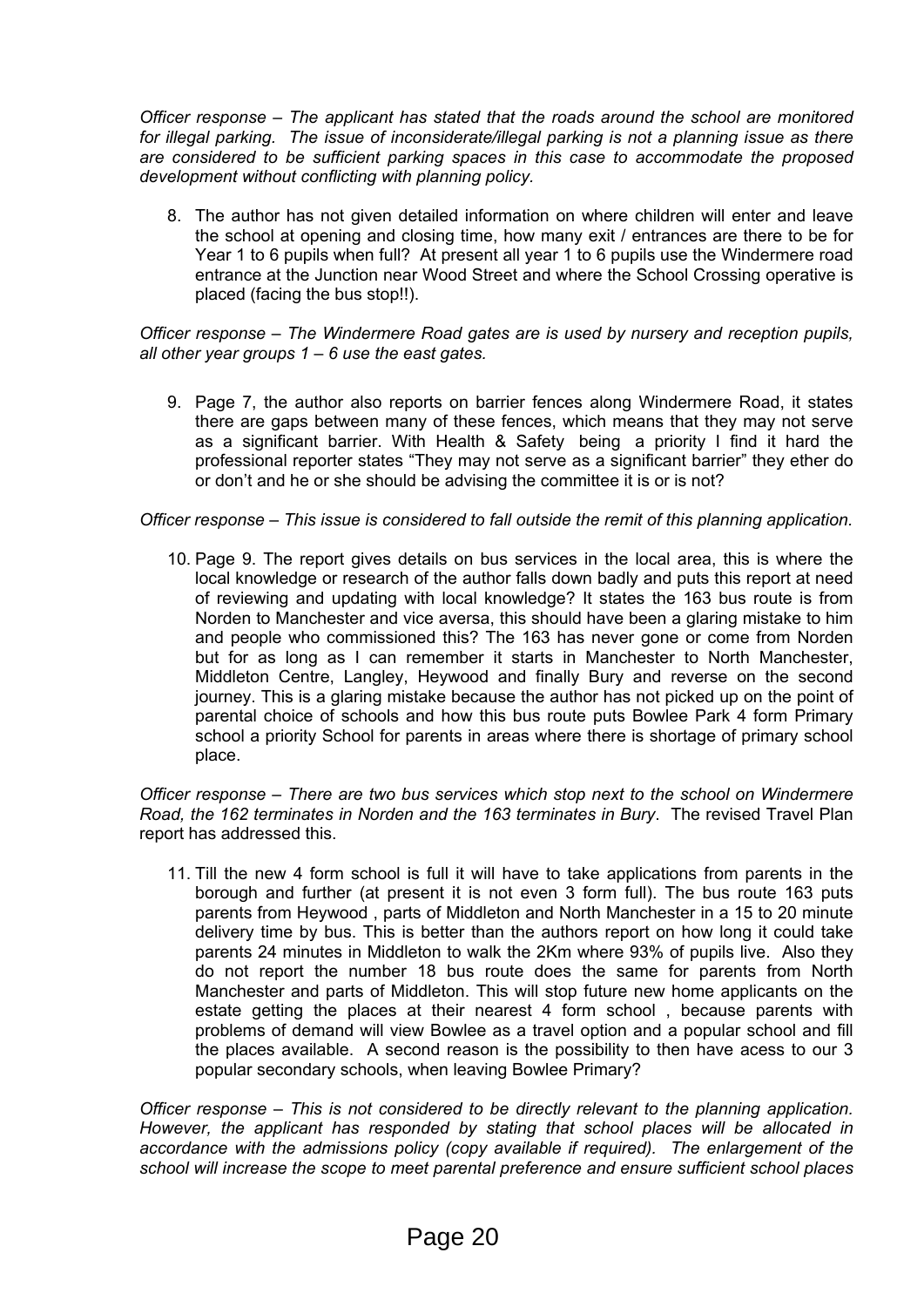*in the area. In recent years there has been a continuing increase in the number of children born across the Borough and who in turn will want Reception Class places. Data presented to Middleton Township and Cabinet shows there are different pressures across the Township and whilst provisional data indicates there is a decrease in the number of children born for admission to primary school in September 2018, local demographic led demand pressure in the Langley area justifies the permanent enlargement.*

12. Finally I have little confidence in the angles of photos in the report, they do not give the real view in my opinion and I hope to show better photo's in the near future.

*Officer response – Officers have visited the site and carried out their own assessment of the proposed development.* 

13. The application plans also show green playing fields being used for new 40 x 24 metre games court with a new 2.4m high anti-climb fence and a new 1000m² hard core playground area. The plans do not show the decline depth of land in the proposed area or how it will be on one level? Also it does not state if Sport England have agreed to designated green playing field being concreted over?

*Officer response – Sport England has been consulted on the application and raise no objections. In respect of levels, it is not considered that there is a significant level difference between the existing school grounds and the playing field. However, conditions are recommended requesting full details of the hard play area and any planting proposed (as indicated on the submitted plans).*

14. In 1.02 of the submitted application report it states "1000m² for new parking area and hard play area". This is unclear, it is neither a new playground or parking area, if extra parking it is not mentioned in the travel plan.

*Officer response – Additional parking is proposed within the confines of the existing school grounds within close proximity of the existing parking area. The proposed new area for hard play is proposed to the north of the school grounds, partially on the existing playing fields and also incorporating some of the existing, informal parking which is located behind the Sports Centre.*

15. Concerns with Travel Plan. Given that the school is becoming a 4 form entry they must know how many other staff and users may be using the facilities and car park at the time teachers and other school staff may be parked there all day and parents brining their part time young children.

*Officer response – The Travel Plan has been revised and now includes information concerning staff numbers. This information is included in the Highways section of this report.* 

16. In Concern 2 on page 42, it is the same mistake as above, I am referring to the "travel plan" report and making the point the author has mentioned the Sure Start and Bowlee Sports Centre, but once again give's no indication of how many staff and users will want or are using car parking spaces? Once again a fundamental question for any author of a travel plan which is to accommodate so many more users when full?

*Officer response – This has been addressed as the applicant has provided a revised Travel Plan.*

17. The full report does not include my questions or points for clarification on if there is to be any more Assembly or Catering areas and my question for confirmation is the 2 storey building the only change to facilities internally? Can I now add to this (Because I have no answer) Is the school going to use its own sports hall for dining and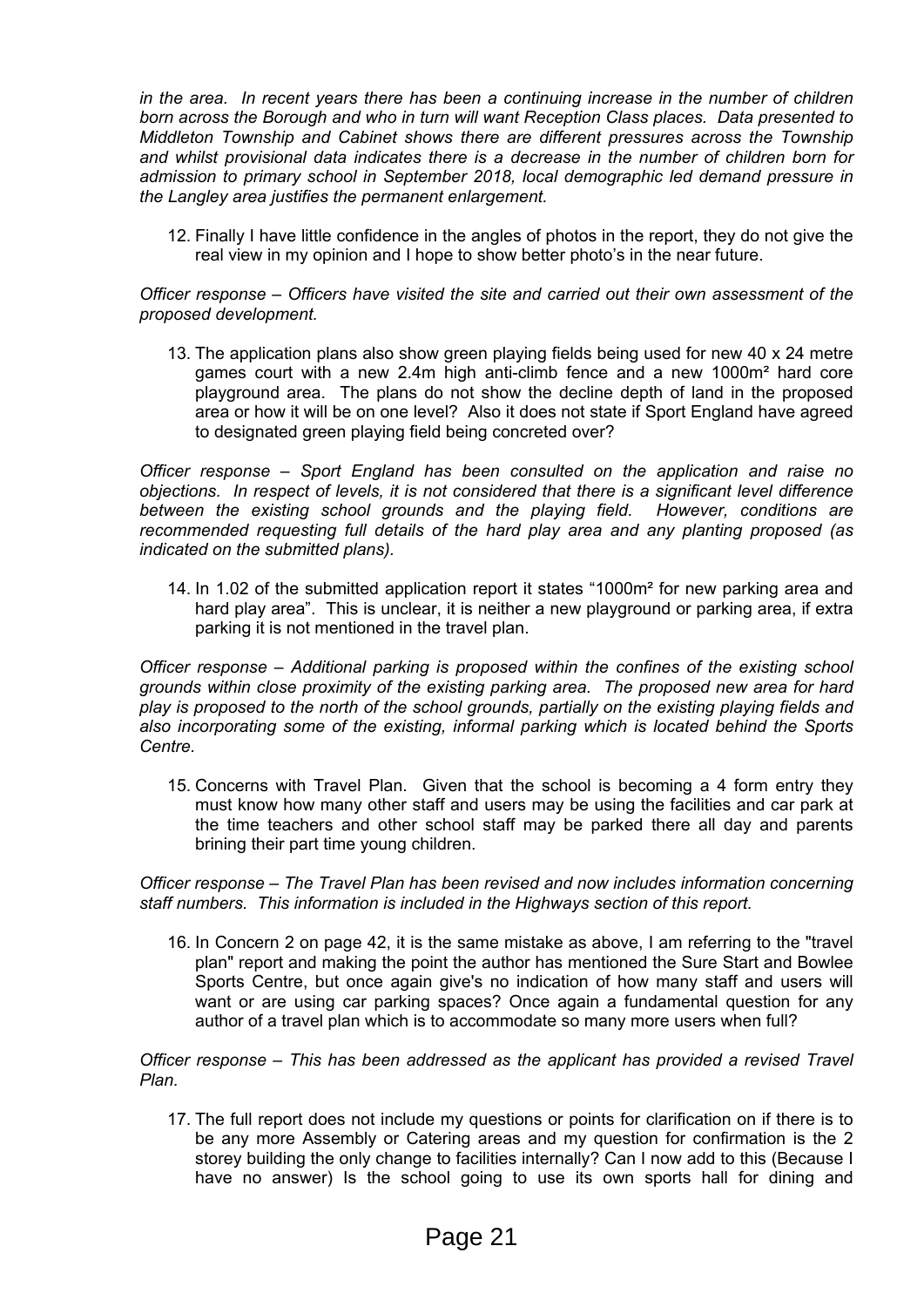assemblies and continue to use the Bowlee Sports Centre Large sports indoor area for class P,E. lessons?

*Officer response – In terms of assembly and catering area the submitted plan do show a large resource space on the ground floor of the extension and this is proposed to be used for a mixed variety of uses such as assemblies, packed lunch area as well as break out space for classes, the space will be flexible and allow the school to continue their excellent education.*

18. Finally on the same page in my concerns the "Travel Plan" and individual proposed site plans, have the 2 storey extension finishing in different spaces in relation to the Bowlee Park gateway area, can this be clarified?

*Officer response – The relevant plan for the purposes of determining the application site boundary is drawing noP09.*

19. Are officers and elected members happy with how many of the New Keepmoat site new residents have (Lately been advised of this application?) only 15 homes on the site?

*Officer response - In terms of consultation, letters have been sent to over 100 properties which is in excess of the statutory requirement. Those properties directly facing the site have been notified and those properties on the new housing estate have had letters hand delivered.*

# **ANALYSIS**

## Principle of development

The application seeks permission to construct a two storey extension which would be attached to the northern end of the existing school building. In common with other primary schools nationally, it is likely that this school is required to provide additional pupil spaces. The proposal will provide eight additional classrooms at ground and first floor level, in addition to resource area and toilet facilities. The extension would encroach onto the playing field area, which is designated as Protected Existing Recreational Open Space (UDP Policy G/3).

Planning law requires applications to be determined in accordance with the development plan unless material considerations indicate otherwise. The National Planning Policy Framework adopted in 2012 (NPPF) is one such material consideration and whilst it does not change the legal status of the development plan, it promotes a presumption in favour of sustainable development. Paragraph 9 of the NPPF states that pursuing sustainable development involves seeking positive improvements in the quality of the built, natural and historic environment, as well as in people's quality of life, including (but not limited to):

- $\Box$  making it easier for jobs to be created in cities, towns and villages;
- $\Box$  moving from a net loss of bio-diversity to achieving net gains for nature;
- $\Box$  replacing poor design with better design;
- $\Box$  improving the conditions in which people live, work, travel and take leisure; and
- $\Box$  widening the choice of high quality homes.

Paragraph 14 of the NPPF states that for decision making, the presumption in favour of sustainable development means:

- $\Box$  Approving development proposals that accord with the development plan without delay; and
- $\Box$  Where the development plan is absent, silent or relevant policies are out-of-date, granting permission unless: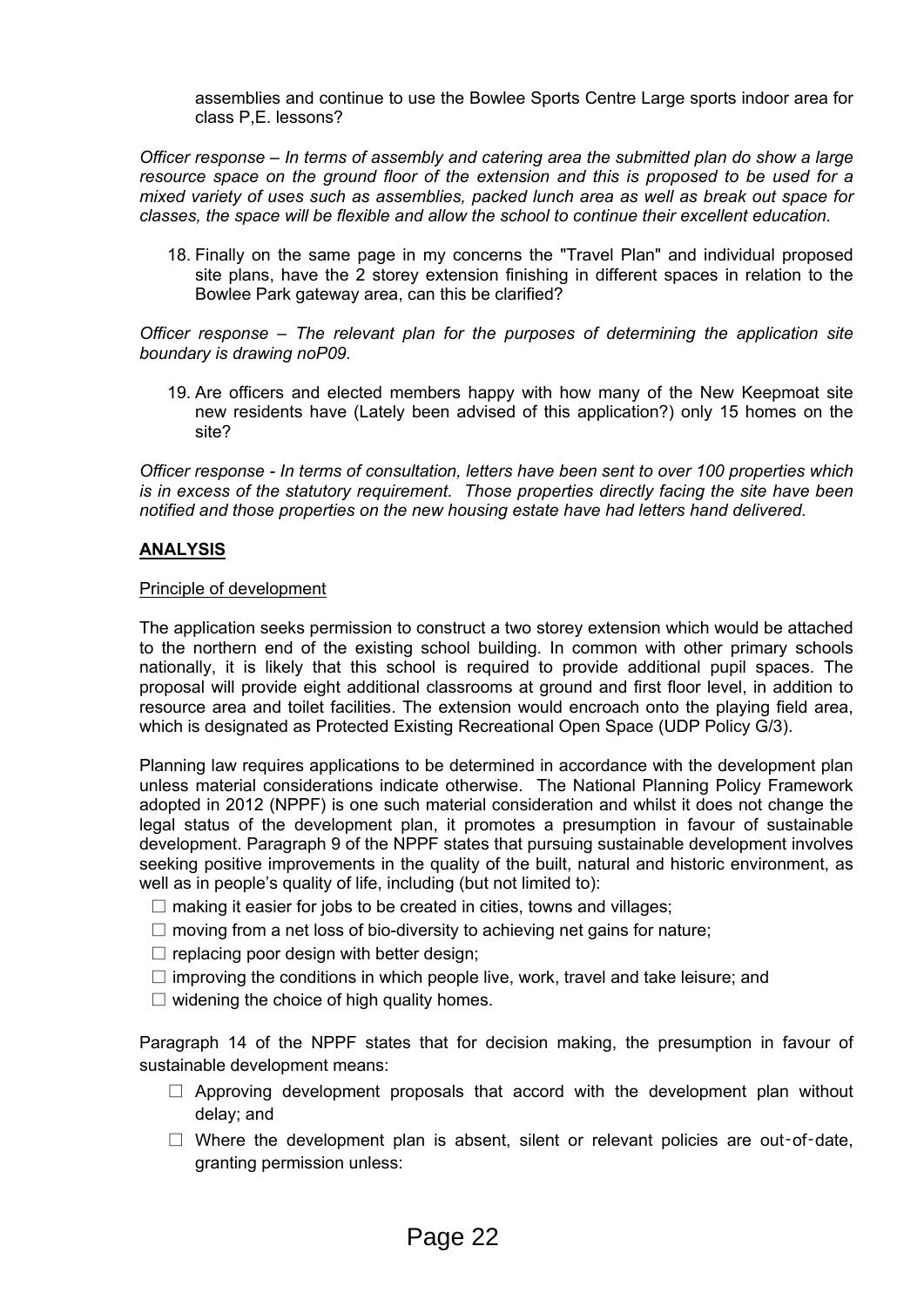- any adverse impacts of doing so would significantly and demonstrably outweigh the benefits, when assessed against the policies in this Framework taken as a whole; or
- specific policies in this Framework indicate development should be restricted.

The application site is located within an area of land designated as an existing urban area and Langley Physical Regeneration Area (UDP policy R/2). The UDP was adopted in June 2006 and pre-dates the introduction of the NPPF. However, paragraph 211 of the NPPF is clear that for the purposes of decision-taking, the policies in the development plan should not be considered out-of-date simply because they were adopted prior to the publication of this Framework. Rather due weight should be given to relevant policies in existing plans according to their degree of consistency with this framework - the closer the policies in the plan to the policies in the NPPF, the greater the weight that may be given.

The principle of the development is acceptable providing the detail complies with the criteria set out in the policy, which is also assesed in the subsquent sections of the report.

Paragraph 72 of the National Planning Policy Framework states that*: "the Government attaches great importance to ensuring that sufficient choice of school places is available to meet the needs of existing and new communities. Local planning authorities should take a proactive, positive and collaborative approach to meeting this requirement, and to development that will widen choice in education. They should give great weight to the need to create, expand or alter schools".* 

The NPPF is therefore clear that great weight should be afforded to the development proposed by this application.In addition, UDP Policy CF/2 (General Criteria for the Development of Local Community and Health Facilities) permits and supports new and improved local community facilities provided:

- a) *The facility is accessible to the community it is intended to serve and, where practicable, within District or Local Centres,*
- b) *The proposal will have no acceptable impact on the amenity of surrounding land uses, particularly residential, by reason of visual appearance, scale, noise or other nuisance; and*
- c) *The surrounding road network is capable of accommodating any additional vehicle traffic likely to be generated by the proposal without damage to the local environment or road safety.*

The proposed extension to the school would provide the opportunity for more students to enrol in what is an essential facility, and the proposal would therefore benefit the wider community in line with the requirements of the NPPF. In terms of the relationship with neighbouring land uses and highway considerations, these are discussed in greater detail below.

With regard to part of the application site being designated as an area of protected recreational open space, UDP Policy G/3 allows development on recreational open space, provided that *"it is for a non commercial community use within a park or other outdoor recreational area, is ancillary to the recreational use of the area, would not lead to a deficiency in recreational open space in relation to present or future needs, and does not harm the recreational townscape or nature conservation value of the remaining open space"*.

The proposal seeks to extend a school (non-commercial community use). Sport England has noted that the extension would result in a minor encroachment onto the playing field. However, they have concluded that this minor encroachment would not reduce the sporting capabilities of the school site, given the range of pitches and facilities available at the site.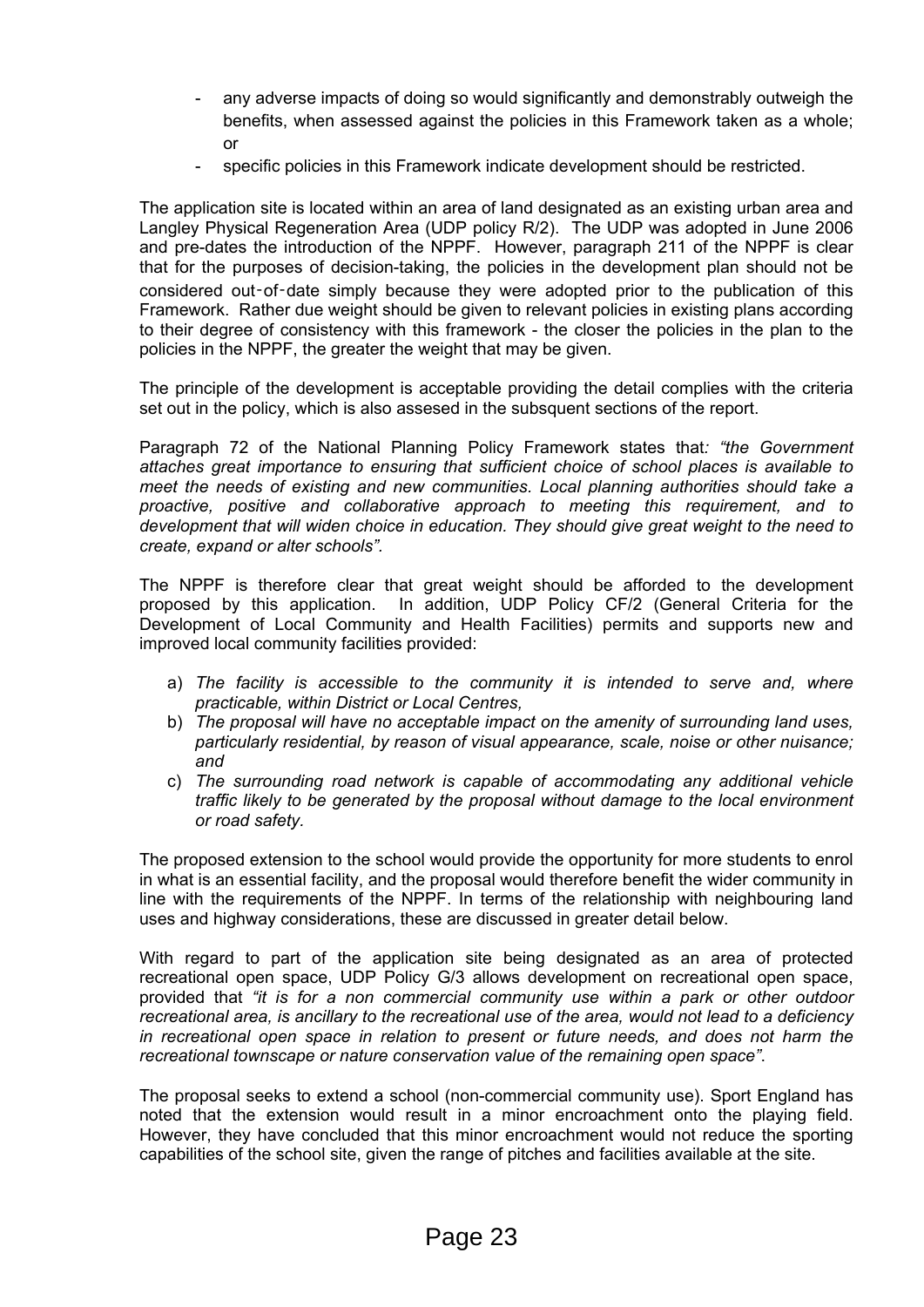In summary, the proposal would result in a relatively small loss of playing field at the school site but this would be replaced with hard play areas. The loss of this playing field is considered to be far outweighed by the wider benefits the scheme would bring to the school, in the form of additional classroom capacity. Sufficient outdoor space would be retained at the school. The proposal is therefore considered to comply with UDP Policy G/3.

In respect of policy R/2 of the UDP, the proposed development would not conflict with the regeneration objectives set out in this policy.

The principle of the development complies with the relevant Policies in the Unitary Development Plan which are broadly compliant with the National Planning Policy Framework (NPPF) in respect of this development. Paragraph 14 of the NPPF states that where a planning application is in accordance with the development plan, it should be approved without delay. The subsequent sections of the report will consider whether the detail of the proposal complies with the development plan.

# Layout, design and appearance

Criteria (a), (g) and (h) of UDP policy BE/2 require proposals to demonstrate good design by:

- *Ensuring that they are compatible with or improve their surroundings by virtue of their scale, density, height, massing, layout, materials, architectural style and detail and means of enclosure;*
- *Providing for safe and convenient access and circulation;*
- *Minimising opportunities for crime against people or property.*

Paragraph 58 of the NPPF encourages good design by stipulating that planning policies and decisions should aim to ensure that developments:

- *will function well and add to the overall quality of the area, not just for the short term but over the lifetime of the development;*
- *establish a strong sense of place, using streetscapes and buildings to create attractive and comfortable places to live, work and visit;*
- *respond to local character and history, and reflect the identity of local surroundings and materials, while not preventing or discouraging appropriate innovation;*
- *create safe and accessible environments where crime and disorder, and the fear of crime, do not undermine quality of life or community cohesion.*

The proposed extension would be positioned to the rear of the school building. Visibility from Windermere Road would be largely limited by the existing built form. However, there would be obtainable views of the proposed building from the north east, particularly from the edge of the recently constructed housing estate (Whinlatter Close and Fleetwith Close). From the edge of this estate there are clear views across the school site. However, it is considered that the proposed two storey extension would assimilate with the existing built form by virtue of scale, design and proportions. Views from the north and Bowlee Community Park would largely be mitigated by the distance involved. The provision of additional security fencing along the north eastern boundary would not significantly impact on the character and appearance of the area.

In view of the above, it is considered that the proposed would be compatible with the existing school site and surrounding area in general in accordance with UDP policy BE/2 and the NPPF.

#### Relationship with surrounding uses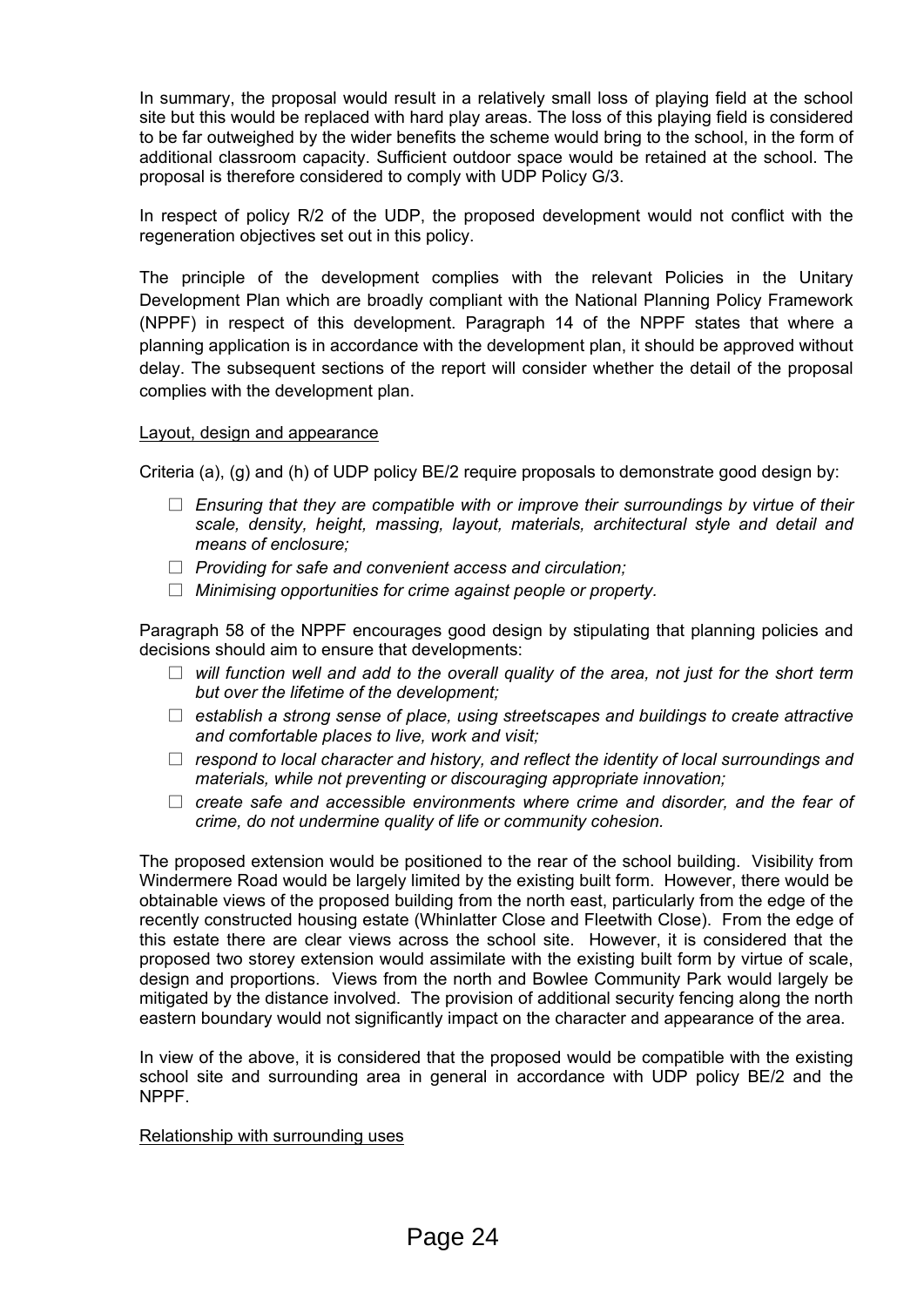One of the 12 principles of the NPPF is to ensure that planning *"always seek to secure high quality design and a good standard of amenity for all existing and future occupants of land and buildings*" and this is broadly in line with criterion (i) of UDP Policy BE/2 which seeks to ensure all development demonstrates good design by "*making adequate provision for natural light within and between buildings",* and criterion (b) of Policy CF/2 which only permits community developments where "*the proposal will have no acceptable impact on the amenity of surrounding land uses, particularly residential, by reason of visual appearance, scale, noise or other nuisance"*.

In terms of separation distance, the nearest residential properties directly overlooking the school grounds reside on Whinlatter Close and Fleetwith Close to the north east. The properties facing the site lie at a distance of approximately 60m from these dwellings and this is considered sufficient distance so as to ensure no significant loss of privacy or overbearing impacts.

Whilst the proposal does include additional fencing and a new gate along the north eastern boundary of the school grounds, these lie at a distance of approximately 45m and sufficient distance so as not to significantly impact on residential amenity. It is acknowledged that the new access gates along this boundary would facilitate the movement of children through the estate; however, there is an existing gate on this side of the school site hence this movement occurs at present. There would be no direct impact on any individual property and the provision of this gate is considered beneficial in terms of improving pedestrian links which accords with the aims set out in paragraph 35 of the NPPF. It would also ensure that the aims of the Travel Plan were implemented by encouraging walking and cycling.

It is not considered therefore that the relationship between the proposed extension and surrounding residential properties would be unacceptable. The relocated and new fence would be located along the boundary of the school and would have no undue impact upon surrounding uses. No other residential properties would directly face the extension.

In view of the above, it is not considered that the proposal would result in undue impact upon the amenity of neighbouring properties in accordance with UDP policies BE/2 and CF/2, as well as the NPPF.

In addition to the above mentioned criteria within Policies BE/2 and CF/1, UDP Policy BE/2 criterion (j) also only permits developments that demonstrate good design by – *"minimising the potential environmental impact of and on the development, including noise, air and water pollution" and* Policy EM/3 criterion (a) also states that development will not be permitted where – *"it would lead to unacceptable levels of noise nuisance to nearby existing or future occupants of buildings".*

Policies BE/2, CF/2 and EM/3 are broadly in conformity with the NPPF so are not considered to be out of date. Again as mentioned above, one of the 12 principles of the NPPF is to ensure that planning *"always seek to secure high quality design and a good standard of amenity for all existing and future occupants of land and buildings".* In specific reference to noise paragraph 123 of the NPPF states that decision should seek to:

- *avoid noise from giving rise to significant adverse impacts on health and quality of life as a result of new development;*
- *mitigate and reduce to a minimum other adverse impacts on health and quality of life arising from noise from new development, including through the use of conditions;*
- *identify and protect areas of tranquillity which have remained relatively undisturbed by noise and are prized for their recreational and amenity value for this reason.*

With regard to the use, the proposed extension would be used by children attending this established school site and lead to a potential increase in pupil numbers from 630 pupils to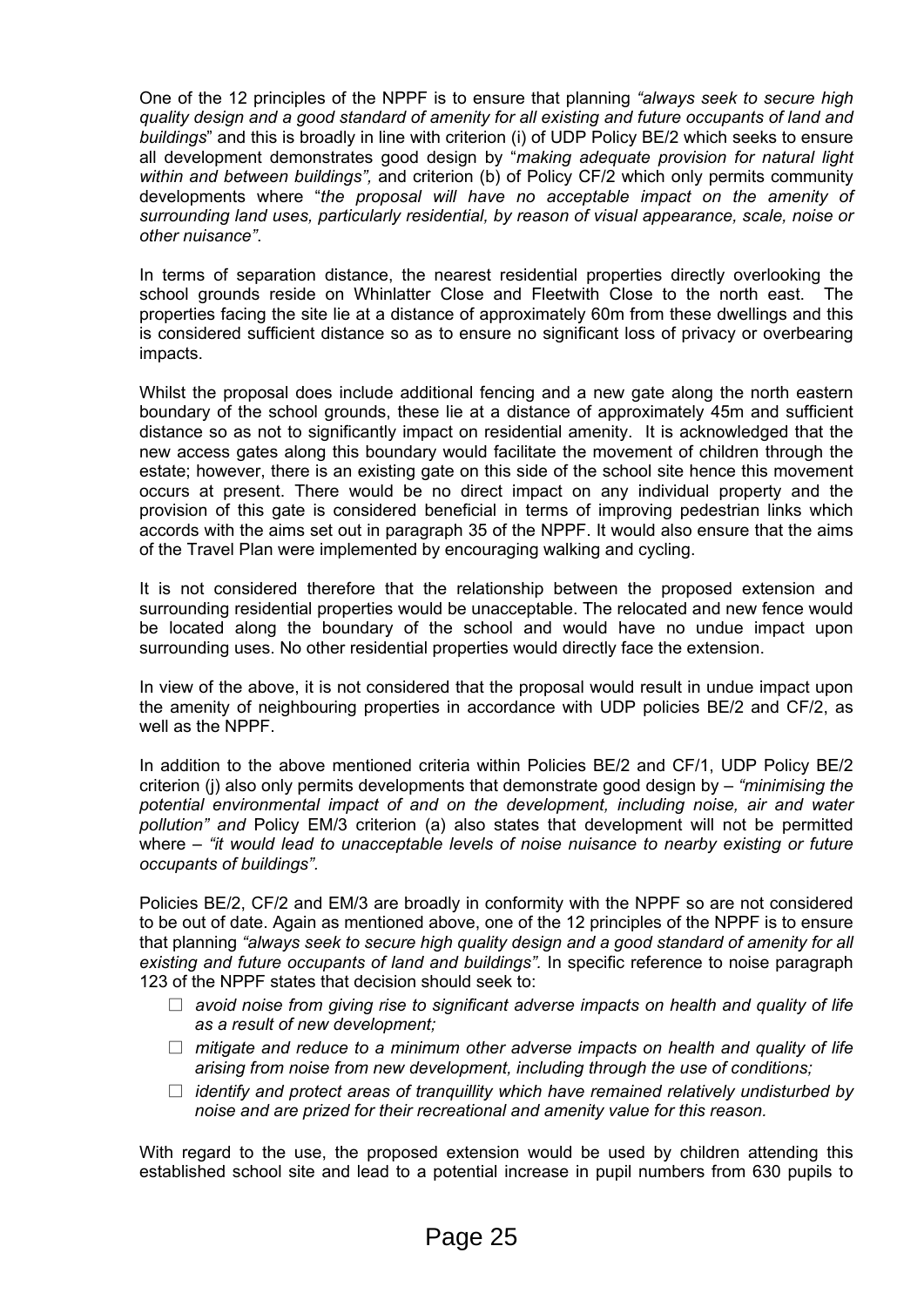892 pupils including 172 nursery and reception numbers. This would be a gradual increaser in pupil numbers over the next five years. It is acknowledged that there is the potential for an increase in disturbance arising from the inconsiderate parking of vehicles and during pick-up and drop-off times. However, the application has been accompanied by a Travel Plan which is intended to encourage alternative means of access to the school other than by private vehicle. In addition, the proposal is compliant with the Council's parking standards. Potential highway impact is covered in the relevant section of this report.

In respect of potential noise arising from the extended school, given the separation distance and the already established use of the site, it is considered that the proposals would not have any significantly greater impact upon neighbouring uses than the existing use of the site in accordance with the NPPF and UDP Policies BE/2, CF/2 And EM/3.

## Highways and Access

UDP policy A/8 states that new development will be permitted provided that the additional traffic generated will not be detrimental to the safe and efficient operation of the Highway Network, both adjacent to and further away from the site. Specifically, proposals should not:

- *a) Have an adverse impact on the safety of any road users;*
- *b) Have an adverse impact on accessibility for pedestrians, including people with restricted mobility, cyclists or users of public transport in the immediate vicinity of the development;*
- *c) Substantially increase congestion;*
- *d) Divert traffic on to less suitable roads; or*
- *e) Cause an unacceptable environmental impact on residential properties passed by traffic associated with the development whilst accessing the principal road network.*

UDP policy A/9 stipulates that development proposals will be required to facilitate safe and convenient access for general traffic, which includes cars, motorcycles and commercial vehicles. Relative to the scale, type and location of development, proposals should ensure that roads, junctions and access points to/from premises are safe, convenient and suitable for the volume and characteristics of traffic that will be required to use them.

UDP policy A/10 relates to parking provision and refers to the Council's Schedule of Parking Standards which identifies maximum standards for car parking provision and minimum standards for cycle and motorcycle parking. In addition, UDP policy BE/2 (g) requires proposals to facilitate safe and convenient access and circulation.

Following the concerns raised by the Committee on  $13<sup>th</sup>$  April, the applicant has provided additional information and amended the proposals. The concerns raised related to the car parking on the site, the restricted width of the access into the site and the safety of Windermere Road, and the proposed pedestrian gates to the north eastern boundary. These matters are considered further below.

#### *Car Parking:*

It has been established that the existing school campus has a total 107 car parking spaces which serve the school, the Sure Start Centre, the Library, Gymnasium and the Sports Hall. It has also been confirmed that the school has almost exclusive use of the Sports Hall during the daytime as it is used for lunchtimes and PE lessons.

Based on the Council's adopted parking standards, 91 car parking spaces would be required for the existing school (excluding the Sports Hall as this is not normally used during the daytime by anyone other than the school) which can be broken down as follows: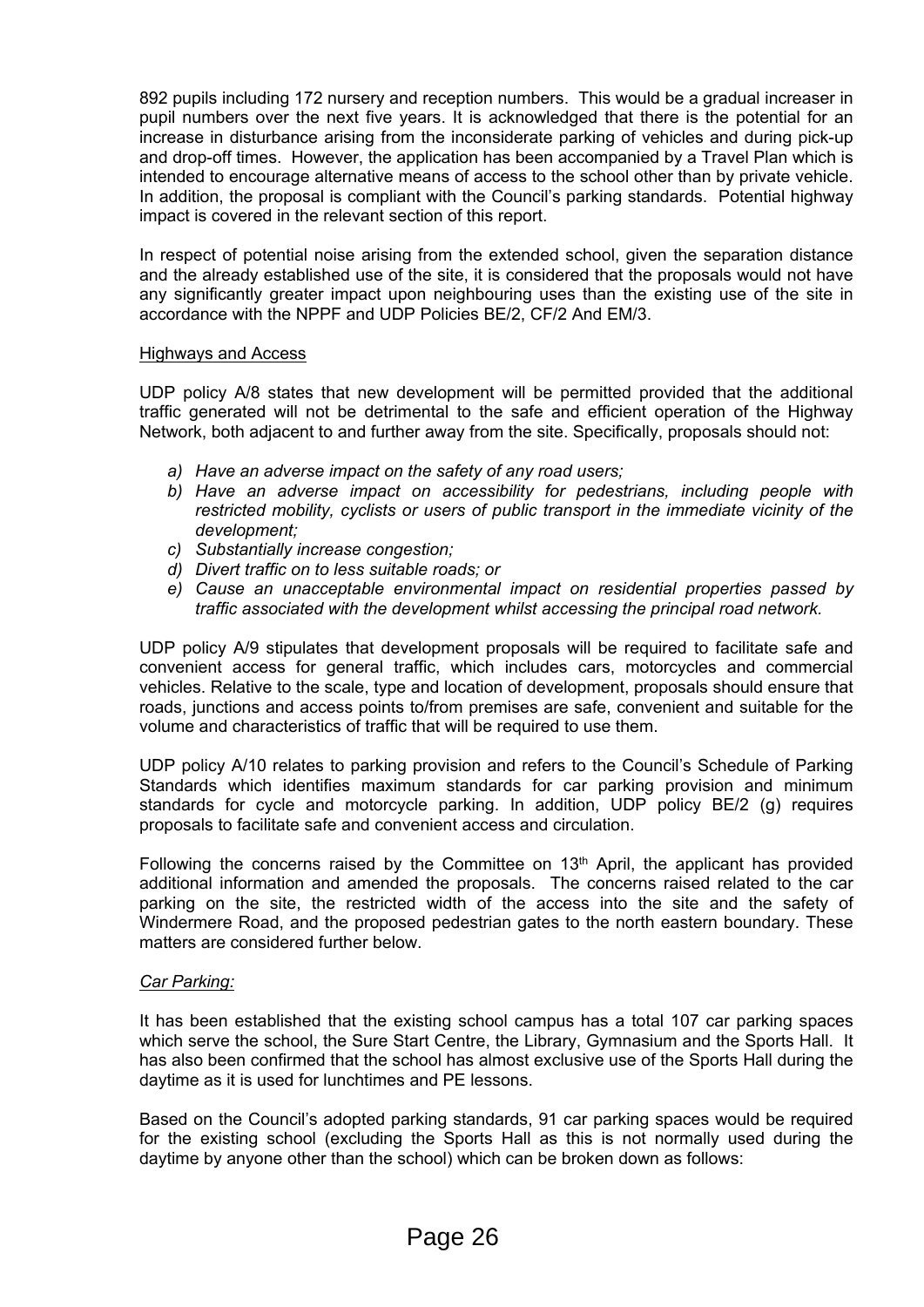| School            | 59                 |
|-------------------|--------------------|
| <b>Sure Start</b> | 10                 |
| Library           | 5                  |
| Gymnasium         | 17                 |
| Sports Hall       | 20 (Evenings only) |

The proposal to extend the school has been accompanied by alterations to the existing car park layout and an overall increase in the number of spaces. It is proposed to provide a total of 117 car parking spaces for the school and other uses within the school campus. The car parking standard requirements, including the proposed extension, would require a total of 103 spaces. Therefore, 117 car parking spaces as proposed exceed the parking standards and would accord with Policy A/10 of the UDP and the NPPF.

The Committee also requested that highways explore the potential for an additional car park to be created to the east of the main school building. Highways however advise that a new vehicular access in this location off Windermere Road would create conflict with the junction of Wood Street and would be detrimental to the safe and efficient operation of Windermere Road, hence it would not be possible to pursue this option.

# *Vehicular Access onto Windermere Road:*

The proposed access to the car parking area from Windermere Road is now proposed to be altered. The access has been widened slightly in order to make it easier for cars to pass each other. The proposal also includes a speed calming feature (speed hump) in order to slow cars down on entering and leaving the site in accordance with Policy A/10 of the UDP and the NPPF.

## *Safety of Windermere Road:*

In respect of other concerns raised regarding safety along Windermere Road, highways have confirmed that one accident has occurred in the last 5 years. However, they acknowledge the deficiencies with the existing parking bays along Windermere Road which are often used for drop-off and pick-ups. They consider that the best way of improving safety in the area would be to remove the formalised parking opposite the school, or alternatively to provide additional hard surfacing of the first 2m of grass verge so as to assist parents in unloading children. It is open for the Committee to discuss these potential options and the cost of either option would need to be met by the Council.

# *Travel Plan:*

The proposed Travel Plan has been developed to encourage walking, cycling, scooting, bus travel and car sharing. The Council have also offered additional resource to the school to implement the Travel Plan and ensure that individual aims and objectives contained within the Travel Plan are met.

The original Travel Plan has been revised to correct inaccuracies and reflect the revised car parking information noted above. This has been circulated to Members of the Committee as requested.

In conclusion, it is considered that the Travel Plan accords with Policy A/12 of the UDP and the NPPF and a condition is recommended in order to adopt and implement the Travel Plan.

#### *Access:*

In context of the Travel Plan, it is recognised that there are already gates on the north eastern boundary of the school. These gates are used for years 1-6 and the front entrance is used for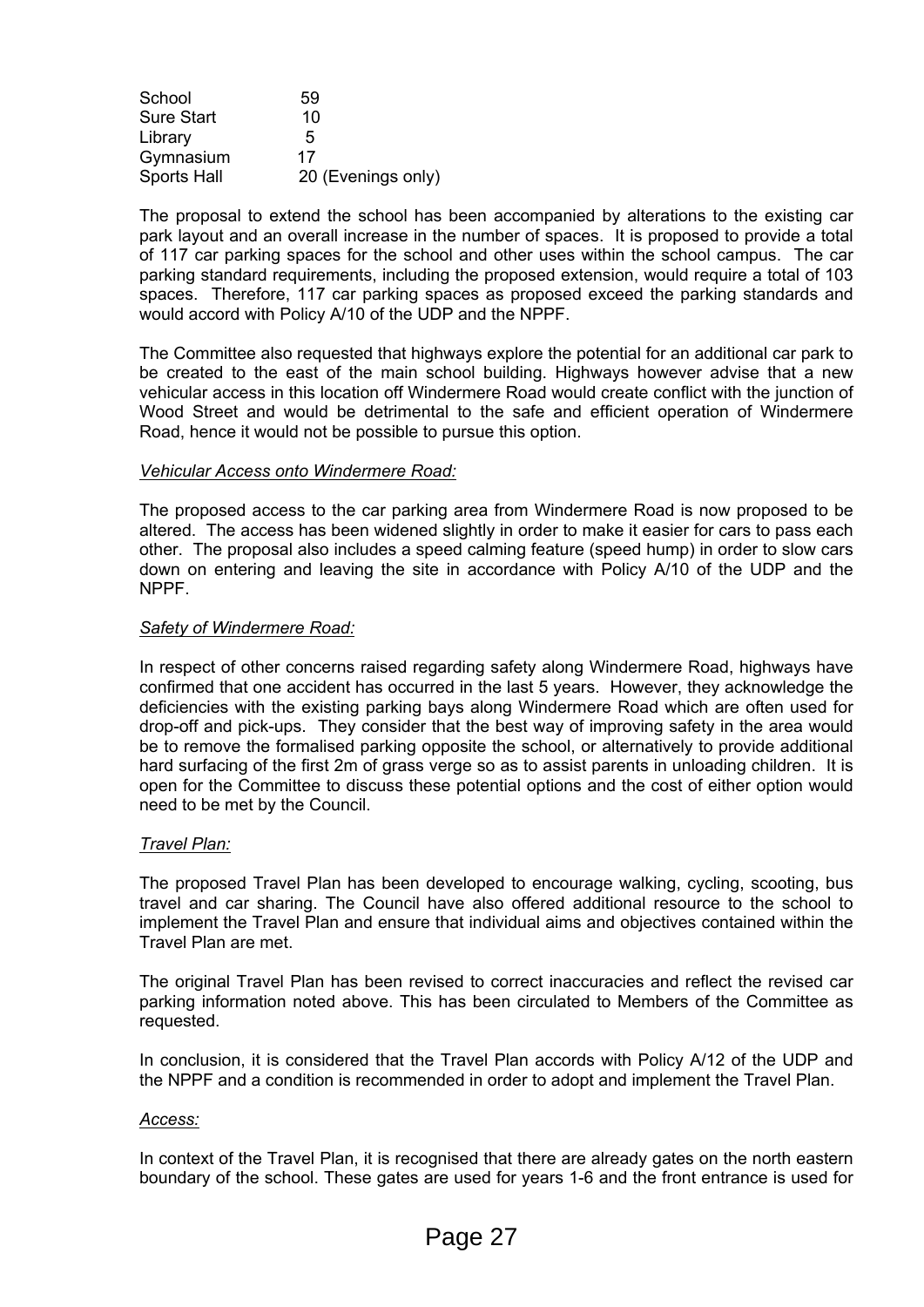nursery and reception pupils. Paragraph 35 of the NPPF prioritises pedestrian movements and preventing access at this point, in particularly given access to this side is already established, would significantly impact on the present operations of the school and the proposed expansion of the school. It is not therefore considered reasonable to require the pedestrian gates to be relocated and it would be unsafe for the present access gates at this side to be utilised going forward given their width would unduly restrict access in view of the proposed increase in pupil numbers.

# *Conclusion:*

Overall, based on the adopted parking standards, there is considered to be sufficient parking associated with the existing school campus in order to accommodate the proposed development and ensure parking standards overall are exceeded Nevertheless, the Council's highways section has acknowledged that there is likely to be additional disturbance to surrounding roads arising from the proposals in respect of school pick up and drop off times; although it is has to be accepted that there is already a considerable degree of disturbance associated with the existing school. However, as the application includes additional parking spaces in order to cater for the increase in capacity of the school, and as the proposal is accompanied by a Travel Plan, it is considered that the proposed development would be acceptable in relation to highway safety, access and parking. A number of the concerns raised relate to issues and measures which would fall outside the remit of planning (such as inconsiderate parking). Overall it is considered that there is sufficient parking to meet the future needs of the school in accordance with Policy A/10.

Officers are satisfied that the proposal is sufficient to serve the needs of the school and the NPPF is clear that the Government attaches great importance to ensuring that a sufficient choice of school places is available to meet the needs of existing and new communities. In addition, it also advises that development should only be prevented or refused on transport grounds where the residual cumulative impacts of development are severe. It is not considered by the Highways Officer that the highway implications of this proposal would be severe. It is therefore concluded that the application complies with UDP Policies A/8, and A/9.

# Flood risk and drainage

UDP Policy EM/8 states that development likely to pose an unacceptable risk to surface or ground water quality, or to water supply will not be permitted.

United Utilities has raised no objections to the development, subject to conditions requiring separate systems for the disposal of foul and surface water, and the use of sustainable drainage.

Subject to the provision of full details of drainage as required by condition proposed below, it is considered that the proposal complies with UDP Policy EM/8.

# Summary

The proposed two storey extension would be compatible with the main school building and surrounding area in terms of scale, design and materials, and would not have any undue impact upon the amenity of nearby residents. The existing highway network and parking provision is considered to be sufficient to cater for the proposed development. Whilst there are legitimate concerns in respect of parking provision, conditions are recommended requiring the proposed parking spaces to be brought into use prior to occupation of the building and the scheme to be implemented in accordance with a submitted Travel Plan. Overall the proposal exceeds parking standard requirements.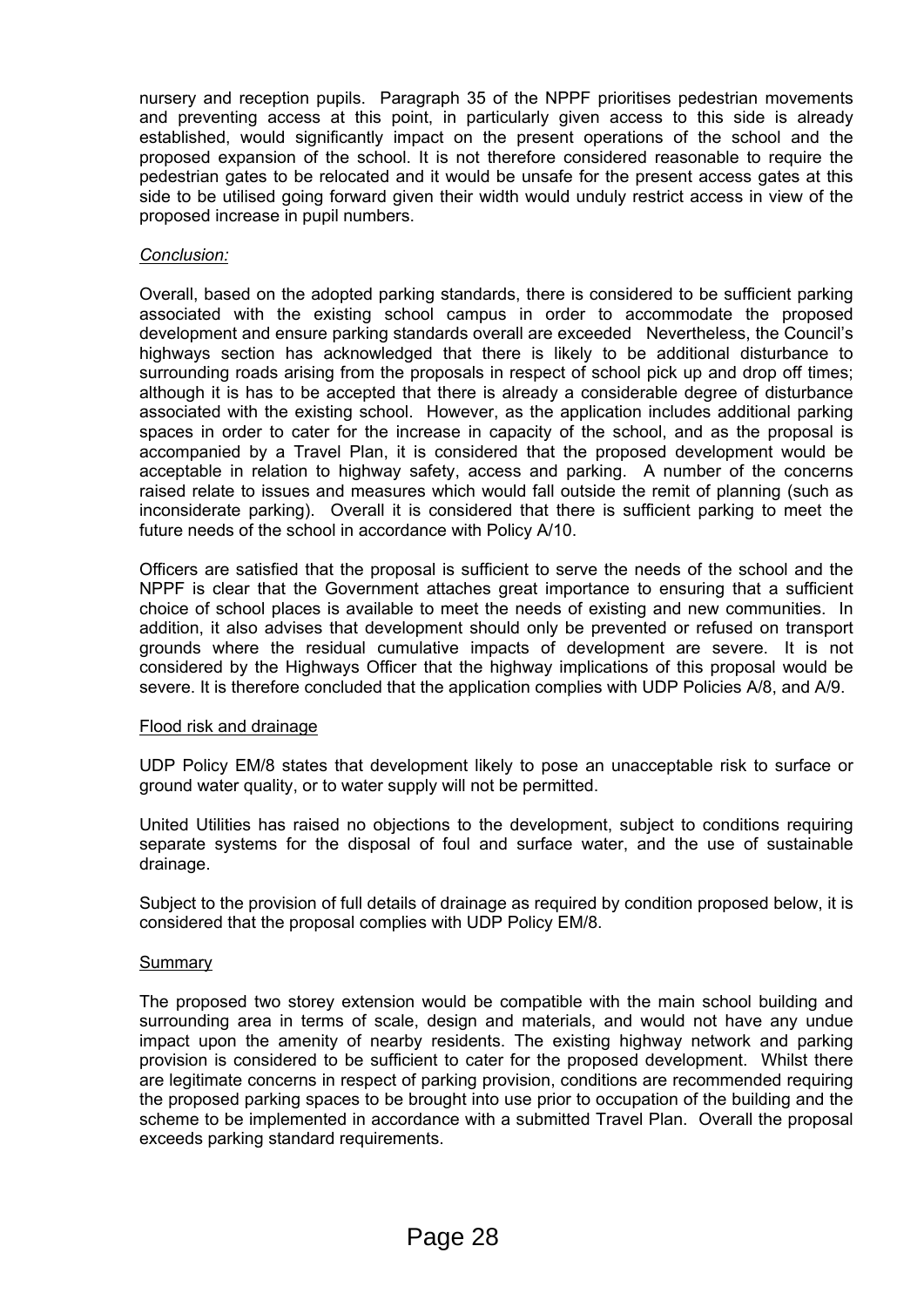The proposal complies with the relevant Policies in the Unitary Development Plan which are broadly compliant with the National Planning Policy Framework (NPPF) in respect of this development. Suitable planning conditions can be imposed to prevent harm arising from the development. Paragraph 14 of the NPPF states that where a planning application is in accordance with the development plan, it should be approved without delay. The application is therefore recommended for approval.

# **RECOMMENDATION**

**GRANT** subject to conditions

1 The development must be begun not later than three years beginning with the date of this permission.

Reason: Required to be imposed by Section 91 of the Town and Country Planning Act 1990 (as amended).

2 This permission relates to the following plans:-

Site Edge Red. Drawing No. A4/230001749/001 Ground Floor General Arrangement Plan. Drawing No. 2002337/PO6 First Floor GA Plan and Sections. Drawing No. 2002337/PO7 Proposed Elevations. Drawing No. 2002337/PO8 Proposed Site Plan. Drawing No. 2002337/PO9 Existing and Proposed Parking Layouts. Drawing No. 2002337/P10 Proposed Alterations to Existing Entrance. Drawing No. 2002337/P11

and the development shall be carried out in complete accordance with these drawings hereby approved.

Reason: For the avoidance of doubt and to ensure a satisfactory standard of development in accordance with the policies contained within the adopted Rochdale Unitary Development Plan and the National Planning Policy Framework.

3 Notwithstanding any description of materials in the application, no above ground construction works shall take place until samples and / or full specifications of materials to be used externally on the building(s) have been submitted to and approved in writing by the Local Planning Authority. Such details shall include the type, colour and texture of the materials. Development shall be carried out in accordance with the approved details.

Reason: In order to ensure a satisfactory appearance in the interests of visual amenity in accordance with Policy BE/2 of the adopted Rochdale Unitary Development Plan and the requirements of the National Planning Policy Framework.

4 No part of the development shall be occupied until details of the type, siting, design and materials to be used in the construction of boundaries, screens or retaining walls have been submitted to and approved in writing by the Local Planning Authority and the approved structures have been erected in accordance with the approved details. The structures shall thereafter be retained.

Reason: In the interests of amenity and in compliance with Policy BE/2 of the adopted Rochdale Unitary Development Plan and the National Planning Policy Framework.

5 The 'Travel Plan Measures' contained in the approved Travel Plan (ref - 1068603-107- 00) shall be implemented before the first occupation of the buildings unless otherwise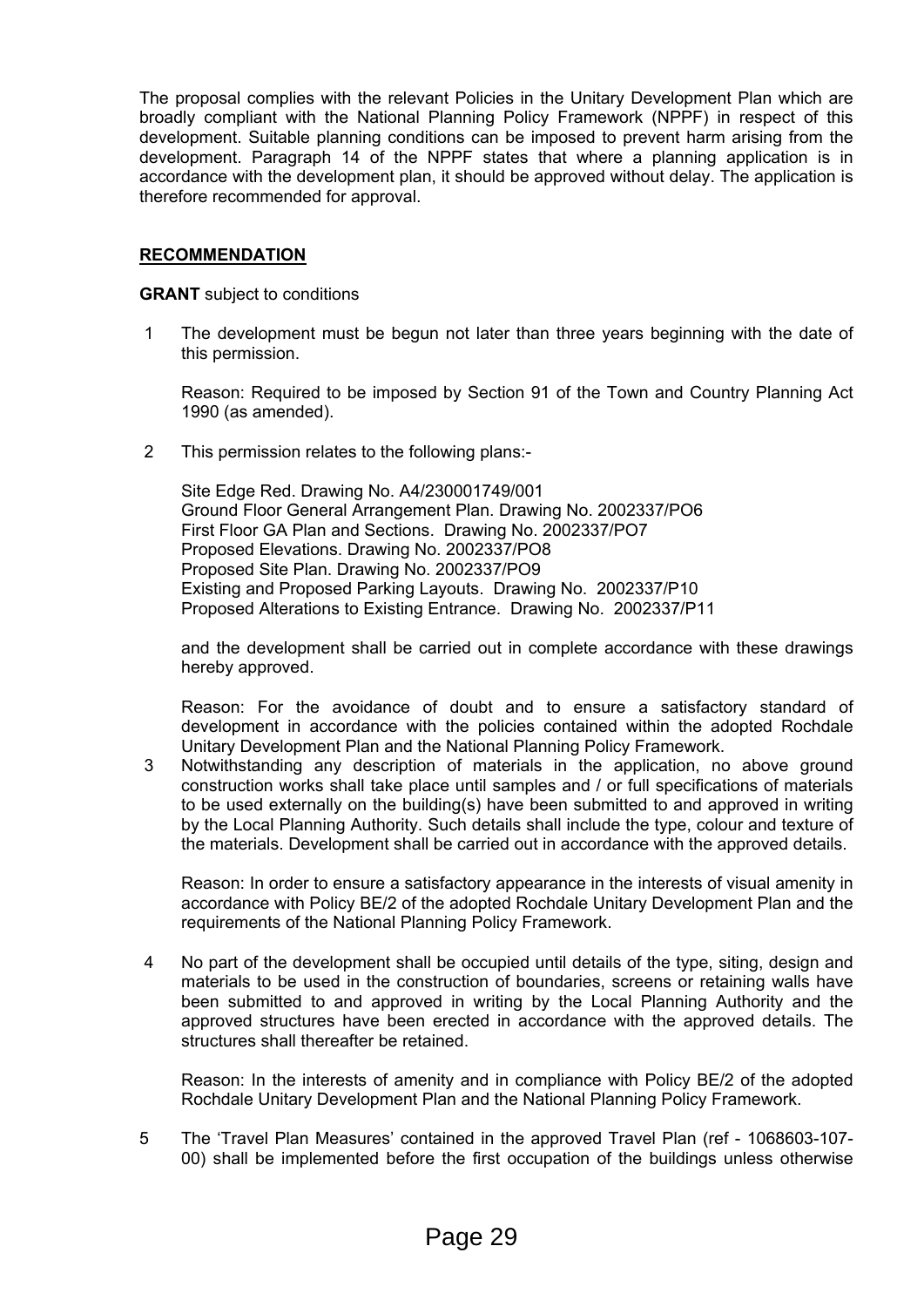agreed in writing by the Local Planning Authority and shall continue to be implemented thereafter.

Reason: To encourage staff, children, parents and visitors to the school to use more sustainable modes of transport than the motor car and therefore make the area around the school a safer environment for all, in accordance with Policy A/11 of the Council's Unitary Development Plan.

6 Notwithstanding the details shown on the approved plans, the development hereby permitted shall not be occupied until full details of both hard and soft landscaping works have been submitted to and approved in writing by the Local Planning Authority. The details shall include the formation of any banks, terraces or other earthworks, hard surfaced areas and materials, planting plans, specifications and schedules (including planting size, species and numbers/densities), existing plants / trees to be retained and a scheme for the timing / phasing of implementation works.

The landscaping works shall be carried out in accordance with the approved scheme for timing / phasing of implementation or within the next planting season following final occupation of the development hereby permitted, whichever is the sooner.

Any trees or shrubs planted or retained in accordance with this condition which are removed, uprooted, destroyed, die or become severely damaged or become seriously diseased within 5 years of planting shall be replaced within the next planting season by trees or shrubs of similar size and species to those originally required to be planted.

Reason: To ensure that the site is satisfactorily landscaped having regard to its location and the nature of the proposed development and in accordance with Policies BE/2 and BE/8 of the adopted Rochdale Unitary Development Plan and the National Planning Policy Framework.

7 No building within the site shall be occupied until such time as secure storage facilities for bicycles have been provided within the site, in accordance with details to have first been submitted and approved in writing by the Local Planning Authority. The duly approved bicycle storage facilities shall be retained and kept available for that use thereafter.

Reason: To ensure that adequate and satisfactory provision is made for bicycle parking and in order to encourage alternative modes of travel to the site apart from the motor car or other motorised vehicles, in accordance with Policy A/4 and the general principles of Policy A/11 of the Council's Unitary Development Plan.

8 The car park and hardstanding area shown on the approved plans shall be constructed and marked out in accordance with the details shown, concurrently with the construction of the buildings hereby permitted and shall be made available for use before the buildings are first occupied and retained for Use as a car park thereafter, unless otherwise approved in writing by the Local Planning Authority. The parking Spaces indicated cross-hatched on the plan shall be marked out for the exclusive use of people with impaired mobility and retained for that use thereafter.

Reason: In order to ensure adequate and appropriate parking provision for disabled persons in accordance with Policies A/10 and BE/2 of the Unitary Development Plan

9 Before any development is commenced, details of the construction and design of a refuse bin store shall be submitted for the written approval of the Local Planning Authority. The duly approved facility shall be made available for use before the building hereby approved is first occupied and shall be retained thereafter.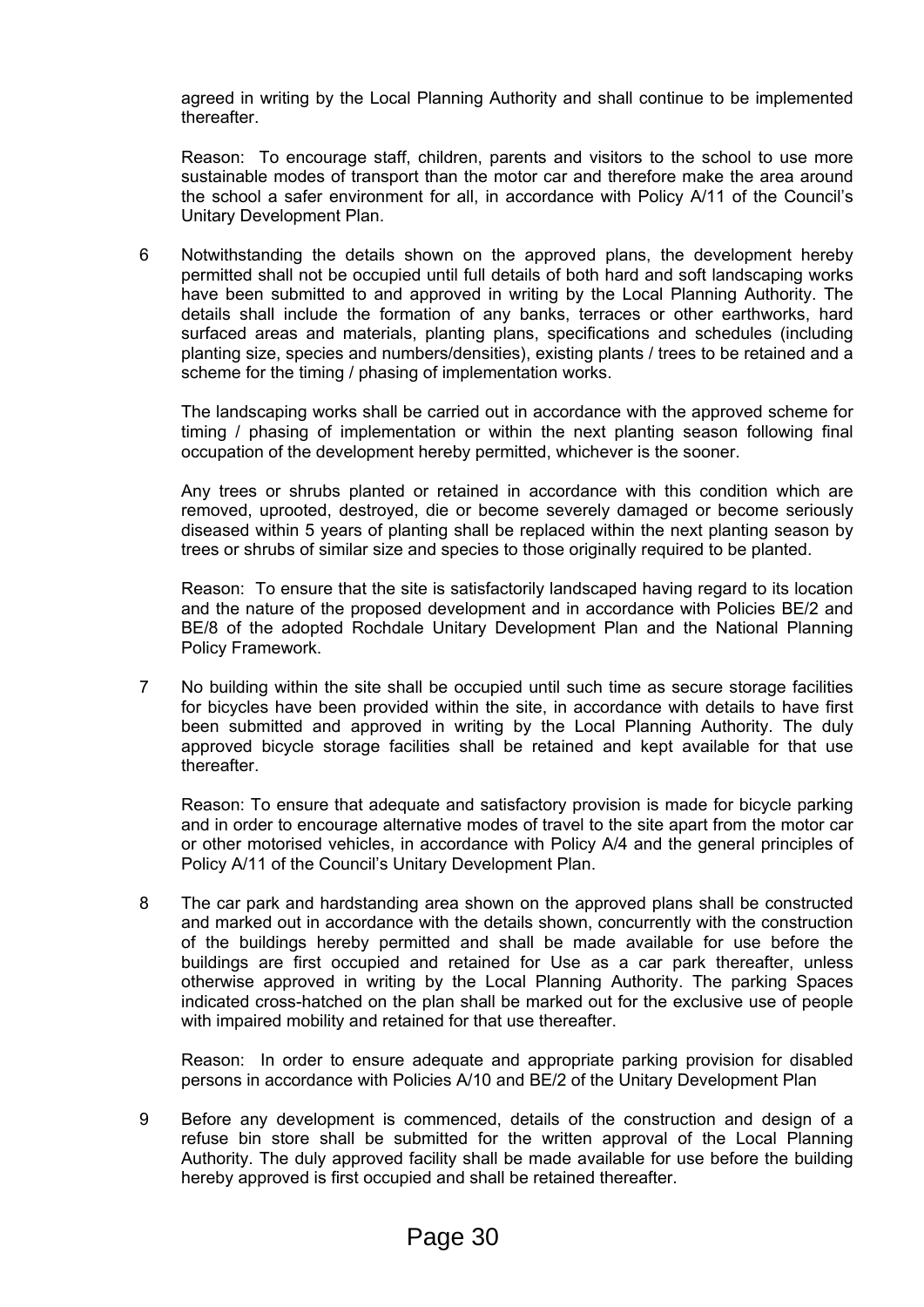Reason: In order to ensure a satisfactory appearance in the interests of visual amenity in accordance with Policy BE/2 of the adopted Rochdale Unitary Development Plan and the requirements of the National Planning Policy Framework.

10 No development shall take place until details of the means of foul and surface water disposal have been submitted to and approved in writing by the Local Planning Authority. The details, as approved, shall be implemented in full before any part of the development hereby permitted is first brought into use or any dwelling units within the site are first occupied.

Reason: To secure a satisfactory system of drainage and to prevent pollution of the water environment in accordance with Policies EM/7 and EM/8 and the principles of Policy EM/7 of the Council's Unitary Development Plan.

11 Prior to the occupation of the development hereby approved, full details of the proposed traffic calming measures detailed on drawing No 2002337/P11 shall be submitted to and approved in writing by the Local Plannign Authority. The development shall be carried out in full accordance with the approved details and implemented prior to the occupation of the proposed extension.

\_\_\_\_\_\_\_\_\_\_\_\_\_\_\_\_\_\_\_\_\_\_\_\_\_\_\_\_\_\_\_\_\_\_\_\_\_\_\_\_\_\_\_\_\_\_\_

Reason: In order to ensure adequate and appropriate parking provision for disabled persons in accordance with Policies A/10 and BE/2 of the Unitary Development Plan

Report Author Matthew Woodward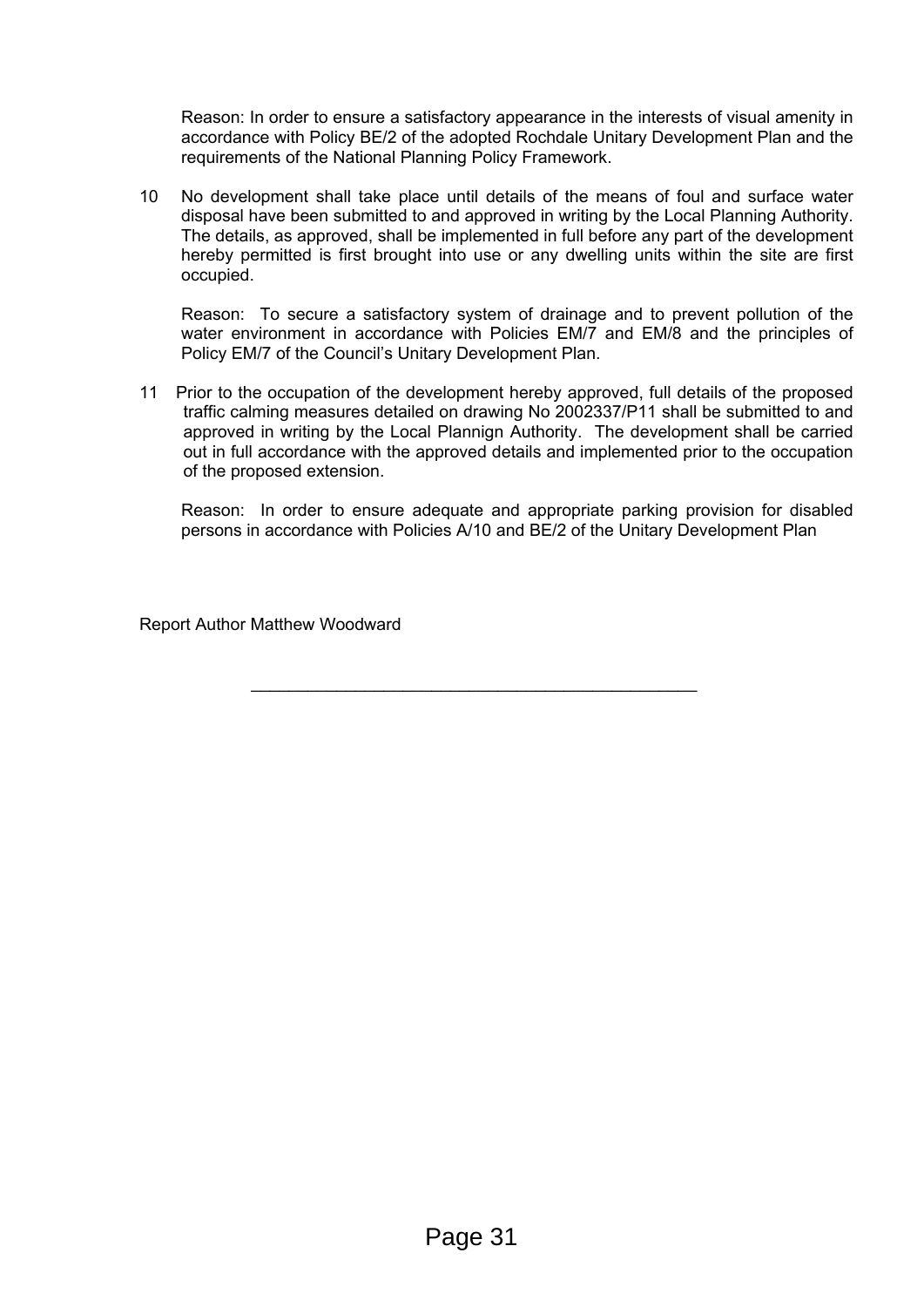# **Application Number:** 16/00375/FUL **Ward: West Middleton**

**Proposal:** Proposed two temporary classrooms

**Site Address:** Bowlee Park Community Primary School Windermere Road Middleton M<sub>24</sub> 4LA

**Applicant:** Mrs Debra Kay Rochdale MBC Early Help and Schools

**RECOMMENDATION:** Grant subject to conditions



# **DELEGATION SCHEME**

The application if before the Middleton Township Planning Sub-Committee in light of the Councillor and public interest in the separate application for the construction of a two-storey extension at the school to provide 8 additional classrooms (16/00126/FUL). At the time of preparing this report, the consultation period was on-going and in view of the interest in the above application, it was anticipated that the Council may receive four or more letters of objection to the temporary classroom scheme, which would require that the application be referred to the Committee. The development proposed by this application proposal is designed as a safeguard to ensure that, should the scheme for the permanent extensions be delayed, a suitable level of accommodation will be available for the expected 2016 academic year intake.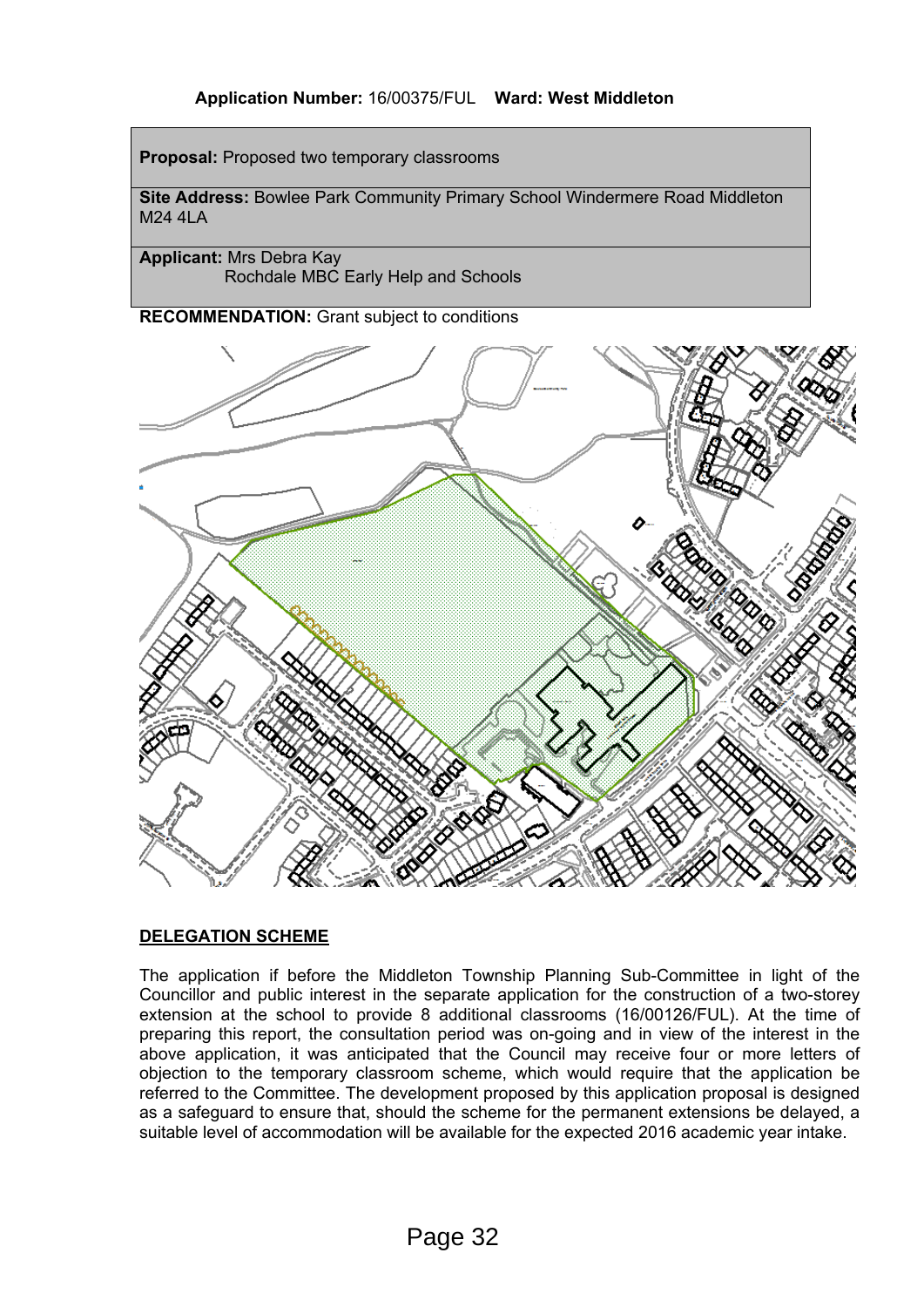# **SITE**

This application relates to Bowlee Park Community Primary School, accessed from Windermere Road in Middleton. The wider site also encompasses a range of other buildings and uses including a sports centre, library and nursery. The school lies within the Defined Urban Area as defined within the Council's Unitary Development Plan.

Bowlee School is primarily comprised of an elongated two storey school building which was built in the early 20<sup>th</sup> Century, and has been extended over time in the form of new sports facilities in the 1980s and altered in appearance through various external works in the early 21<sup>st</sup> Century. The building is screened by a number of mature trees which are positioned on the school boundary with Windermere Road. The school site benefits from a large playing field area to the North West (designated as an area of Protected Open Space under UDP Policy G/3 and Protected Open Land under Policy D/10), and outdoor hardstanding play areas mainly positioned behind the school building.

The main area for parking and pupil drop-off lies within the school grounds towards the north west of the building. Drop-offs/pick-ups also appears to take place on Windermere Road and the surrounding streets, including within a number of formalised bays on the highway.

The nearest residential properties face the school on the opposite side of Windermere Road on Isel Walk and Broughton Close. Immediately to the north east of the site is a relatively new housing estate from developers Keepmoat, separated from the school site by a narrow strip of public open space. The majority of the properties which directly abut the boundary of the development appear to have been recently occupied.

# **PROPOSAL**

Bowlee school has historically been a 3 Form Entry school, however, due to rising demand for school places across the Borough the school is now required to offer 4 Form Entry. Additional classroom accommodation is therefore required for the intake of September 2016 and as such a planning application was submitted in February 2016 for the construction of a two-storey 8 no. classroom extension (16/00126/FUL). This application seeks a temporary permission for the erection of a modular classroom block on the existing grass landscaped area to the front of the school building in order to safe guard against any delay in delivering the permanent extension and ensure continuity of the expected provision of school places.

The modular building would measure 9.56m in width (when viewed from Windermere Road) and extend to a depth of 16.28m. The building would have a flat roof to a height of 3.1m. The structure would be finished externally in 'Goosewing Grey' coated steel panels, alongside 'Merlin Grey' trims. External doors would be steel faced composite and windows white UPVC. Internally the building would host 2 no. classrooms with toilet facilities, accessible W/C and storage. Temporary macadam paths and DDA compliant access ramps and steps would be provided as indicated on the submitted plans to facilitate access both into and around the **structure** 

# **RELEVANT PLANNING POLICY**

# National Guidance

# *National Planning Policy Framework*

The Department for Communities and Local Government published the National Planning Policy Framework (NPPF) on 27 March 2012. The NPPF sets out the Government's planning policies for England and how these are expected to be applied.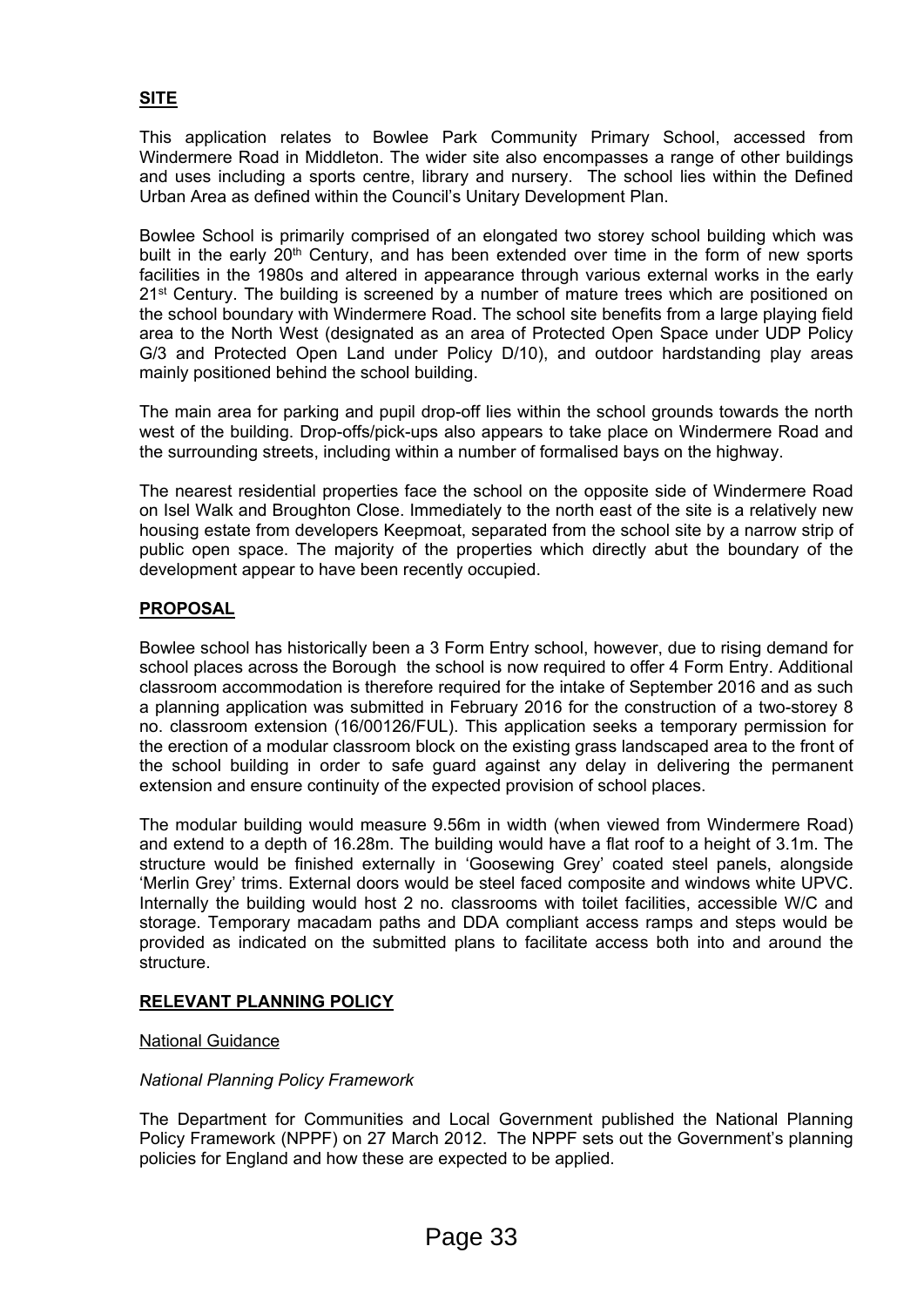# *National Planning Policy Guidance*

The government published its National Planning Practice Guidance on 6 March 2014. This is intended to complement the National Planning Policy Framework and to provide a single resource for planning guidance, whilst rationalising and streamlining the material. Almost all previous planning Circulars and advice notes have been cancelled. Specific reference will be made to the NPPG or other national advice in the Analysis section of the report, where appropriate.

Unitary Development Plan (UDP):

- **G/D/1 Defined Urban Area**
- **G/R/1 Regeneration**
- R/2 Langley Physical Regeneration Area, Middleton
- **G/CF/1 Community Facilities and Public Services**
- CF/2 General Criteria for the Development of Local Community and Health Facilities

## **G/A/1 Accessibility**

| A/3 | New Development – Access for Pedestrians and Disabled People |
|-----|--------------------------------------------------------------|
|     |                                                              |

- A/8 New Development Capacity of the Highway Network
- A/9 New Development Access for General Traffic
- A/10 New Development Provision of Parking

## **G/BE/1 Design Quality**

| BE/2  | Design Criteria for New Development |
|-------|-------------------------------------|
| DE 10 | Landesaning in New Development      |

BE/8 Landscaping in New Development

#### **RELEVANT PLANNING HISTORY & BACKGROUND**

- 01/D39454 Installation of security shutters to 16 ground floor windows Granted STC
- 02/D40150 Installation of security shutters to ground floor windows and doors of school – Granted STC
- 07/D50133 Alterations to school including re-roofing, new entrance canopy, fire escape staircase, extension of existing covered play area, erection of freestanding covered play area, new car park, resiting of bin storage area and erection of replacement 2.4metre high perimeter fencing – Granted STC
- 08/D50990 Alterations to school including re-roofing, new entrance canopy, fire escape staircase, extension of existing covered play area, erection of freestanding covered play area, new car park, resiting of bin storage area and erection of new and replacement 2.4m high fencing - revised proposal D50133 – Granted STC
- 10/D53574 Extension to existing covered play area to front elevation of school Granted STC
- 16/00126/FUL Erection of two storey classroom extension to rear, single storey extension to front of existing building, formation of 1000m<sup>2</sup> hard play area and erection of a 2.4m high fence along the northern and eastern boundary and gate along the eastern school boundary. Alterations to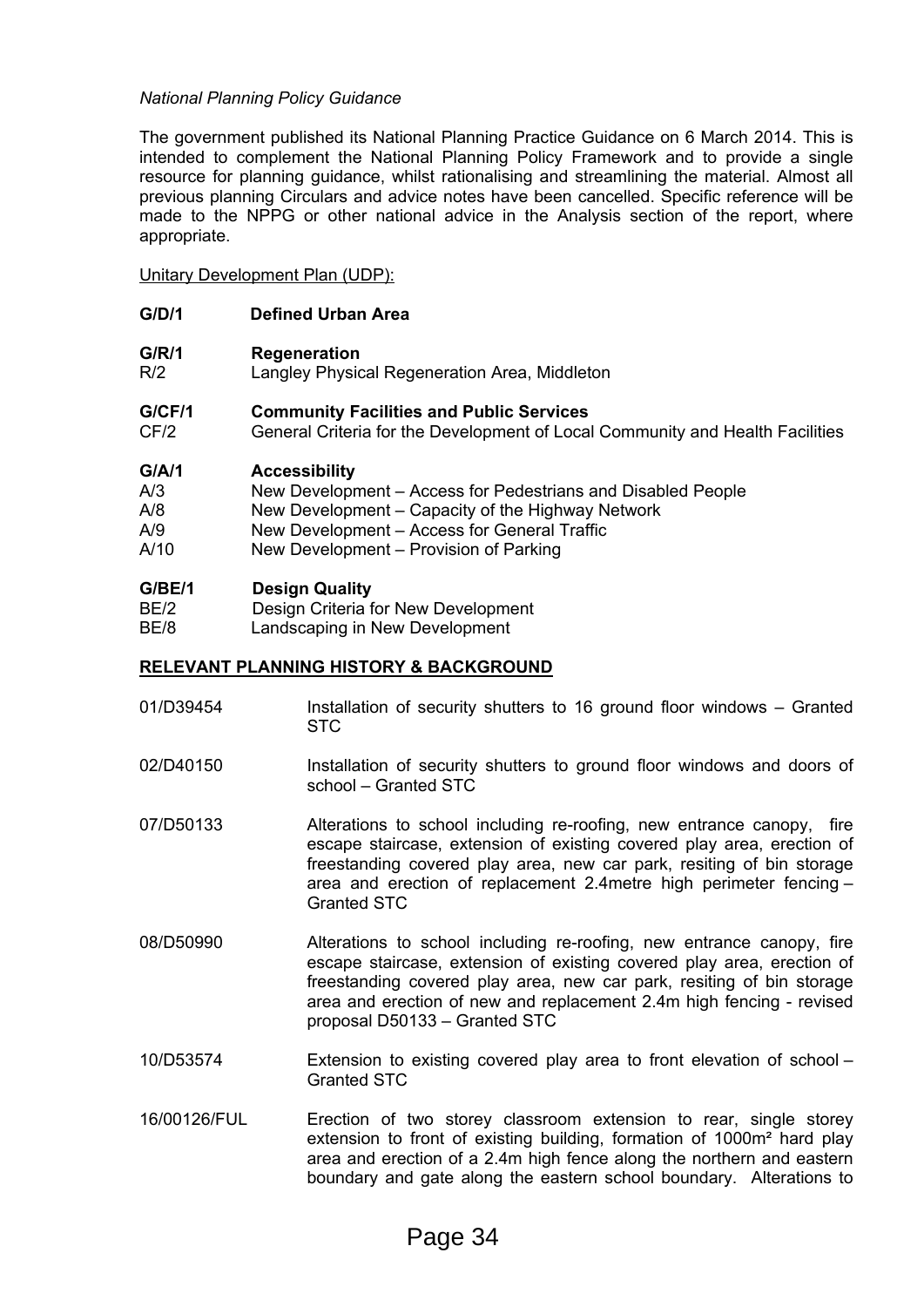existing car park and access including provision of additional spaces – Pending Decision

# **CONSULTATION RESPONSES**

#### Highways and Engineering –

This application will not impact upon the highways layout. This application has no dedicated parking but the purpose of the temporary facility is to replace classrooms during the construction period of the permanent extension. As part of the extension to the school, plans are in place to extend the parking standard beyond that of the UDP Maximum Standard.

This development will not change Refuse Collection. No new access to the highway will be created by this development. This development will not have a negative impact upon the local Network Capacity. This development will not have a negative impact upon Road Safety. Highways Drainage will not change as a result of this development. No Public Right of Way will be obstructed by this development.

Sport England – The proposed development is not considered to fall either within the statutory or non-statutory remit of Sport England and therefore does not require a detailed response.

Drainage – No comment.

Green Infrastructure Officer –

No objection to the proposal as long as temporary protection is in place around the existing trees before the installation of the classrooms, in line with BS5837 (2012) Trees in relation to Design, Demolition and Construction.

#### **REPRESENTATIONS**

Letters of notification were sent to surrounding properties (including a large number handdelivered to properties within the adjacent Keepmoat development – Whinlatter & Fleetwith Close) and a notice displayed in the vicinity of the site. At the time of publication, two letters of objection have been received in response to this publicity, as summarised below:

- Residents on Fleetwith Close and Whinlatter Close already suffer with people using driveways, roads and gardens as a cut through to the school which will increase substantially when the new classrooms are built however, the scheme does not include a permanent fence with gated access for tenants only.
- Whinlatter Close is used as a drop off and pick up area for parents with cars and as a cut through to the school by those on foot resulting in the trespass on private land owned by residents. The phrase inconsiderate parking is mentioned frequently in the reports regarding application 16/00126/FUL and seems to be accepted as part of any school extensions – this is not acceptable to residents and the Council cannot condone or allow trespass on private land.

*Officer's Response: The application for the permanent classroom extension (16/00126/FUL) contains a proposal to introduce additional double gates in the eastern boundary of the school site. However, these gates do not form part of this scheme and any impacts as a result of their construction are therefore not relevant to the determination of this application. Notwithstanding this, the distance between the school boundary and the closest houses is 40m, with an intervening area of open green space between. Any control over the independent actions of parents of children at the school with regard to vehicle and pedestrian movements within the Keepmoat estate falls*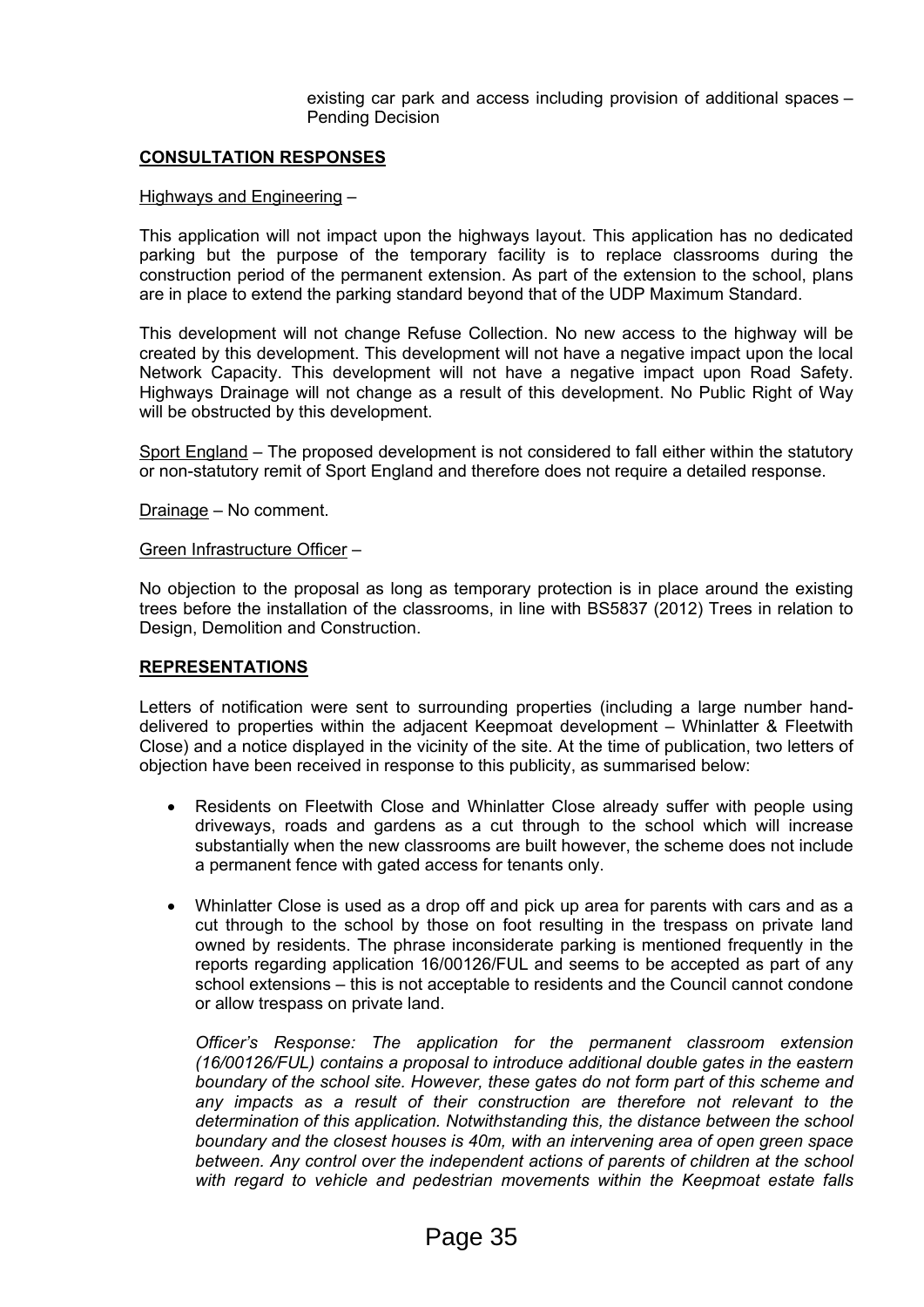*outside of the remit of the planning department. As the objector rightly states, the Council do not condone trespass, however, matters of trespass upon private land are a civil matter and not therefore for the involvement of the planning department.*

# **ANALYSIS**

# Principle of Development

The application site is allocated as Defined Urban Area under the Rochdale Unitary Development Plan. Policy G/D/1 is therefore relevant to any applications on the site and in the supporting text to this policy it is established that new development should be located in the urban area, so as to support urban regeneration and to protect the countryside.

Large areas of the school site (primarily the playing fields to the North West) are allocated under policies D/10 (Protected Open Land) and G/3 (Protection of Existing Recreational Open Space). However, the specific area upon which the temporary classroom would be installed at the front of school is not allocated under these policies and their content is therefore not relevant in the determination of the current application.

The site is also located within an area of land designated as the Langley Physical Regeneration Area (UDP policy R/2). The UDP was adopted in June 2006 and pre-dates the introduction of the NPPF. However, paragraph 211 of the NPPF is clear that for the purposes of decision-taking, the policies in the development plan should not be considered out-of-date simply because they were adopted prior to the publication of this Framework. Rather due weight should be given to relevant policies in existing plans according to their degree of consistency with this framework - the closer the policies in the plan to the policies in the NPPF, the greater the weight that may be given.

Policy R/2 states that the Council will support, facilitate and implement proposals for the comprehensive regeneration of the area in accordance with an approved masterplan. Future programmes for physical regeneration and renewal will be expected to:

- i. Take an holistic approach to dealing with economic, social and environmental problems; and
- ii. Provide the planning framework for a sustainable community with new employment opportunities, a wider range of quality housing and supporting community facilities and a substantially improved environment.

Building upon this, criterion (g) of the above states that development within the estate is expected to contribute to the provision of improved community facilities to meet local needs, including shops, local leisure, health and nursery facilities in locations that are accessible to the whole estate.

Paragraph 72 of the National Planning Policy Framework states that*: "the Government attaches great importance to ensuring that sufficient choice of school places is available to meet the needs of existing and new communities. Local planning authorities should take a proactive, positive and collaborative approach to meeting this requirement, and to development that will widen choice in education. They should give great weight to the need to create, expand or alter schools".* 

The NPPF is therefore clear that great weight should be afforded to the type of development proposed by this application. In addition, UDP Policy CF/2 (General Criteria for the Development of Local Community and Health Facilities) permits and supports new and improved local community facilities provided:

**a)** *The facility is accessible to the community it is intended to serve and, where practicable, within District or Local Centres,*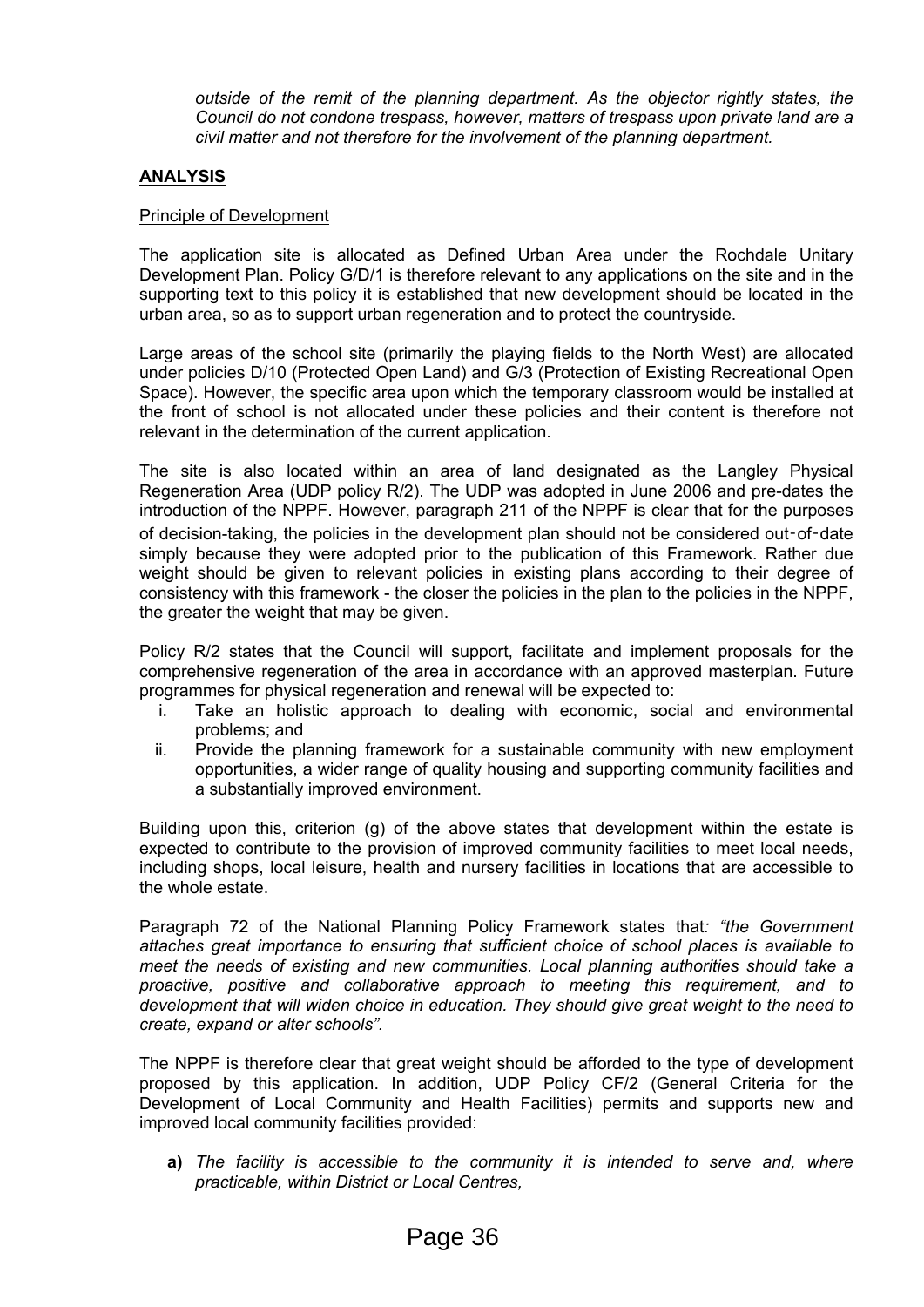- **b)** *The proposal will have no acceptable impact on the amenity of surrounding land uses, particularly residential, by reason of visual appearance, scale, noise or other nuisance; and*
- **c)** *The surrounding road network is capable of accommodating any additional vehicle traffic likely to be generated by the proposal without damage to the local environment or road safety.*

The proposed classroom block would act as a temporary measure to ensure sufficient pupil capacity for the school, should the works required for the current plans to permanently extend the school (application reference 16/00126/FUL) be delayed. These works will in turn provide the opportunity for more students to enrol in what is an essential educational facility. The proposal would therefore benefit the wider community in line with the requirements of the NPPF. In terms of the relationship with neighbouring land uses and highway considerations, these are discussed in greater detail below.

# Location, Layout, Scale and Design

Policy BE/2 of the UDP is concerned with design criteria for new development and states that development proposals should demonstrate good design by ensuring that they are compatible with or improve their surroundings by virtue of their scale, density, height, massing, layout, materials, architectural style and detail and means of enclosure. The policy requires that schemes should create visual interest in areas lacking character and take opportunities to retain, enhance or create views alongside appropriate treatment of open spaces between and around buildings. Good design includes the retention of key natural features, including trees, as part of the landscaping of the site and should allow for safe and convenient access and circulation.

Paragraph 58 of the NPPF encourages good design by stipulating that planning policies and decisions should aim to ensure that developments:

- *will function well and add to the overall quality of the area, not just for the short term but over the lifetime of the development;*
- *establish a strong sense of place, using streetscapes and buildings to create attractive and comfortable places to live, work and visit;*
- *respond to local character and history, and reflect the identity of local surroundings and materials, while not preventing or discouraging appropriate innovation;*
- *create safe and accessible environments where crime and disorder, and the fear of crime, do not undermine quality of life or community cohesion.*

The proposed temporary classroom block would be positioned to the front of the existing school building, within a prominent position currently used as an area of informal open space. However, the temporary structure is considered to appear subordinate and compatible with the surrounding buildings and the proposed material colours are of a complimentary appearance to those featured on the front elevation of the school and it is noted that the building would be partially screened by the existing palisade fencing on the boundary with Windermere Road and by the mature trees which partially line the boundary.

It is proposed that the modular classrooms would be finished externally in 'Goosewing Grey' coated steel panels, alongside 'Merlin Grey' trims. External doors would be steel faced composite and windows white UPVC. The proposed access steps and ramp on the north east elevation of the building would be bounded by a 1.1m high bow-top timber fence and the temporary pathways surrounding the building formed of an aggregate base course surface.

Although it is acknowledged that the siting of the modular classroom block will result in the loss of an attractive landscaped area immediately to the front of the school, it is acknowledged that any permission would be only for a temporary period and the applicant has indicated that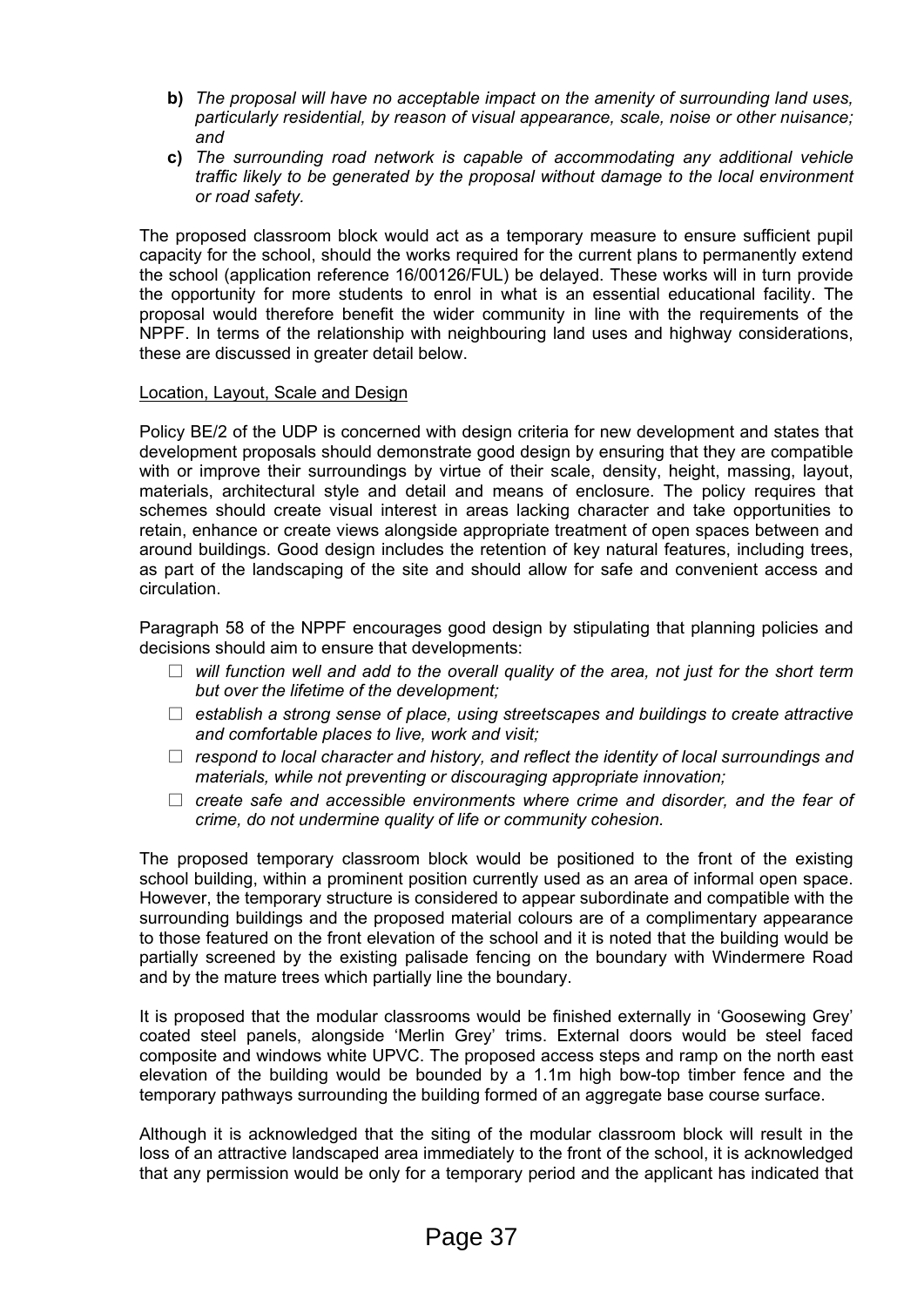the site and landscaping would be fully re-instated following removal of the building, and this would be further secured by an appropriate condition if permission is granted. The siting of the building for a temporary period is therefore considered to accord with the requirements of policy BE/2 and the National Planning Policy Framework.

# Relationship with Surrounding Uses

One of the 12 principles of the NPPF is to ensure that planning decisions *"always seek to secure high quality design and a good standard of amenity for all existing and future occupants of land and buildings*" and this is broadly in line with criterion (i) of UDP Policy BE/2 which seeks to ensure all development demonstrates good design by "*making adequate provision for natural light within and between buildings",* and criterion (b) of Policy CF/2 which only permits community developments where "*the proposal will have no acceptable impact on the amenity of surrounding land uses, particularly residential, by reason of visual appearance, scale, noise or other nuisance"*.

In terms of separation distance, the nearest residential properties to the application site are on the opposite side of Windermere Road at Broughton Close and Isel Walk, approximately 32m from the front elevation of the proposed building. Given that the facing aspects of the dwellings are their gable elevations, which do not feature any windows to habitable rooms, and the highway of Windermere Road itself separates the neighbouring houses from the school site, it is not considered that the relationship between the two would be unacceptable and the application is therefore considered to accord with policies BE/2 and CF/2 of the Unitary Development Plan and the National Planning Policy Framework.

In addition to the above criteria within Policies BE/2 and CF/2, criterion (j) of UDP Policy BE/2 also only permits developments that demonstrate good design by – *"minimising the potential environmental impact of and on the development, including noise, air and water pollution"* and criterion (a) of Policy EM/3 also states that development will not be permitted where – *"it would lead to unacceptable levels of noise nuisance to nearby existing or future occupants of buildings".*

One of the 12 principles of the NPPF is to ensure that planning decisions *"always seek to secure high quality design and a good standard of amenity for all existing and future occupants of land and buildings".* In specific reference to noise paragraph 123 of the same states that decisions should seek to:

- *avoid noise from giving rise to significant adverse impacts on health and quality of life as a result of new development;*
- *mitigate and reduce to a minimum other adverse impacts on health and quality of life arising from noise from new development, including through the use of conditions;*
- *identify and protect areas of tranquillity which have remained relatively undisturbed by noise and are prized for their recreational and amenity value for this reason.*

With regard to the use, the proposed temporary classroom block would be occupied by children attending an established school site and would be constructed in response to a rising demand for school places within the locality. It is acknowledged that there is likely to be an increase in movements of vehicles into and out of the site, primarily during pick-up and dropoff times, due to the rising number of students. However, the school will have an up to date Travel Plan in place as part of application 16/00126/FUL which is intended to reduce impacts on neighbouring properties.

In respect of potential noise arising from the extended school, given the separation distance and the already established use of the site, it is considered that the temporary proposal would not have any significantly greater impact upon neighbouring uses than the existing use of the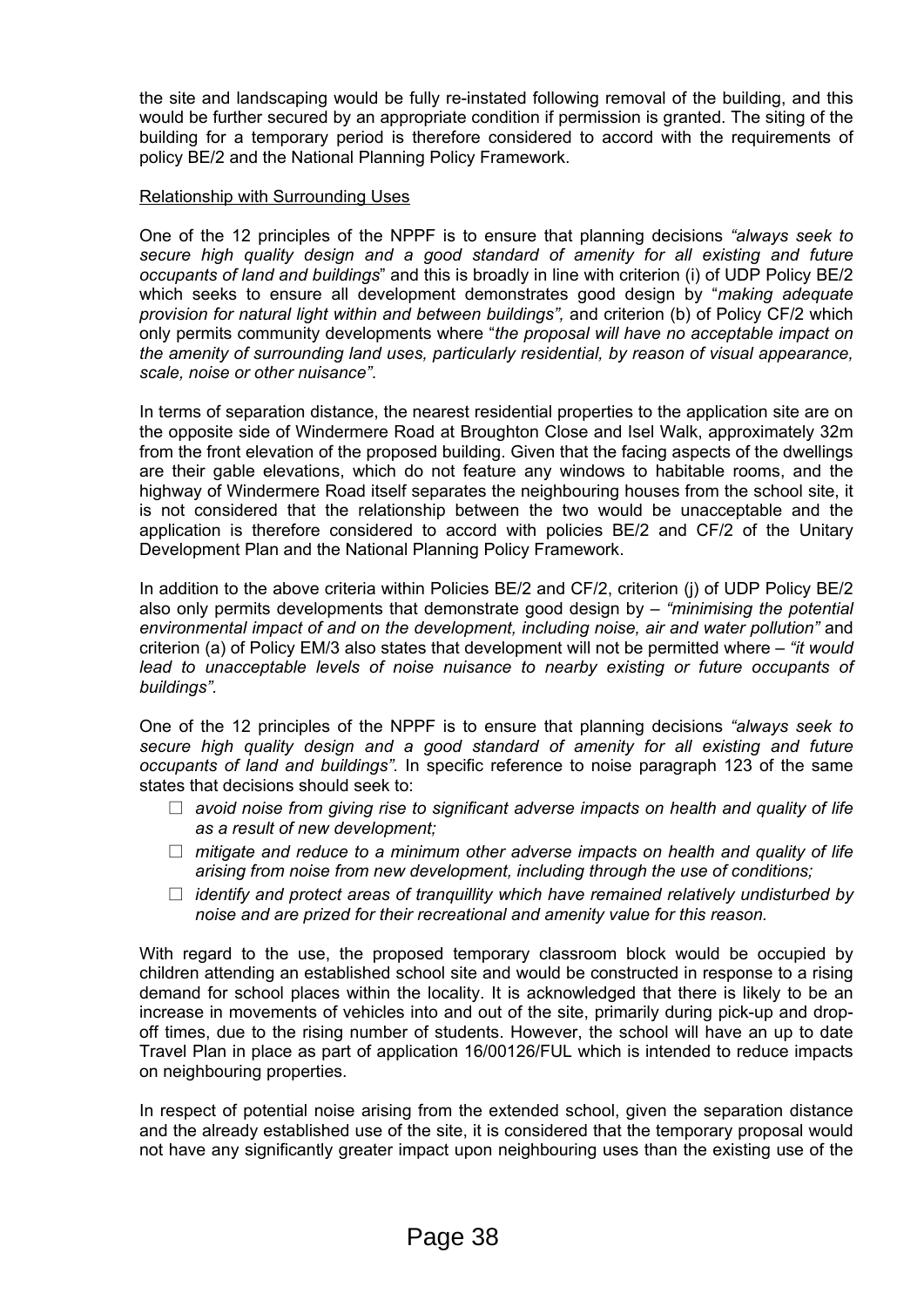site in accordance with UDP Policies BE/2, CF/2 and EM/3 and the National Planning Policy Framework.

# Access and Parking

Unitary Development Plan policy A/8 states that new development will be permitted provided that the additional traffic generated will not be detrimental to the safe and efficient operation of the greater Highway Network, both adjacent to and further away from the site. Specifically, proposals should not have an adverse impact on the safety of any road users or pedestrians, substantially increase congestion or cause an unacceptable environmental impact on residential properties through increased traffic. Further to the above, policy A/9 outlines that proposal must facilitate safe and convenient access for general traffic, ensuring that roads, junctions and access points are safe, convenient and suitable for the volume and characteristics of traffic that will be required to use them and that access for emergency and service vehicles is provided.

Policy A/10 of the Council's Unitary Development Plan relates to the provision of parking in new development and states that the Council will require car parking provision as part of new development at less than the maximum standard (identified in Appendix C of the UDP) based on an assessment of the following criteria:

- a. The location of the development and the appropriateness and feasibility of providing parking provision within that location;
- b. Access to other transport modes;
- c. The availability of other convenient and safe off-street parking;
- d. The availability of unutilised on-street parking capacity and the ability to accommodate parking without harm to visual amenity or pedestrian / road safety; and
- e. The willingness of a developer to fund traffic Orders to establish controls on on-street parking or other measures to mitigate the impact, including securing modal shift away from vehicular traffic and other traffic management measures.

The applicant has provided additional information in the application for the permanent classroom extension (16/00126/FUL) and has clarified the extent of existing parking areas and number of spaces on the school site. As the application for consideration proposes two additional classrooms, in accordance with Appendix C of the UDP, the scheme would normally be expected to provide an additional 3 car parking spaces (1.5 per classroom). However, there are 107 existing spaces within the site as it stands, which already exceeds the maximum parking standard policy requirements for the site as it is used in its present state.

Consultation has been carried out with the Council's Highways Officer who has noted that this application proposes no additional dedicated parking but adds that the purpose of the temporary facility is to provide additional classrooms during the construction period of the permanent extension. As part of the permanent extension to the school, plans are in place to extend the parking on the site. No new access to the highway will be created by this development and it is not considered that the development will have a negative impact upon the local Network Capacity or have a negative impact upon Road Safety. The application is therefore considered to comply with policies A/8, A/9 and A/10 of the Unitary Development Plan. Notwithstanding this, paragraph 32 of the NPPF states that applications for planning permission should only be refused on transport grounds where the residual cumulative impacts of development in relation to highways and transport networks would be severe and it is therefore considered that a refusal on highways grounds would not, in this case, be sustainable.

#### Impact upon Trees

As the proposed temporary building will be sited on an existing area of greenspace which is host to a number of trees, consultation has been carried out with the Council's Green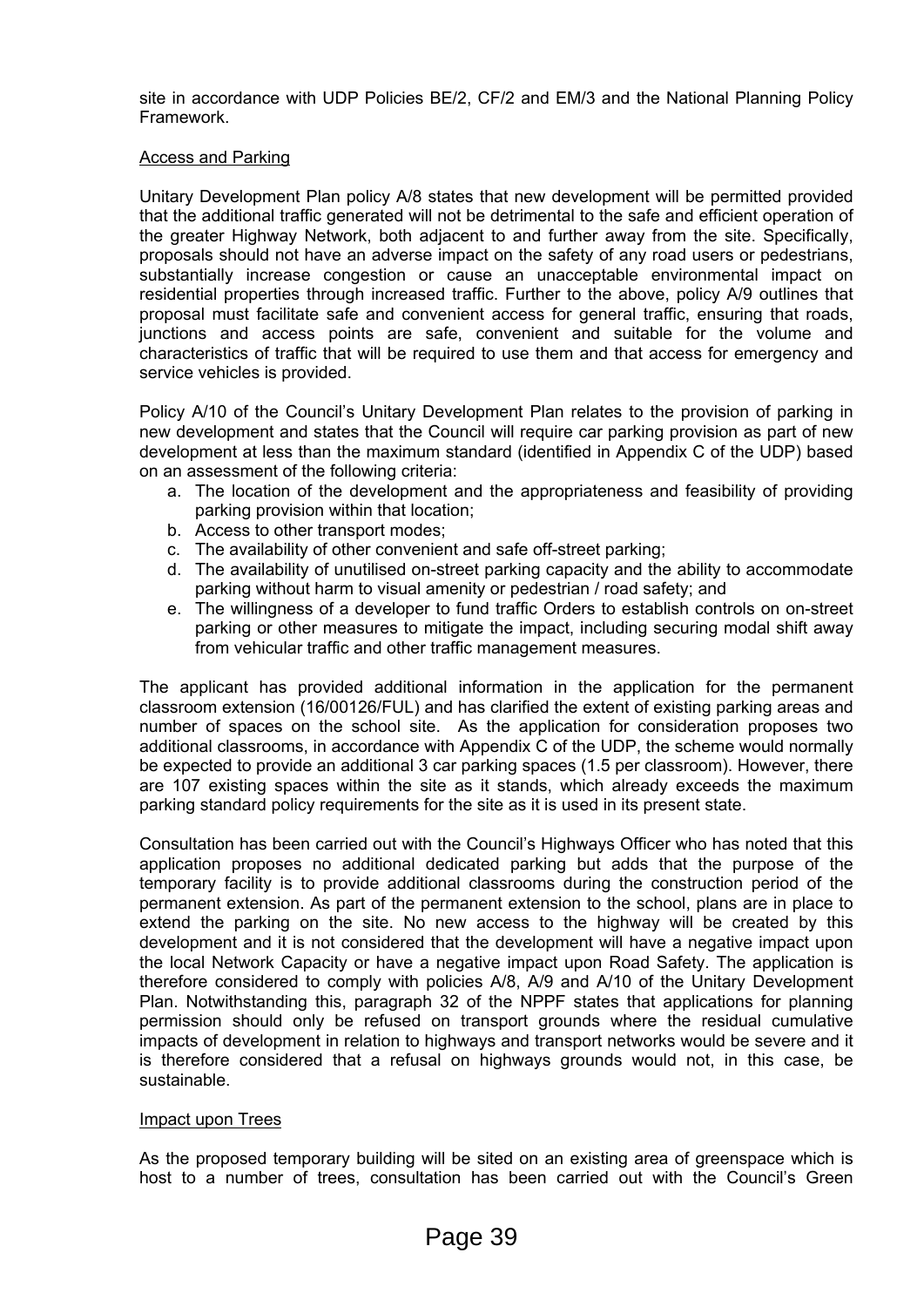Infrastructure Officer. The submitted plans indicate that the more mature tree specimens to the west of the site would stand outside of the footprint of the proposed building and as such the Officer has raised no objection to the application on the proviso that temporary protection measures are in place around the existing trees before the installation of the classrooms, in line with BS5837 (2012) Trees in relation to Design, Demolition and Construction and a condition requiring the same would be attached to any permission.

# **Conclusion**

In summary, the proposed temporary classroom would represent an important provision of community facilities under policy CF/2 of the Unitary Development Plan and would provide valuable capacity to facilitate increased school places at a local school. The proposal therefore accords with paragraph 72 of the National Planning Policy Framework in relation to ensuring the Borough meets the educational needs of existing and new communities. The visual impact of the proposal is considered to be acceptable in accordance with policy BE/2 and the proposal will not have an unacceptable impact on the amenity of surrounding land uses with regard to visual appearance, scale or noise and, as such, is also considered as being in accordance with policy CF/2 of the UDP. It is therefore recommended that permission is granted for a temporary period, with the existing landscaped area to be fully restored to its former status and appearance once this expires.

# **RECOMMENDATION**

**GRANT** subject to the conditions:-

1 This permission shall expire on 1<sup>st</sup> August 2017 by which date the use of the building shall have been discontinued and all associated buildings and structures shall have been removed from the land and the land shall have been restored to its previous condition.

Reason: The modular building is constructed of materials which have a relatively short lifespan and which might deteriorate in appearance over time. In addition, the modular building is only required to provide temporary accommodation until the construction of the proposed permanent extension to the school is complete and the structure is habitable. Required in accordance with Policies BE/2 and BE/8 of the Rochdale Unitary Development Plan.

- 2 This permission relates to the following plans:-
	- Location Plan and Block Plan drawing no. 2002337 L(02)08
	- Existing Site Plan drawing no. 2002337 L(02)02
	- Site Location Plan, Proposed Layout and Elevations drawing no. 2002337 L(02)07

and the development shall not be carried out other than in complete accordance with these drawings hereby approved.

Reason: For the avoidance of any doubt and to ensure a satisfactory standard of development in accordance with policies of the Rochdale Unitary Development Plan as listed below on this decision notice.

3 The development shall be constructed in accordance with the materials detailed on the approved plans unless otherwise agreed in writing by the Local Planning Authority.

Reason: In order to ensure a satisfactory appearance in the interest of visual amenity in accordance with the requirements of Unitary Development Plan Policy BE/2.